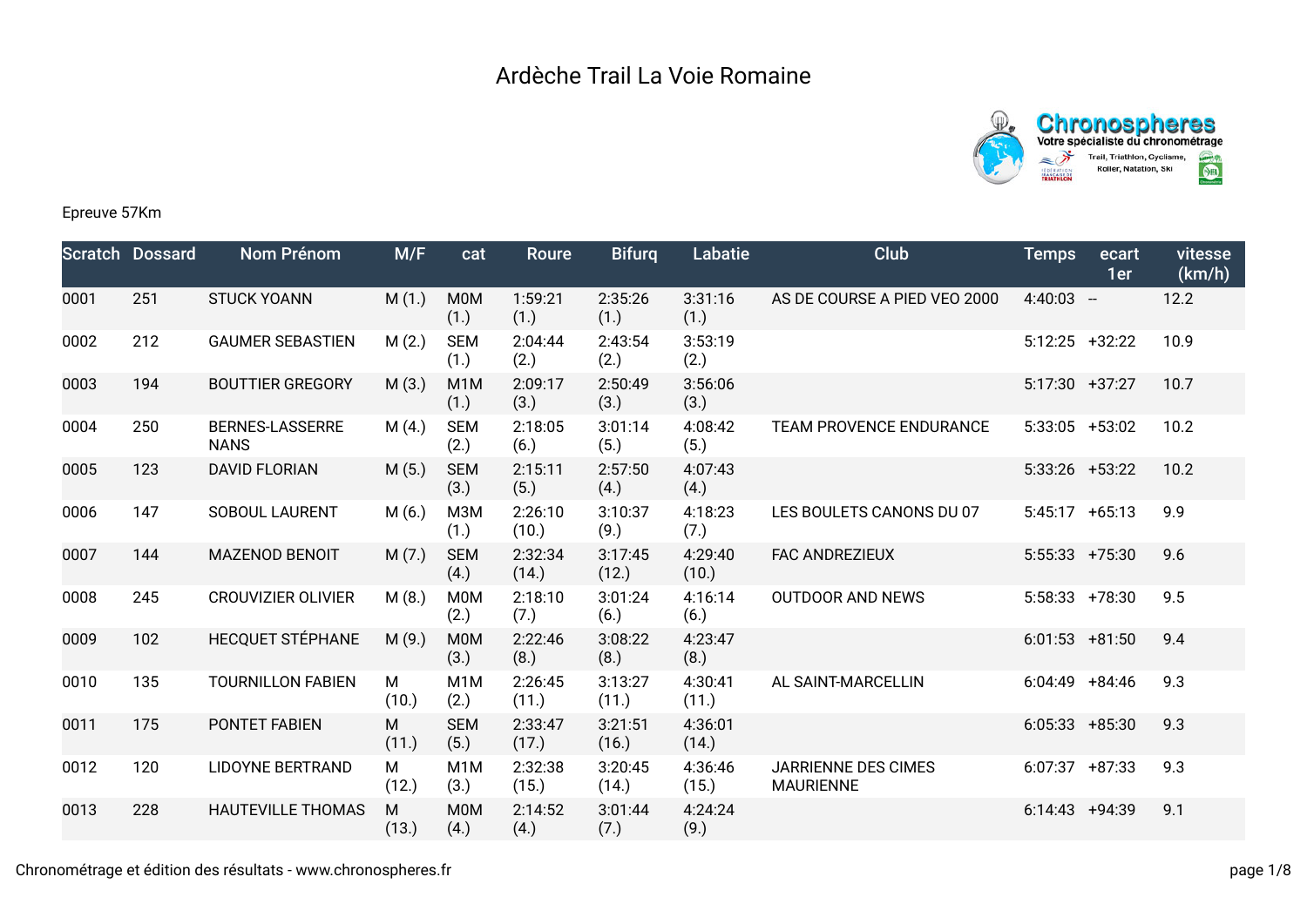|      | <b>Scratch Dossard</b> | Nom Prénom                   | M/F        | cat                      | <b>Roure</b>     | <b>Bifurg</b>    | Labatie          | <b>Club</b>                               | <b>Temps</b>     | ecart<br>1er          | vitesse<br>(km/h) |
|------|------------------------|------------------------------|------------|--------------------------|------------------|------------------|------------------|-------------------------------------------|------------------|-----------------------|-------------------|
| 0014 | 146                    | <b>FRANCOIS AURÉLIEN</b>     | M<br>(14.) | <b>M0M</b><br>(5.)       | 2:25:52<br>(9.)  | 3:13:26<br>(10.) | 4:31:47<br>(12.) |                                           | $6:17:21$ +97:18 |                       | 9.0               |
| 0015 | 185                    | <b>GUIGNAND MATHIEU</b>      | M<br>(15.) | <b>MOM</b><br>(6.)       | 2:31:59<br>(12.) | 3:17:50<br>(13.) | 4:33:14<br>(13.) | ATHLETIC CLUB SECTEUR<br><b>MONISTROL</b> | $6:18:06$ +98:03 |                       | 9.0               |
| 0016 | 258                    | <b>LAVAIL GAETAN</b>         | M<br>(16.) | M0M<br>(7.)              | 2:35:32<br>(21.) | 3:22:44<br>(18.) | 4:37:46<br>(16.) | <b>VOLVIC NATURA TRAIL</b>                |                  | 6:20:34 +100:31 8.9   |                   |
| 0017 | 259                    | <b>DELAIRE FREDERIK</b>      | M<br>(17.) | M2M<br>(1.)              | 2:35:57<br>(22.) | 3:24:21<br>(21.) | 4:39:47<br>(17.) | <b>VOLVIC NATURA TRAIL</b>                |                  | 6:20:34 +100:31 8.9   |                   |
| 0018 | 260                    | <b>BENOIT CHRISTIAN</b>      | M<br>(18.) | M4M<br>(1.)              | 2:35:05<br>(19.) | 3:23:53<br>(19.) | 4:41:00<br>(19.) |                                           |                  | 6:24:43 +104:39 8.8   |                   |
| 0019 | 200                    | MONTEYREMARD<br><b>CYRIL</b> | M<br>(19.) | <b>MOM</b><br>(8.)       | 2:35:08<br>(20.) | 3:24:24<br>(22.) | 4:40:58<br>(18.) |                                           |                  | 6:26:06 +106:03 8.8   |                   |
| 0020 | 182                    | <b>GACHE MATHIAS</b>         | M<br>(20.) | M0M<br>(9.)              | 2:32:22<br>(13.) | 3:22:22<br>(17.) | 4:45:07<br>(22.) |                                           |                  | $6:28:45$ +108:41     | 8.7               |
| 0021 | 103                    | <b>AIZIER ALINE</b>          | F(1.)      | <b>MOM</b><br>(1.)       | 2:38:21<br>(26.) | 3:28:51<br>(23.) | 4:52:01<br>(24.) | FOOTING CLUB RAMBERTOIS                   |                  | 6:29:07 +109:04 8.7   |                   |
| 0022 | 188                    | <b>DEVES GAËTAN</b>          | M<br>(21.) | M0M<br>(10.)             | 2:33:13<br>(16.) | 3:21:29<br>(15.) | 4:42:13<br>(20.) |                                           |                  | 6:29:44 +109:40 8.7   |                   |
| 0023 | 243                    | <b>DORNE DAVID</b>           | M<br>(22.) | M2M<br>(2.)              | 2:34:59<br>(18.) | 3:24:01<br>(20.) | 4:43:15<br>(21.) |                                           |                  | $6:31:42$ +111:38 8.7 |                   |
| 0024 | 205                    | <b>SOUCHON CAROLE</b>        | F(2.)      | M <sub>2F</sub><br>(1.)  | 2:50:46<br>(41.) | 3:42:51<br>(35.) | 5:00:48<br>(28.) | FAC ANDREZIEUX                            |                  | 6:35:41 +115:38 8.6   |                   |
| 0025 | 272                    | PEYROUX AXEL                 | M<br>(23.) | <b>SEM</b><br>(6.)       | 2:45:20<br>(29.) | 3:34:38<br>(28.) | 4:51:00<br>(23.) | S/L EA TAIN-TOURNON                       |                  | $6:35:50$ +115:46     | 8.6               |
| 0026 | 279                    | RIVET GUILLAUME              | М<br>(24.) | M <sub>1</sub> M<br>(4.) | 2:38:02<br>(24.) | 3:29:26<br>(24.) | 4:53:20<br>(25.) |                                           |                  | 6:38:58 +118:55 8.5   |                   |
| 0027 | 231                    | <b>MARQUILLY DAVID</b>       | M<br>(25.) | <b>SEM</b><br>(7.)       | 2:39:30<br>(27.) | 3:33:49<br>(26.) | 4:59:43<br>(27.) |                                           |                  | 6:42:46 +122:43 8.4   |                   |
| 0028 | 262                    | JOLIE FRÉDÉRIC               | M<br>(26.) | M2M<br>(3.)              | 2:47:07<br>(32.) | 3:38:30<br>(30.) | 5:01:09<br>(29.) |                                           |                  | 6:46:08 +126:05 8.4   |                   |
| 0029 | 234                    | ROBERT BENOIT                | M<br>(27.) | M4M<br>(2.)              | 2:37:48<br>(23.) | 3:31:27<br>(25.) | 4:56:19<br>(26.) | <b>TRGV TEAM FORREST</b>                  |                  | 6:46:46 +126:42 8.4   |                   |
| 0030 | 170                    | <b>BETEMPS GILLES</b>        | М<br>(28.) | <b>МЗМ</b><br>(2.)       | 2:47:56<br>(35.) | 3:39:09<br>(31.) | 5:03:56<br>(30.) | FAC ANDREZIEUX                            |                  | $6:47:28$ +127:24 8.3 |                   |
| 0031 | 268                    | <b>FAURE BERTILLE</b>        | F(3.)      | <b>MOM</b>               | 2:51:21          | 3:43:39          | 5:03:58          | S/L EA TAIN-TOURNON                       |                  | $6:51:35$ +131:32 8.3 |                   |

Chronométrage et édition des résultats - www.chronospheres.fr page 2/8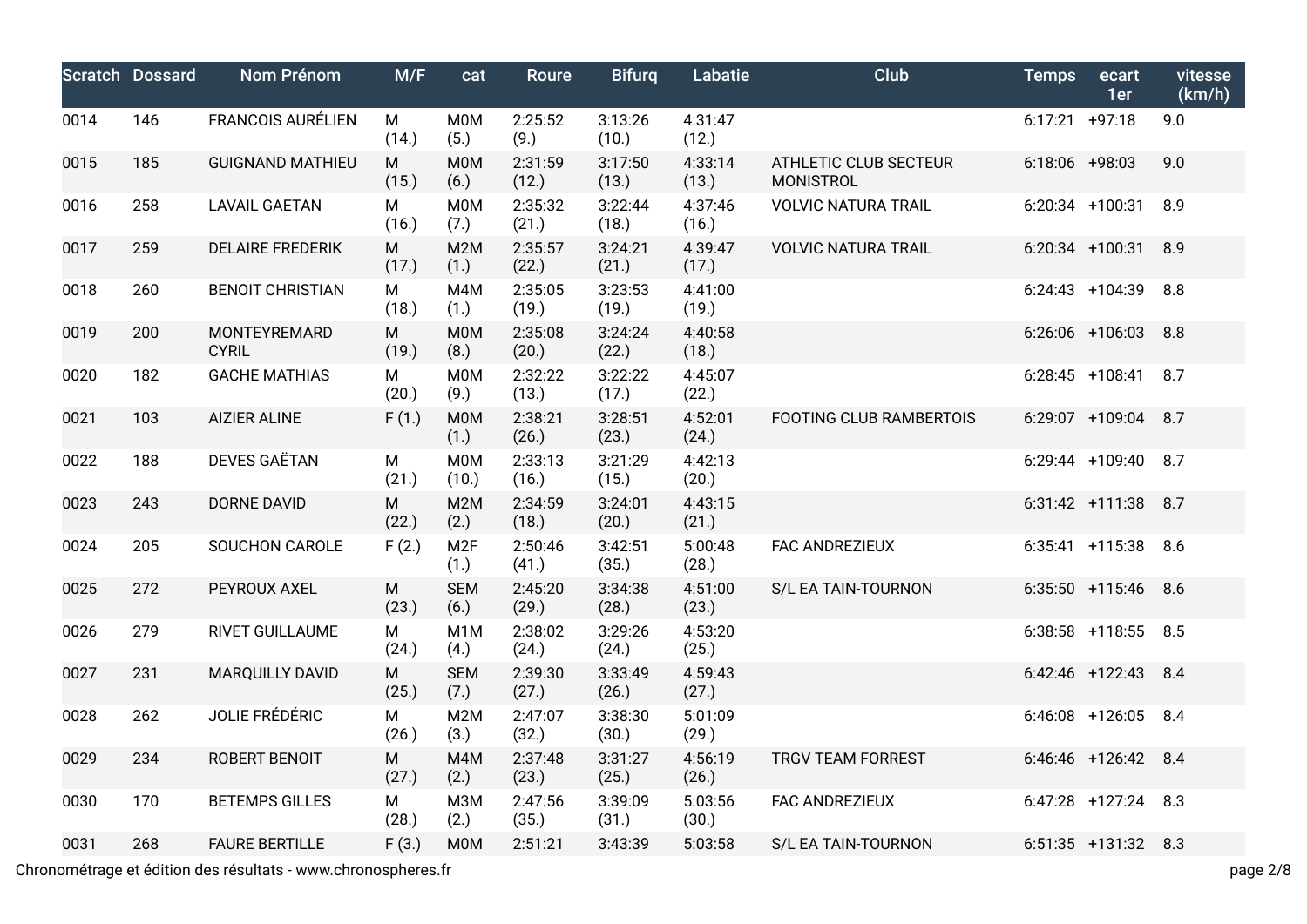|      | <b>Scratch Dossard</b> | Nom Prénom               | M/F        | cat                       | Roure            | <b>Bifurg</b>    | Labatie          | <b>Club</b>           | <b>Temps</b> | ecart<br>1er          | vitesse<br>(km/h) |
|------|------------------------|--------------------------|------------|---------------------------|------------------|------------------|------------------|-----------------------|--------------|-----------------------|-------------------|
|      |                        |                          |            | (2.)                      | (42.)            | (39.)            | (33.)            |                       |              |                       |                   |
| 0032 | 178                    | <b>PECK MARTIN</b>       | M<br>(29.) | M4M<br>(3.)               | 2:47:15<br>(33.) | 3:42:34<br>(34.) | 5:06:43<br>(35.) | <b>WEST 4HARRIERS</b> |              | $6:51:47$ +131:44 8.3 |                   |
| 0033 | 271                    | PAUZE KÉVIN              | M<br>(30.) | <b>SEM</b><br>(8.)        |                  | 3:43:40<br>(40.) | 5:03:56<br>(31.) |                       |              | 6:53:49 +133:46 8.2   |                   |
| 0034 | 270                    | POINARD FABRICE          | M<br>(31.) | <b>МЗМ</b><br>(3.)        | 2:52:51<br>(47.) | 3:43:39<br>(38.) | 5:03:58<br>(32.) |                       |              | 6:55:08 +135:05 8.2   |                   |
| 0035 | 239                    | <b>GEORGET SEBASTIEN</b> | M<br>(32.) | M2M<br>(4.)               | 2:50:27<br>(40.) | 3:44:03<br>(41.) | 5:09:41<br>(37.) | LE TEIL COURT         |              | $6:57:05$ +137:02 8.1 |                   |
| 0036 | 252                    | <b>GIRARD REMI</b>       | M<br>(33.) | M0M<br>(11.)              | 2:51:44<br>(43.) | 3:46:11<br>(45.) | 5:16:01<br>(44.) |                       |              | 6:58:44 +138:40 8.1   |                   |
| 0037 | 105                    | <b>BELLOY JOFFREY</b>    | M<br>(34.) | M <sub>0</sub> M<br>(12.) | 2:46:53<br>(30.) | 3:40:46<br>(32.) | 5:09:52<br>(38.) |                       |              | 7:01:52 +141:49 8.1   |                   |
| 0038 | 230                    | PETER SEBASTIEN          | M<br>(35.) | M <sub>1</sub> M<br>(5.)  |                  | 3:40:47<br>(33.) | 5:09:53<br>(39.) |                       |              | $7:01:53$ +141:49 8.1 |                   |
| 0039 | 101                    | <b>CLERBOUT NICOLAS</b>  | M<br>(36.) | M <sub>2</sub> M<br>(5.)  | 2:46:56<br>(31.) | 3:36:33<br>(29.) | 5:04:00<br>(34.) |                       |              | 7:02:34 +142:31       | 8.0               |
| 0040 | 126                    | DENIZEAU SEBASTIEN       | M<br>(37.) | M <sub>1</sub> M<br>(6.)  | 2:49:01<br>(37.) | 3:43:33<br>(37.) | 5:11:07<br>(40.) | <b>TGD ALLEX</b>      |              | 7:07:17 +147:13 8.0   |                   |
| 0041 | 223                    | <b>LOURSAC ERIKA</b>     | F(4.)      | M <sub>1</sub> F<br>(1.)  |                  | 3:44:08<br>(42.) | 5:11:33<br>(41.) | TEAM UGLOW FRANCE     |              | 7:07:58 +147:55 7.9   |                   |
| 0042 | 218                    | POUJOL OLIVIER           | M<br>(38.) | M <sub>1</sub> M<br>(7.)  | 2:52:40<br>(46.) | 3:49:07<br>(46.) | 5:20:44<br>(50.) |                       |              | 7:10:17 +150:14 7.9   |                   |
| 0043 | 136                    | <b>BLACHON CHRISTIAN</b> | M<br>(39.) | <b>M3M</b><br>(4.)        | 2:58:09<br>(58.) | 3:50:13<br>(49.) | 5:13:59<br>(43.) |                       |              | 7:12:01 +151:58 7.9   |                   |
| 0044 | 264                    | <b>DUC REMY</b>          | M<br>(40.) | <b>SEM</b><br>(9.)        | 2:43:35<br>(28.) | 3:43:00<br>(36.) | 5:13:08<br>(42.) | TEAM TRAIL 17         |              | 7:12:52 +152:49 7.9   |                   |
| 0045 | 277                    | <b>SAGNARD THEO</b>      | M<br>(41.) | <b>SEM</b><br>(10.)       | 2:55:51<br>(52.) | 3:51:04<br>(51.) | 5:21:47<br>(52.) |                       |              | 7:12:53 +152:49 7.9   |                   |
| 0046 | 110                    | <b>GUALANO FLORENT</b>   | M<br>(42.) | <b>SEM</b><br>(11.)       | 2:38:13<br>(25.) | 3:33:51<br>(27.) | 5:09:33<br>(36.) |                       |              | 7:13:13 +153:10 7.8   |                   |
| 0047 | 127                    | <b>LOISON NATHALIE</b>   | F(5.)      | M3F<br>(1.)               | 2:58:58<br>(59.) | 3:53:14<br>(55.) | 5:20:05<br>(48.) | TRAILEURS EN COTENTIN |              | 7:14:06 +154:02 7.8   |                   |
| 0048 | 233                    | <b>THOMAS KÉVIN</b>      | M<br>(43.) | <b>SEM</b><br>(12.)       | 2:59:01<br>(60.) | 3:53:14<br>(56.) | 5:20:26<br>(49.) |                       |              | 7:18:01 +157:57 7.8   |                   |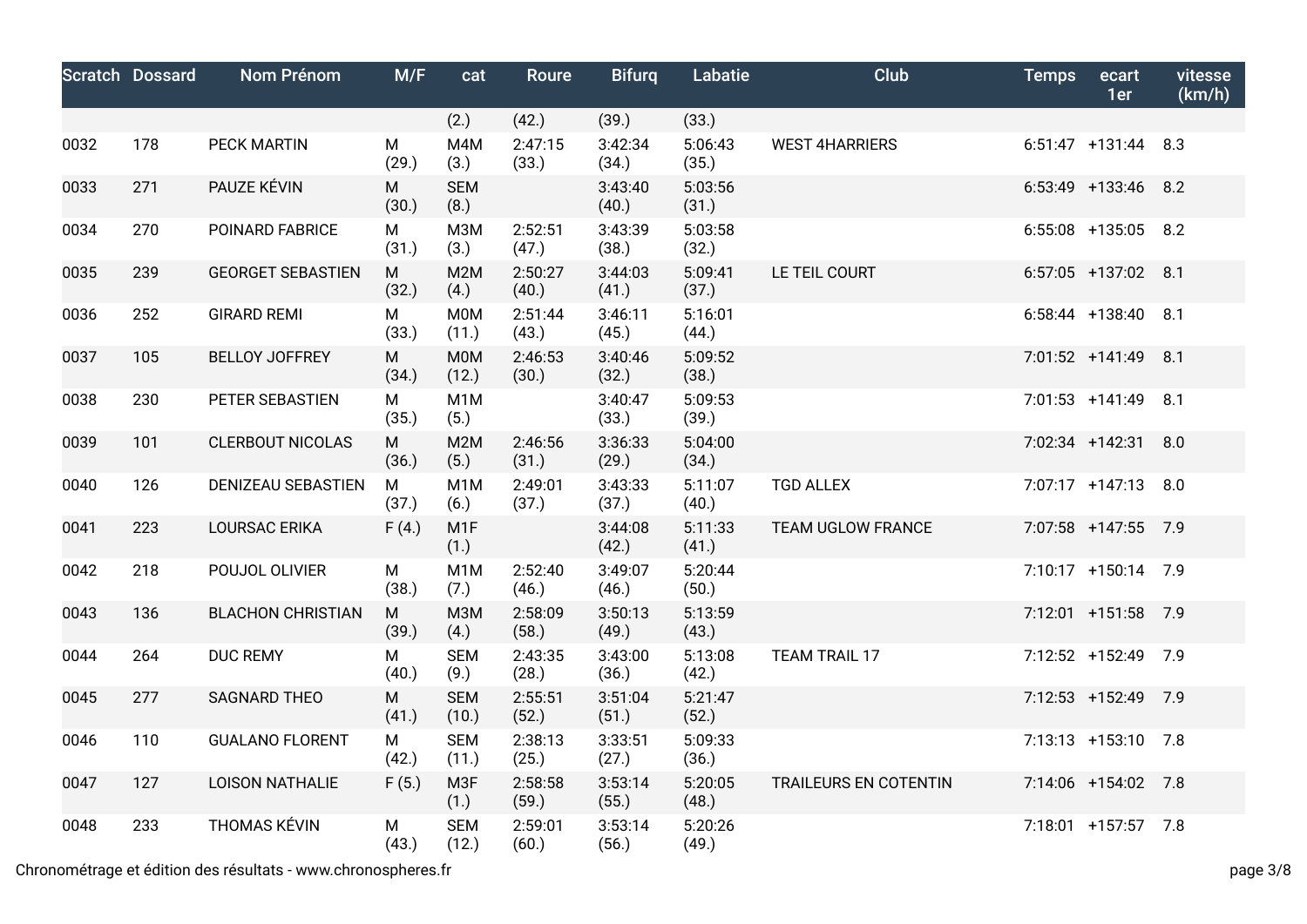|      | <b>Scratch Dossard</b> | Nom Prénom               | M/F        | cat                       | Roure            | <b>Bifurg</b>    | Labatie          | <b>Club</b>                                             | <b>Temps</b> | ecart<br>1er        | vitesse<br>(km/h) |
|------|------------------------|--------------------------|------------|---------------------------|------------------|------------------|------------------|---------------------------------------------------------|--------------|---------------------|-------------------|
| 0049 | 248                    | <b>BOUDET DAMIEN</b>     | М<br>(44.) | M2M<br>(6.)               | 2:52:06<br>(45.) | 3:45:19<br>(43.) | 5:18:45<br>(46.) |                                                         |              | 7:18:38 +158:34     | 7.7               |
| 0050 | 104                    | RESSAULT SÉBASTIEN       | M<br>(45.) | M <sub>2</sub> M<br>(7.)  | 2:53:22<br>(49.) | 3:49:39<br>(48.) | 5:20:50<br>(51.) |                                                         |              | 7:19:42 +159:38 7.7 |                   |
| 0051 | 121                    | <b>SALOY REMI</b>        | M<br>(46.) | <b>SEM</b><br>(13.)       | 3:04:00<br>(66.) | 3:59:58<br>(67.) | 5:30:28<br>(56.) |                                                         |              | $7:21:40$ +161:36   | 7.7               |
| 0052 | 253                    | <b>RENARD DANIEL</b>     | М<br>(47.) | M0M<br>(13.)              | 2:51:44<br>(44.) | 3:45:24<br>(44.) | 5:16:03<br>(45.) | <b>SHORTCUTS</b>                                        |              | 7:22:35 +162:31 7.7 |                   |
| 0053 | 229                    | <b>BLANCHON VINCENT</b>  | M<br>(48.) | M2M<br>(8.)               | 2:47:48<br>(34.) | 3:53:45<br>(57.) | 5:28:38<br>(53.) | FAC ANDREZIEUX                                          |              | 7:22:52 +162:49     | 7.7               |
| 0054 | 224                    | <b>DECAESTEKER DAVID</b> | M<br>(49.) | M <sub>2</sub> M<br>(9.)  | 2:56:12<br>(54.) | 3:54:17<br>(58.) | 5:30:37<br>(58.) |                                                         |              | 7:24:32 +164:29     | 7.6               |
| 0055 | 174                    | <b>RUFIN PIERRE</b>      | M<br>(50.) | <b>M3M</b><br>(5.)        | 3:05:00<br>(70.) | 4:01:14<br>(68.) | 5:32:50<br>(60.) | <b>GSN</b>                                              |              | 7:27:33 +167:30     | 7.6               |
| 0056 | 145                    | <b>BERNARD ROMAIN</b>    | М<br>(51.) | <b>SEM</b><br>(14.)       | 3:02:33<br>(64.) | 3:59:57<br>(66.) | 5:30:29<br>(57.) | ASPTT CARPENTRAS RUNNING                                |              | 7:29:21 +169:18 7.6 |                   |
| 0057 | 183                    | ROVIRA SEBASTIEN         | M<br>(52.) | M <sub>2</sub> M<br>(10.) | 3:00:54<br>(62.) | 3:57:41<br>(65.) | 5:30:02<br>(55.) | <b>CLUB ATHLETIC BRIOUDE</b>                            |              | 7:29:44 +169:41 7.6 |                   |
| 0058 | 196                    | LE MOIGNE CÉCILE         | F(6.)      | M <sub>1</sub> F<br>(2.)  | 2:53:04<br>(48.) | 3:51:35<br>(52.) | 5:29:03<br>(54.) | <b>US NATIXIS</b>                                       |              | 7:34:23 +174:20 7.5 |                   |
| 0059 | 161                    | <b>FERRAGU FRANCK</b>    | M<br>(53.) | M4M<br>(4.)               | 2:56:10<br>(53.) | 3:49:33<br>(47.) | 5:19:29<br>(47.) | <b>CAP BOLLENE</b>                                      |              | 7:37:02 +176:59 7.4 |                   |
| 0060 | 282                    | <b>CARTON DOMITILLE</b>  | F(7.)      | <b>SEF</b><br>(1.)        | 2:49:53<br>(38.) | 3:53:04<br>(53.) | 5:33:04<br>(61.) | S/L TRAIL RUNNING ATHLETIQUE<br><b>CLUB SISTERONAIS</b> |              | 7:38:04 +178:01 7.4 |                   |
| 0061 | 238                    | <b>CHABANIS AXEL</b>     | M<br>(54.) | <b>SEM</b><br>(15.)       | 2:58:05<br>(57.) | 3:54:21<br>(59.) | 5:39:57<br>(65.) |                                                         |              | 7:38:32 +178:29     | 7.4               |
| 0062 | 157                    | COMORASSAMY<br>ALEXANDRE | м<br>(55.) | <b>SEM</b><br>(16.)       | 3:04:22<br>(67.) | 4:04:49<br>(71.) | 5:42:27<br>(66.) |                                                         |              | 7:43:44 +183:41 7.3 |                   |
| 0063 | 225                    | <b>ALTI KHIER</b>        | M<br>(56.) | <b>M3M</b><br>(6.)        | 3:10:30<br>(76.) | 4:08:26<br>(74.) | 5:48:26<br>(74.) | DECINES MEYZIEU ATHLETISME*                             |              | 7:43:48 +183:44 7.3 |                   |
| 0064 | 221                    | <b>CATTIL GEOFFREY</b>   | М<br>(57.) | <b>SEM</b><br>(17.)       | 3:26:13<br>(99.) | 4:22:26<br>(92.) | 5:53:43<br>(77.) |                                                         |              | 7:44:36 +184:32 7.3 |                   |
| 0065 | 162                    | <b>CELLIER SÉBASTIEN</b> | M<br>(58.) | M0M<br>(14.)              | 2:59:15<br>(61.) | 3:56:43<br>(64.) | 5:39:34<br>(64.) |                                                         |              | 7:48:48 +188:45 7.2 |                   |
| 0066 | 254                    | <b>CHAMBERT QUENTIN</b>  | М          | <b>SEM</b>                | 3:08:44          | 4:07:37          | 5:45:53          |                                                         |              | 7:48:55 +188:52 7.2 |                   |

Chronométrage et édition des résultats - www.chronospheres.fr page 4/8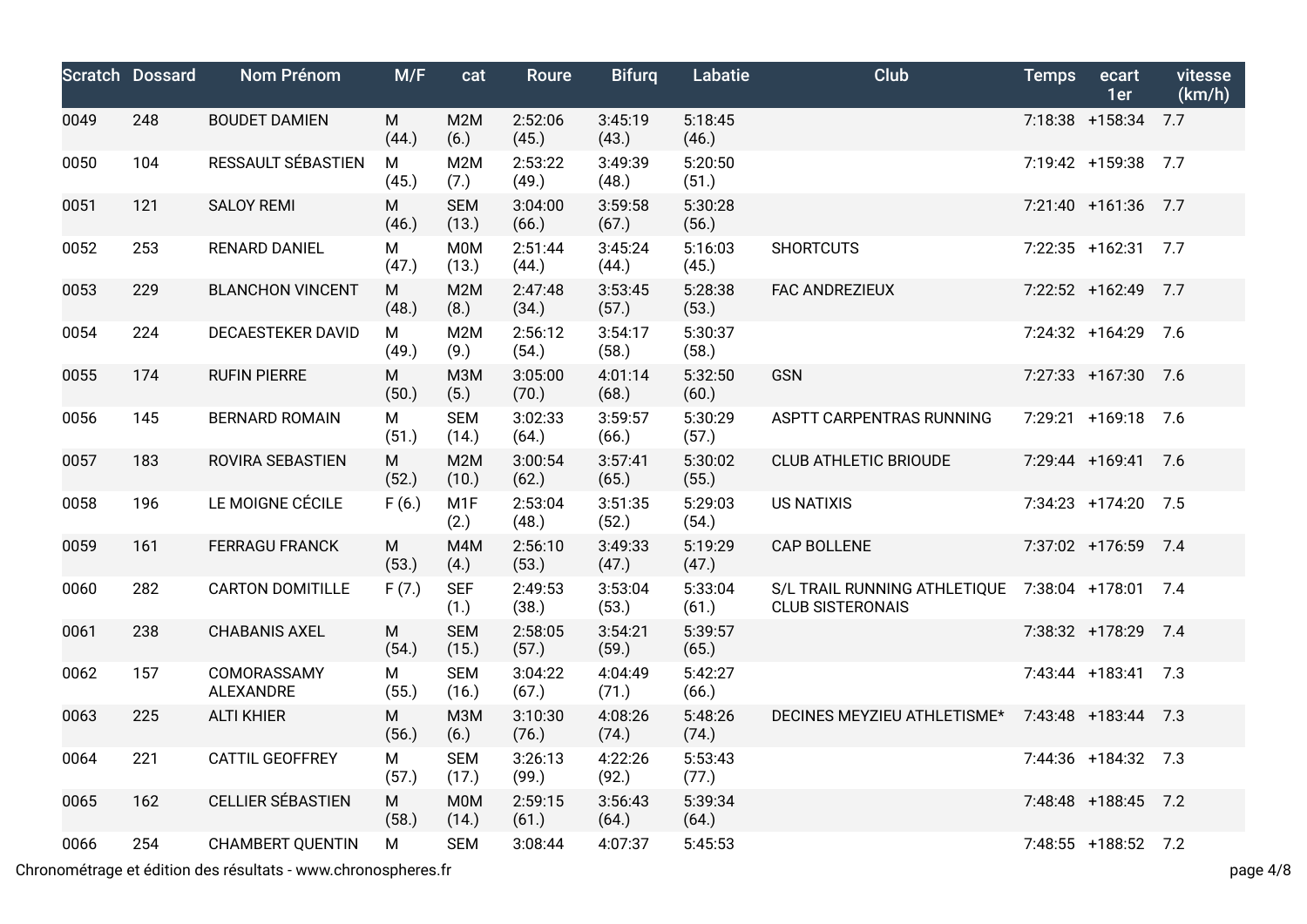|      | <b>Scratch Dossard</b> | Nom Prénom                             | M/F        | cat                      | <b>Roure</b>     | <b>Bifurg</b>    | Labatie          | Club                         | <b>Temps</b> | ecart<br>1er        | vitesse<br>(km/h) |
|------|------------------------|----------------------------------------|------------|--------------------------|------------------|------------------|------------------|------------------------------|--------------|---------------------|-------------------|
|      |                        |                                        | (59.)      | (18.)                    | (73.)            | (73.)            | (67.)            |                              |              |                     |                   |
| 0067 | 209                    | <b>SALAS PHILIPPE</b>                  | M<br>(60.) | <b>M3M</b><br>(7.)       | 3:10:28<br>(75.) | 4:09:46<br>(80.) | 5:47:28<br>(71.) | <b>LIEVRES &amp; TORTUES</b> |              | 7:49:31 +189:27 7.2 |                   |
| 0068 | 227                    | <b>GRANJON MATHIEU</b>                 | M<br>(61.) | M <sub>1</sub> M<br>(8.) | 3:01:59<br>(63.) | 4:03:53<br>(69.) | 5:46:18<br>(69.) | FAC ANDREZIEUX               |              | 7:50:56 +190:53 7.2 |                   |
| 0069 | 232                    | <b>NARO DANIEL</b>                     | M<br>(62.) | M4M<br>(5.)              | 3:02:39<br>(65.) | 4:04:14<br>(70.) | 5:47:35<br>(73.) | FAC ANDREZIEUX               |              | 7:50:57 +190:53 7.2 |                   |
| 0070 | 186                    | <b>AUSSEL PIERRE-</b><br><b>MICHEL</b> | M<br>(63.) | M <sub>5</sub> M<br>(1.) | 2:48:59<br>(36.) | 3:50:25<br>(50.) | 5:30:57<br>(59.) | PASSCOURIR SP3C              |              | 7:51:45 +191:42 7.2 |                   |
| 0071 | 117                    | NOUET MICHAEL                          | M<br>(64.) | <b>MOM</b><br>(15.)      | 2:56:59<br>(55.) | 3:56:10<br>(62.) | 5:39:13<br>(62.) |                              |              | 7:52:07 +192:03 7.2 |                   |
| 0072 | 118                    | <b>NOUET LILIAN</b>                    | М<br>(65.) | <b>SEM</b><br>(19.)      | 2:57:02<br>(56.) | 3:56:11<br>(63.) | 5:39:17<br>(63.) |                              |              | 7:52:07 +192:04 7.2 |                   |
| 0073 | 210                    | LOPEZ CLAUDE                           | M<br>(66.) | M4M<br>(6.)              |                  | 4:09:46<br>(79.) | 5:46:58<br>(70.) | <b>CAVAL PERTUIS</b>         |              | 7:54:25 +194:22 7.2 |                   |
| 0074 | 276                    | <b>TAILLAND JEAN</b><br>PHILIPPE       | M<br>(67.) | M4M<br>(7.)              | 3:26:04<br>(98.) | 4:21:05<br>(90.) | 5:57:59<br>(83.) | 26 ALLAN                     |              | 7:55:00 +194:57 7.1 |                   |
| 0075 | 130                    | <b>THIEFIN ALBAN</b>                   | M<br>(68.) | <b>M0M</b><br>(16.)      | 3:04:44<br>(69.) | 4:05:35<br>(72.) | 5:45:56<br>(68.) |                              |              | 7:59:00 +198:56     | 7.1               |
| 0076 | 169                    | <b>CHAUSSINAND YVAN</b>                | M<br>(69.) | M4M<br>(8.)              | 3:16:12<br>(84.) | 4:16:06<br>(86.) | 5:56:05<br>(81.) |                              |              | 7:59:33 +199:30 7.1 |                   |
| 0077 | 237                    | <b>TONNELIER LAURENT</b>               | M<br>(70.) | <b>M3M</b><br>(8.)       | 2:55:19<br>(51.) | 3:55:50<br>(61.) | 5:47:33<br>(72.) | ANNONAY JOGGING CLUB         |              | 8:00:08 +200:05 7.1 |                   |
| 0078 | 191                    | ROMEYER FREDERIC                       | М<br>(71.) | M2M<br>(11.)             | 3:11:28<br>(78.) | 4:09:09<br>(76.) | 5:48:44<br>(75.) |                              |              | 8:01:30 +201:27 7.1 |                   |
| 0079 | 116                    | FERRAND-CLON<br><b>STEPHANE</b>        | M<br>(72.) | <b>M3M</b><br>(9.)       | 2:54:59<br>(50.) | 3:54:45<br>(60.) | 5:51:57<br>(76.) |                              |              | $8:02:02$ +201:59   | 7.0               |
| 0080 | 125                    | PANNEKEET FRÉDÉRIC                     | M<br>(73.) | <b>M0M</b><br>(17.)      | 3:08:03<br>(71.) | 4:09:39<br>(78.) | 5:55:32<br>(79.) | <b>CAVAL PERTUIS</b>         |              | 8:04:29 +204:26 7.0 |                   |
| 0081 | 124                    | <b>COLLET MARC</b>                     | M<br>(74.) | M2M<br>(12.)             | 3:08:03<br>(72.) | 4:09:38<br>(77.) | 5:55:33<br>(80.) | <b>CAVAL PERTUIS</b>         |              | $8:04:34$ +204:30   | 7.0               |
| 0082 | 198                    | POULARD EDDY                           | M<br>(75.) | <b>МЗМ</b><br>(10.)      | 3:14:59<br>(83.) | 4:17:44<br>(88.) | 6:00:08<br>(84.) |                              |              | 8:07:43 +207:40 7.0 |                   |
| 0083 | 165                    | <b>REA PASCAL</b>                      | M<br>(76.) | M2M<br>(13.)             | 3:09:49<br>(74.) | 4:09:02<br>(75.) | 5:54:19<br>(78.) | E PAYS FAYENCE ATHLETISME    |              | 8:09:07 +209:03     | 6.9               |

Chronométrage et édition des résultats - www.chronospheres.fr page 5/8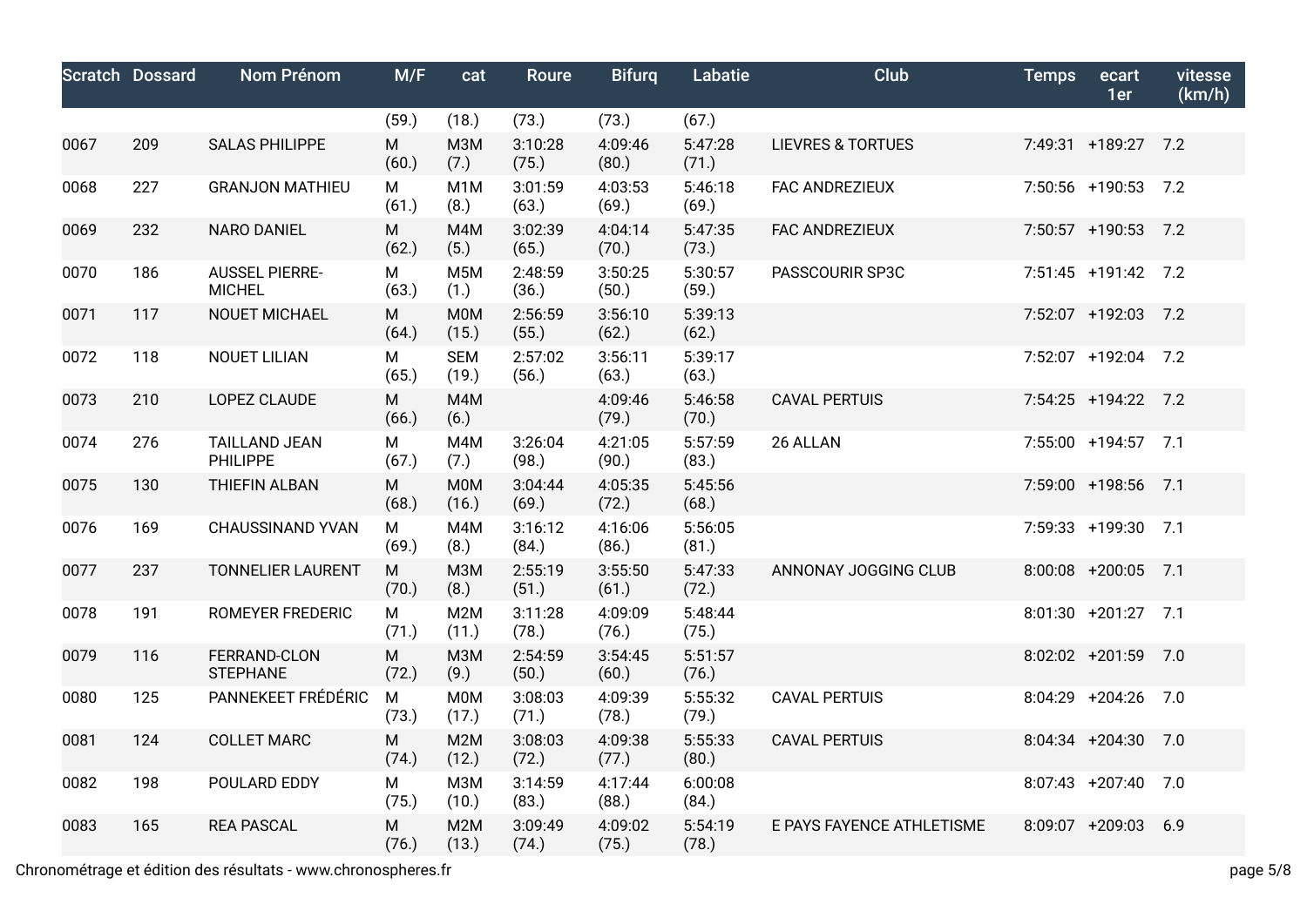|      | <b>Scratch Dossard</b> | Nom Prénom                          | M/F        | cat                       | <b>Roure</b>      | <b>Bifurg</b>     | Labatie           | <b>Club</b>                  | <b>Temps</b> | ecart<br>1er        | vitesse<br>(km/h) |
|------|------------------------|-------------------------------------|------------|---------------------------|-------------------|-------------------|-------------------|------------------------------|--------------|---------------------|-------------------|
| 0084 | 281                    | <b>CUTRERA BENJAMIN</b>             | М<br>(77.) | M <sub>1</sub> M<br>(9.)  | 3:23:59<br>(93.)  | 4:34:32<br>(108.) | 6:15:51<br>(94.)  | RUNNING PIERRELATTE          |              | 8:17:42 +217:39     | 6.8               |
| 0085 | 244                    | <b>DIDO FABRIZIO</b>                | M<br>(78.) | M <sub>5</sub> M<br>(2.)  | 3:23:14<br>(92.)  | 4:27:54<br>(101.) | 6:09:36<br>(90.)  | <b>MESSIER SPORT</b>         |              | 8:20:08 +220:05 6.8 |                   |
| 0086 | 242                    | JIQUELLE DENIS                      | M<br>(79.) | <b>МЗМ</b><br>(11.)       | 3:17:54<br>(86.)  | 4:17:46<br>(89.)  | 5:57:31<br>(82.)  |                              |              | 8:21:19 +221:16 6.8 |                   |
| 0087 | 114                    | LAINÉ OLIVIER                       | M<br>(80.) | M <sub>1</sub> M<br>(10.) | 3:33:35<br>(114.) | 4:40:54<br>(123.) | 6:26:32<br>(109.) | <b>TEAM RUNAO</b>            |              | $8:22:53$ +222:49   | 6.8               |
| 0088 | 111                    | <b>BOYE SÉBASTIEN</b>               | M<br>(81.) | M2M<br>(14.)              | 3:32:01<br>(108.) | 4:33:49<br>(106.) | 6:19:29<br>(99.)  | SOMMIÈRES ATHLÉTISME         |              | $8:24:36$ +224:33   | 6.7               |
| 0089 | 122                    | PEYRARD ELLA                        | F(8.)      | <b>SEF</b><br>(2.)        | 3:11:00<br>(77.)  | 4:24:57<br>(94.)  | 6:13:49<br>(92.)  |                              |              | $8:26:58$ +226:54   | 6.7               |
| 0090 | 171                    | <b>MIMEY EDDY</b>                   | M<br>(82.) | <b>МЗМ</b><br>(12.)       | 3:32:09<br>(109.) | 4:33:49<br>(107.) | 6:17:20<br>(95.)  |                              |              | 8:29:25 +229:22 6.7 |                   |
| 0091 | 269                    | <b>MARION CELINE</b>                | F(9.)      | M <sub>2F</sub><br>(2.)   | 3:21:16<br>(89.)  | 4:28:30<br>(102.) | 6:12:09<br>(91.)  | MACADAM 07                   |              | 8:30:01 +229:58     | 6.7               |
| 0092 | 107                    | <b>BLASZCZYK</b><br><b>JONATHAN</b> | М<br>(83.) | M <sub>1</sub> M<br>(11.) | 3:33:04<br>(111.) | 4:40:24<br>(119.) | 6:18:49<br>(96.)  | <b>AG RUNNING</b>            |              | $8:30:14$ +230:10   | 6.7               |
| 0093 | 148                    | ROURE JEAN CHARLES                  | M<br>(84.) | <b>МЗМ</b><br>(13.)       | 3:14:08<br>(82.)  | 4:15:20<br>(83.)  | 6:23:05<br>(105.) | <b>CAVAL PERTUIS</b>         |              | $8:31:08$ +231:05   | 6.6               |
| 0094 | 199                    | <b>MELINARD JIMMY</b>               | М<br>(85.) | M <sub>1</sub> M<br>(12.) | 3:25:52<br>(96.)  | 4:25:35<br>(96.)  | 6:09:00<br>(89.)  |                              |              | $8:31:56$ +231:53   | 6.6               |
| 0095 | 195                    | <b>FOREIX JULIEN</b>                | M<br>(86.) | M <sub>1</sub> M<br>(13.) | 3:25:55<br>(97.)  | 4:25:35<br>(95.)  | 6:08:59<br>(88.)  | <b>US NATIXIS</b>            |              | $8:31:59$ +231:56   | 6.6               |
| 0096 | 189                    | <b>FRANTZ PATRICE</b>               | м<br>(87.) | <b>МЗМ</b><br>(14.)       | 3:13:13<br>(81.)  | 4:17:15<br>(87.)  | 6:07:01<br>(87.)  | <b>CLUB ATHLETIC BRIOUDE</b> |              | 8:32:08 +232:05 6.6 |                   |
| 0097 | 256                    | PERBET EMMANUEL                     | M<br>(88.) | <b>M3M</b><br>(15.)       | 3:24:06<br>(94.)  | 4:31:38<br>(105.) | 6:22:31<br>(104.) |                              |              | $8:33:24$ +233:21   | 6.6               |
| 0098 | 150                    | <b>BIANCO NICOLAS</b>               | M<br>(89.) | M <sub>1</sub> M<br>(14.) | 3:13:04<br>(79.)  | 4:15:29<br>(85.)  | 6:04:35<br>(85.)  | PUMBA ULTRA TRAIL            |              | 8:33:56 +233:52 6.6 |                   |
| 0099 | 149                    | <b>CHEVALLIER FRANCK</b>            | M<br>(90.) | M <sub>1</sub> M<br>(15.) | 3:13:04<br>(80.)  | 4:15:28<br>(84.)  | 6:04:46<br>(86.)  | PUMBA ULTRA TRAIL            |              | 8:34:00 +233:57 6.6 |                   |
| 0100 | 219                    | <b>CARASCOSO FREDERIC</b>           | M<br>(91.) | M <sub>2</sub> M<br>(15.) | 3:31:30<br>(103.) | 4:39:01<br>(115.) | 6:24:04<br>(107.) |                              |              | 8:34:21 +234:18 6.6 |                   |
| 0101 | 217                    | <b>COURRIAN OLIVIER</b>             | M          | M <sub>2</sub> M          | 3:31:33           | 4:39:01           | 6:24:03           | LES BARJOTS DES COTOS        |              | 8:34:22 +234:19 6.6 |                   |

Chronométrage et édition des résultats - www.chronospheres.fr page 6/8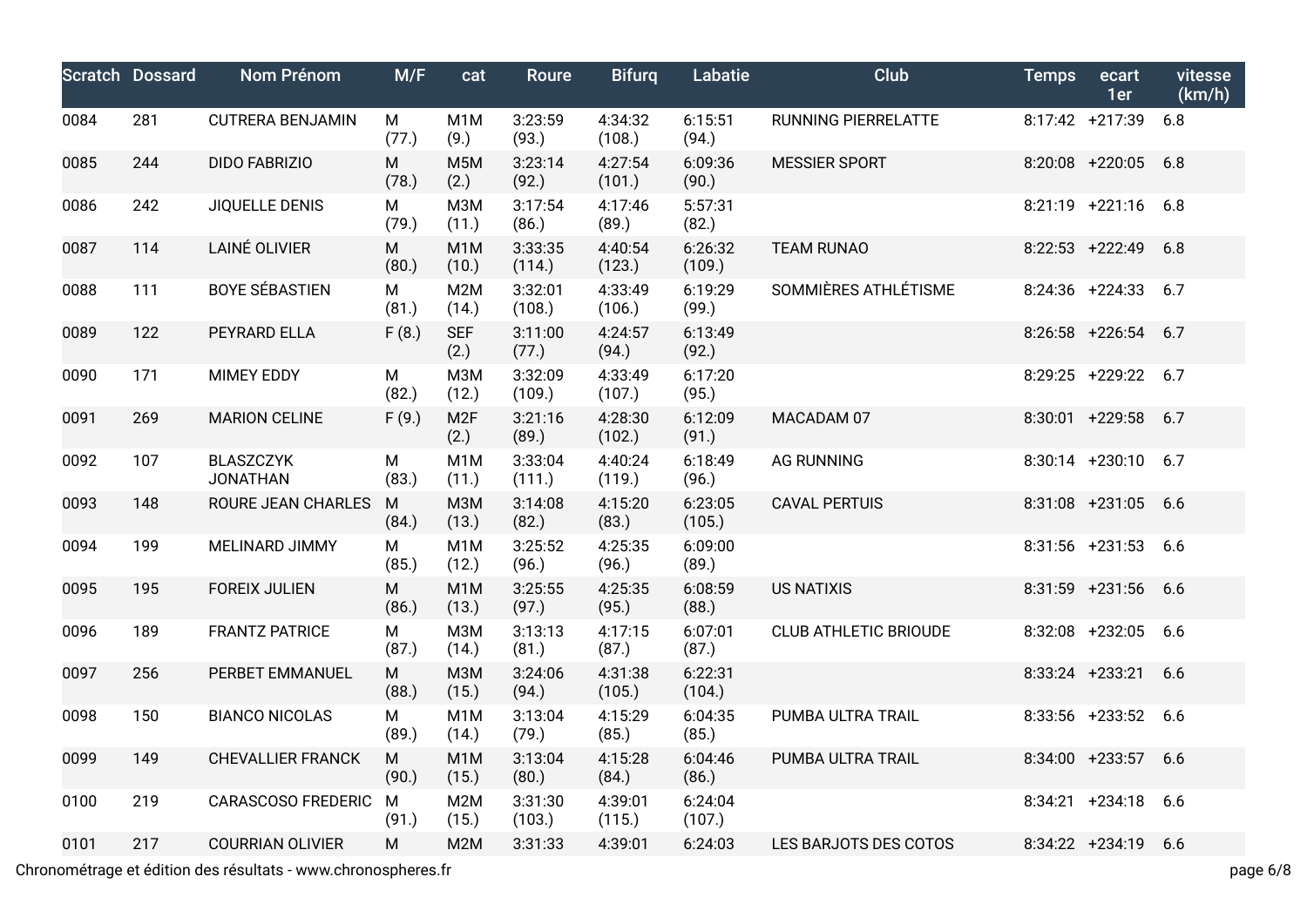|            | <b>Scratch Dossard</b> | Nom Prénom                            | M/F         | cat                       | Roure             | <b>Bifurg</b>     | Labatie           | Club                     | <b>Temps</b> | ecart<br>1er        | vitesse<br>(km/h) |
|------------|------------------------|---------------------------------------|-------------|---------------------------|-------------------|-------------------|-------------------|--------------------------|--------------|---------------------|-------------------|
|            |                        |                                       | (92.)       | (16.)                     | (105.)            | (116.)            | (106.)            |                          |              |                     |                   |
| 0102       | 190                    | <b>ALEXANDRE CEDRIC</b>               | M<br>(93.)  | M <sub>3</sub> M<br>(16.) | 3:35:02<br>(122.) | 4:39:27<br>(117.) | 6:29:07<br>(112.) | AL SAINT-MARCELLIN       |              | $8:36:34$ +236:31   | 6.6               |
| 0103       | 192                    | <b>GACHON CYRILLE</b>                 | M<br>(94.)  | <b>M3M</b><br>(17.)       | 3:35:02<br>(123.) | 4:39:28<br>(118.) | 6:29:32<br>(117.) | AL SAINT-MARCELLIN       |              | $8:36:34$ +236:31   | 6.6               |
| 0104       | 156                    | <b>IGHIR FATMA</b>                    | F(10.)      | M4F<br>(1.)               | 3:36:35<br>(125.) | 4:41:23<br>(125.) | 6:29:09<br>(113.) | MACADAM 07               |              | $8:36:53$ +236:50   | 6.6               |
| 0105       | 137                    | <b>BOUILLARD BRUNO</b>                | м<br>(95.)  | M4M<br>(9.)               | 3:33:47<br>(117.) | 4:36:58<br>(111.) | 6:19:49<br>(100.) |                          |              | $8:37:53$ +237:50   | 6.6               |
| 0106       | 131                    | <b>DUVAUCHELLE DENIS</b>              | М<br>(96.)  | M4M<br>(10.)              | 3:33:48<br>(118.) | 4:36:58<br>(112.) | 6:19:49<br>(101.) | LES FOULEES MUIZONNAISES |              | 8:37:54 +237:50 6.6 |                   |
| 0107       | 143                    | <b>LECLOAREC</b><br><b>CHRISTOPHE</b> | M<br>(97.)  | M2M<br>(17.)              |                   | 4:27:07<br>(100.) | 6:21:11<br>(103.) | AAA DU LYONNAIS          |              | 8:38:06 +238:02     | 6.6               |
| 0108       | 142                    | DELEDALLE<br><b>GUILLAUME</b>         | M<br>(98.)  | <b>M0M</b><br>(18.)       | 3:16:50<br>(85.)  | 4:21:17<br>(91.)  | 6:15:45<br>(93.)  | AAA DU LYONNAIS          |              | $8:38:06$ +238:03   | 6.6               |
| 0109       | 138                    | <b>RENARD THIERRY</b>                 | M<br>(99.)  | M4M<br>(11.)              | 3:18:02<br>(87.)  | 4:26:12<br>(98.)  | 6:25:15<br>(108.) | AL SAINT-MARCELLIN       |              | 8:39:50 +239:47     | 6.5               |
| 0110       | 152                    | <b>FOUQUERE FABIEN</b>                | М<br>(100.) | M4M<br>(12.)              | 3:29:05<br>(100.) | 4:30:23<br>(104.) | 6:19:23<br>(97.)  |                          |              | 8:39:57 +239:54 6.5 |                   |
| 0111       | 155                    | <b>FUENTES FABRICE</b>                | М<br>(101.) | M <sub>3</sub> M<br>(18.) | 3:29:06<br>(101.) | 4:30:18<br>(103.) | 6:19:23<br>(98.)  |                          |              | 8:39:57 +239:54 6.5 |                   |
| 0112       | 216                    | <b>JOLY MARC</b>                      | M<br>(102.) | M6M<br>(1.)               | 3:31:32<br>(104.) | 4:41:18<br>(124.) | 6:29:14<br>(114.) |                          |              | 8:42:14 +242:11 6.5 |                   |
| 0113       | 273                    | <b>GENEVE BERTRAND</b>                | M<br>(103.) | M2M<br>(18.)              | 3:30:28<br>(102.) | 4:37:46<br>(114.) | 6:20:51<br>(102.) |                          |              | $8:44:08$ +244:04   | 6.5               |
| 0114       | 249                    | <b>GEISS JEAN-FRANÇOIS</b>            | M<br>(104.) | M6M<br>(2.)               | 3:32:00<br>(107.) | 4:41:29<br>(126.) | 6:31:23<br>(120.) |                          |              | $8:44:37$ +244:33   | 6.5               |
| 0115       | 222                    | <b>RANCON FLORENCE</b>                | F(11.)      | M <sub>3F</sub><br>(2.)   | 3:33:43<br>(116.) | 4:42:54<br>(128.) | 6:36:06<br>(128.) | <b>CLCS FIRMINY</b>      |              | $8:49:51$ +249:47   | 6.4               |
| 0116       | 263                    | <b>HERRSCHER ERIC</b>                 | м<br>(105.) | M4M<br>(13.)              | 3:34:44<br>(121.) | 4:43:21<br>(131.) | 6:31:46<br>(122.) |                          |              | $8:51:51 + 251:48$  | 6.4               |
| <b>DNF</b> | 265                    | <b>CHARRET MATHIEU</b>                | M<br>(108.) | M <sub>1</sub> M<br>(16.) | 2:38:02           |                   |                   | <b>KOS TEAM</b>          | <b>DNF</b>   | $-43:13$            | 14.4              |
| <b>DNF</b> | 204                    | <b>LAMOTHE ROMARIC</b>                | M<br>(109.) | M <sub>1</sub> M<br>(17.) | 2:36:56           | 3:26:41           |                   | <b>ALPIMOTION</b>        | <b>DNF</b>   | $-24:12$            | 13.3              |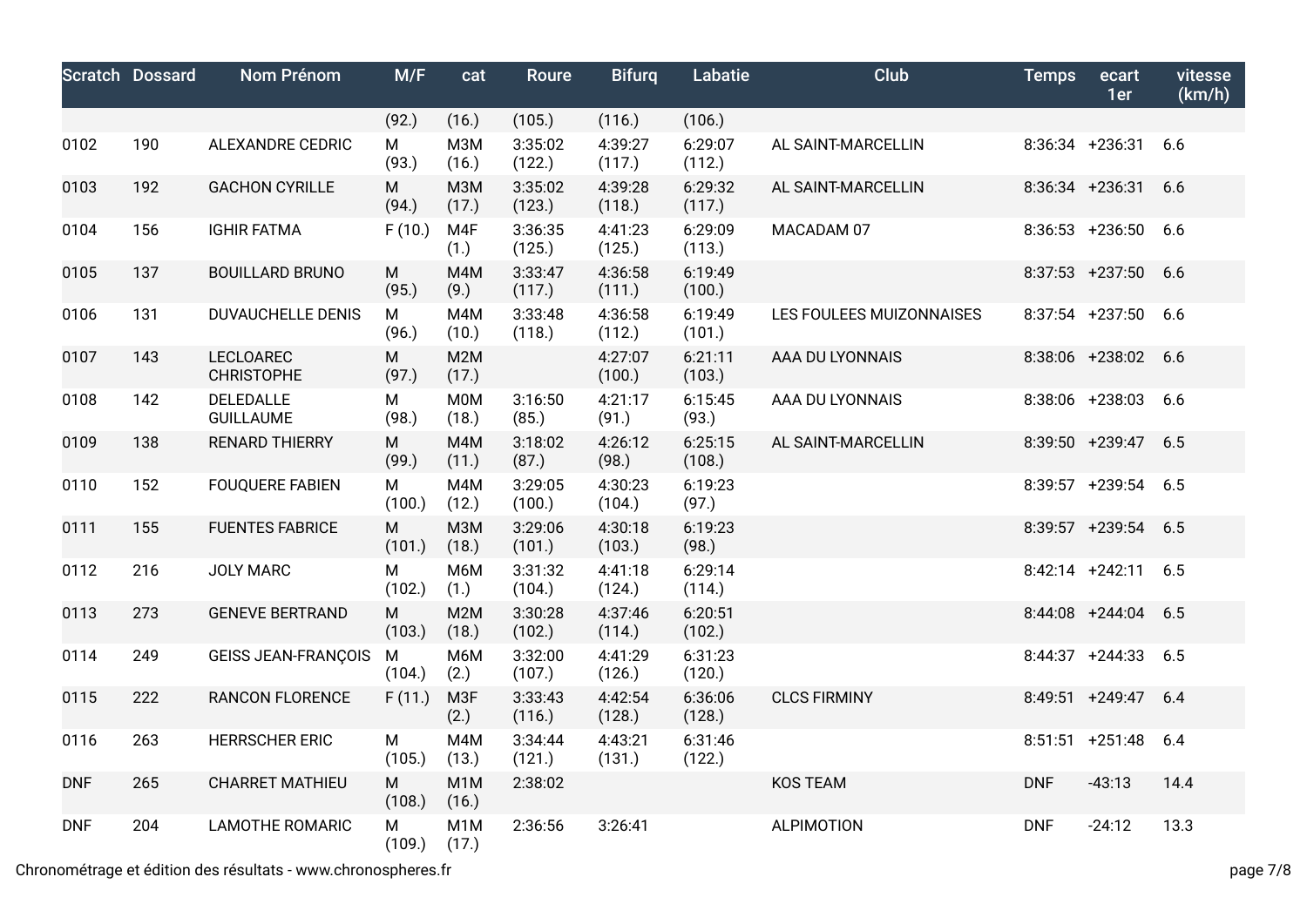|            | <b>Scratch Dossard</b> | Nom Prénom                     | M/F         | cat                      | Roure   | <b>Bifurg</b> | Labatie | <b>Club</b>                              | <b>Temps</b> | ecart<br>1er | vitesse<br>(km/h) |
|------------|------------------------|--------------------------------|-------------|--------------------------|---------|---------------|---------|------------------------------------------|--------------|--------------|-------------------|
| <b>DNF</b> | 112                    | <b>CLAUDY FLORENT</b>          | M<br>(110.) | <b>SEM</b><br>(20.)      | 3:26:37 | 4:29:18       | 6:15:45 |                                          | <b>DNF</b>   | $-23:28$     | 13.3              |
| <b>DNF</b> | 207                    | <b>DEBIEZ PATRICK</b>          | M<br>(111.) | M4M<br>(14.)             | 2:46:00 | 3:39:59       |         | RUNNING CLUB BOURGOIN-<br><b>JALLIEU</b> | <b>DNF</b>   | $-22:55$     | 13.3              |
| <b>DNF</b> | 267                    | <b>BAPT GREGORY</b>            | M<br>(112.) | <b>MOM</b><br>(19.)      | 2:44:54 |               |         |                                          | <b>DNF</b>   | $-22:30$     | 13.2              |
| <b>DNF</b> | 257                    | TRUCHET JEAN-<br><b>PIERRE</b> | М<br>(113.) | M <sub>5</sub> M<br>(3.) | 2:47:02 | 3:39:54       | 5:33:31 | ANNONAY JOGGING CLUB                     | <b>DNF</b>   | $-22:01$     | 13.2              |
| <b>DNF</b> | 193                    | <b>DAVID MICHEL</b>            | M<br>(114.) | M4M<br>(15.)             | 3:03:11 | 4:02:05       |         |                                          | <b>DNF</b>   | $+2:20$      | 12.1              |
| <b>DNF</b> | 275                    | PERRIN BERTRAND                | M<br>(115.) | <b>МЗМ</b><br>(21.)      | 3:26:10 |               |         | LES BOULETS CANONS DU 07                 | <b>DNF</b>   | $+31:39$     | 10.9              |
| <b>DNF</b> | 201                    | <b>BARBE FREDERIC</b>          | M<br>(116.) | <b>M3M</b><br>(22.)      | 2:36:39 | 3:25:12       | 4:48:21 |                                          | <b>DNF</b>   | $+143:07$    | 8.0               |
| <b>DNF</b> | 160                    | <b>MAGNENET MICHEL</b>         | М<br>(117.) | M6M<br>(3.)              | 3:56:41 | 5:14:32       | 7:34:34 | TIP TOP LA FORME SANCEY                  | <b>DNF</b>   | $+229:35$    | 6.7               |
| <b>DNS</b> | 164                    | <b>CHASLES VICTORIA</b>        | F(14.)      | <b>SEF</b><br>(3.)       |         |               |         | E PAYS FAYENCE ATHLETISME                | <b>DNS</b>   | $-39:53$     | 14.2              |
| <b>DSQ</b> | 179                    | <b>VANEXE LAURENT</b>          | М<br>(106.) | <b>МЗМ</b><br>(19.)      |         |               |         |                                          | <b>DSQ</b>   | $+89:04$     | 9.2               |
| <b>DSQ</b> | 235                    | <b>ROUGON OPHELIE</b>          | F(12.)      | M <sub>1</sub> F<br>(3.) |         |               |         |                                          | <b>DSQ</b>   | $+89:14$     | 9.2               |
| <b>DSQ</b> | 115                    | <b>LAINE STEPHANE</b>          | М<br>(107.) | <b>МЗМ</b><br>(20.)      |         |               |         | MACADAM 07                               | <b>DSQ</b>   | $+89:38$     | 9.2               |
| <b>DSQ</b> | 166                    | <b>GRENIER STEPHANIE</b>       | F(13.)      | M <sub>2F</sub><br>(3.)  |         |               |         | DU SUZON A LA VAREZE                     | <b>DSQ</b>   | $+118:40$    | 8.5               |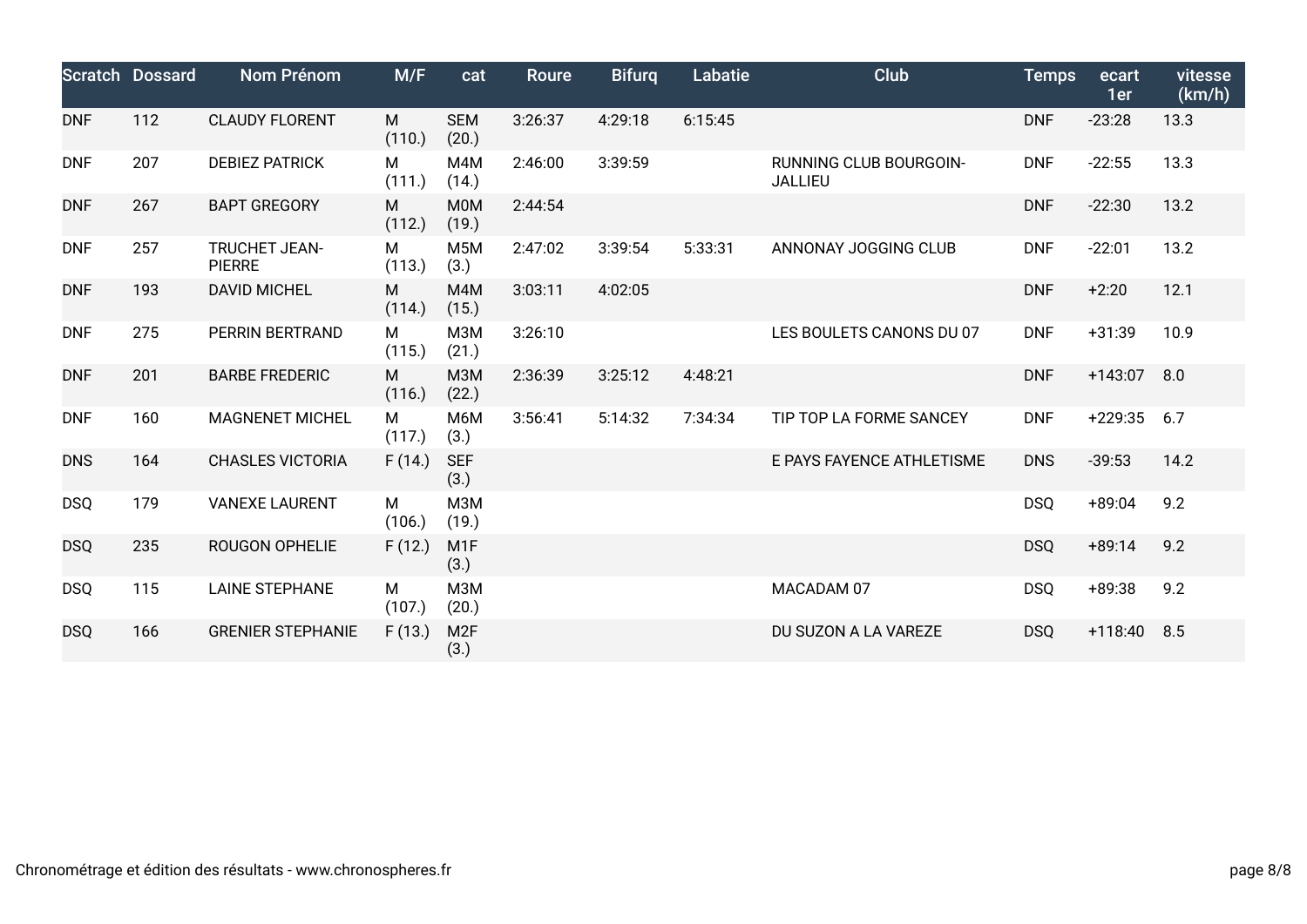



## Epreuve 36Km

|      | <b>Scratch Dossard</b> | Nom Prénom                           | AgeAu31Dec Année |      | <b>Class</b><br>M/F | <b>Class</b><br>cat      | Club                         | <b>Temps</b>      | ecart<br>1er | vitesse<br>(km/h) |
|------|------------------------|--------------------------------------|------------------|------|---------------------|--------------------------|------------------------------|-------------------|--------------|-------------------|
| 0001 | 475                    | <b>FALATIK NICOLAS</b>               | 33               | 1989 | M(1.)               | SEM (1.)                 | SALOMON                      | $3:07:44 -$       |              | 11.5              |
| 0002 | 426                    | <b>FANGET ALEXANDRE</b>              | 27               | 1995 | M(2.)               | SEM (2.)                 | S/L EA TAIN-TOURNON          | 3:22:43           | $+14:58$     | 10.65             |
| 0003 | 489                    | <b>GESSEN MATHIEU</b>                | 35               | 1987 | M(3.)               | <b>M0M</b><br>(1.)       |                              | $3:25:33$ +17:48  |              | 10.51             |
| 0004 | 1481                   | <b>RAILLON Guillaume</b>             | 37               | 1985 | M(4.)               | <b>M0M</b><br>(2.)       |                              | $3:26:28$ +18:43  |              | 10.46             |
| 0005 | 409                    | MAILLARD JONATHAN                    | 32               | 1990 | M(5.)               | SEM (3.)                 |                              | $3:28:25$ +20:40  |              | 10.36             |
| 0006 | 445                    | <b>MAUVAIS THOMAS</b>                | 38               | 1984 | M(6.)               | <b>M0M</b><br>(3.)       | <b>ANSA TRI</b>              | $3:29:52 +22:07$  |              | 10.29             |
| 0007 | 311                    | <b>BACCONNIER</b><br><b>STEPHANE</b> | 49               | 1973 | M(7.)               | M2M<br>(1.)              | AL ECHIROLLES                | $3:31:26$ +23:41  |              | 10.22             |
| 0008 | 468                    | <b>BLANCHARD CORALIE</b>             | 38               | 1984 | F(1.)               | <b>M0M</b><br>(1.)       | ALES CEVENNES ATHLETISME     | $3:35:06$ +27:21  |              | 10.04             |
| 0009 | 393                    | <b>GUERIN ANTHONY</b>                | 37               | 1985 | M(8.)               | <b>M0M</b><br>(4.)       | <b>CLUB ATHLETIC BRIOUDE</b> | $3:37:13 + 29:28$ |              | 9.94              |
| 0010 | 358                    | <b>DURIEU FRANÇOIS</b>               | 40               | 1982 | M(9.)               | M <sub>1</sub> M<br>(1.) |                              | $3:41:48$ +34:03  |              | 9.74              |
| 0011 | 408                    | <b>BOIVIN CLÉMENT</b>                | 33               | 1989 | M(10.)              | SEM (4.)                 |                              | $3:44:15$ +36:30  |              | 9.63              |
| 0012 | 331                    | <b>GUIRAO FRANÇOIS</b>               | 48               | 1974 | M(11.)              | M2M<br>(2.)              |                              | 3:52:49           | $+45:04$     | 9.28              |
| 0013 | 491                    | <b>JOLY RAFAEL</b>                   | 23               | 1999 | M(12.)              | SEM (5.)                 |                              | $3:56:02 +48:17$  |              | 9.15              |
| 0014 | 412                    | <b>ASTIC LUDWIG</b>                  | 35               | 1987 | M (13.)             | M0M<br>(5.)              | AFA FEYZIN-VENISSIEUX        | 3:56:09           | $+48:24$     | 9.15              |
| 0015 | 403                    | <b>MAGNAN LÉO</b>                    | 26               | 1996 | M (14.)             | SEM (6.)                 |                              | 3:56:21           | $+48:36$     | 9.14              |
| 0016 | 497                    | <b>BRUN RÉMY</b>                     | 32               | 1990 | M(15.)              | SEM (7.)                 |                              | $3:56:45$ +49:00  |              | 9.12              |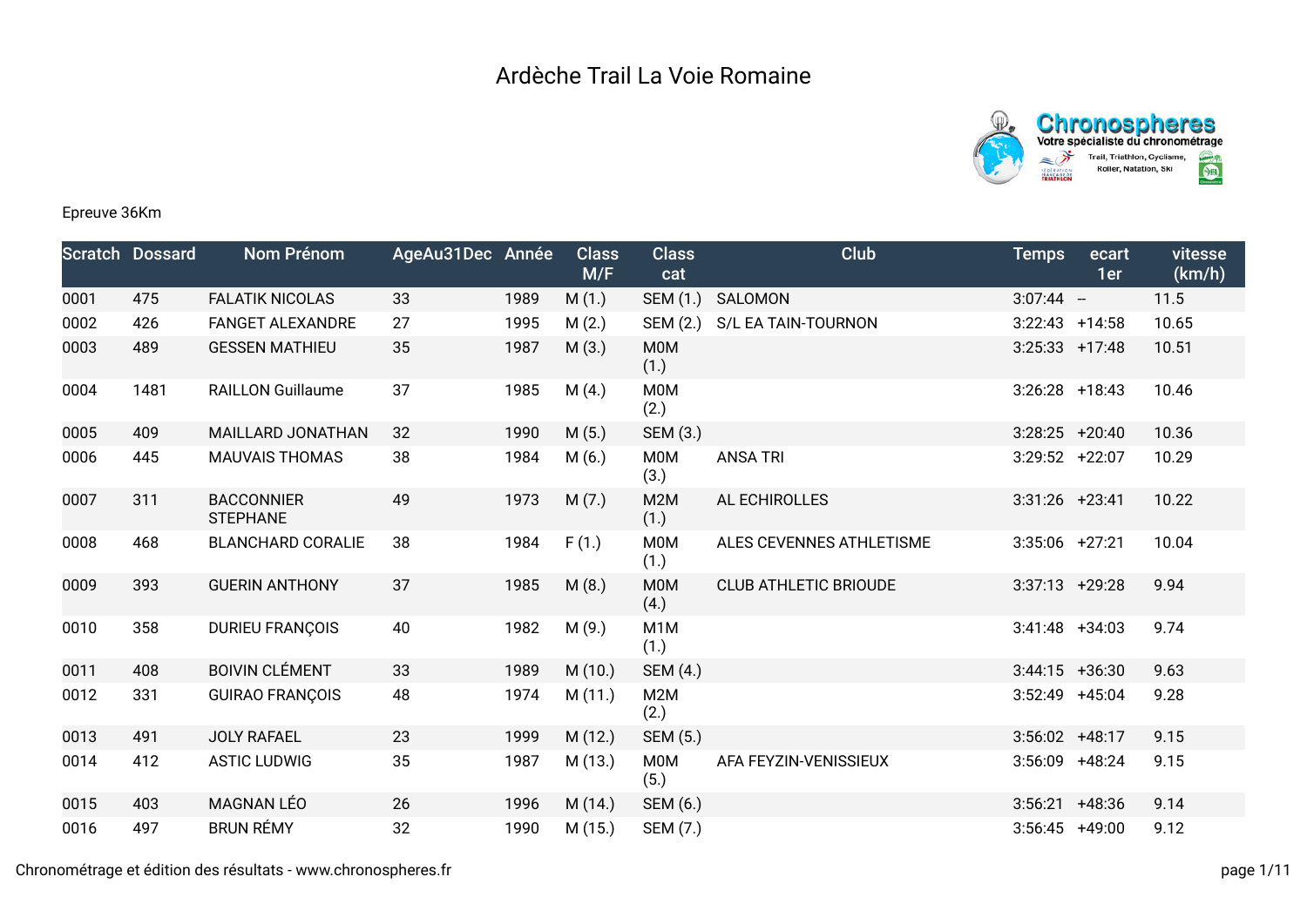|      | <b>Scratch Dossard</b> | Nom Prénom               | AgeAu31Dec Année |      | <b>Class</b><br>M/F | <b>Class</b><br>cat      | Club                          | <b>Temps</b>      | ecart<br>1er | vitesse<br>(km/h) |
|------|------------------------|--------------------------|------------------|------|---------------------|--------------------------|-------------------------------|-------------------|--------------|-------------------|
| 0017 | 414                    | LE BEUX ANTHONY          | 47               | 1975 | M (16.)             | M2M<br>(3.)              | AC CELLOIS                    | $3:56:48$ +49:03  |              | 9.12              |
| 0018 | 484                    | PLU LOIC                 | 33               | 1989 | M(17.)              | SEM (8.)                 | ATHLE LOISIR PIZANCON         | $3:56:53$ +49:08  |              | 9.12              |
| 0019 | 492                    | <b>VERCHER ERIC</b>      | 53               | 1969 | M (18.)             | <b>МЗМ</b><br>(1.)       | ENTENTE ATHLETIQUE CAR RHODIA | $3:56:56$ +49:12  |              | 9.12              |
| 0020 | 458                    | <b>MAILLET LUCAS</b>     | 22               | 2000 | M (19.)             | ESM (1.)                 |                               | $3:57:43$ +49:58  |              | 9.09              |
| 0021 | 340                    | <b>MONTAGNY THIERRY</b>  | 51               | 1971 | M(20.)              | M3M<br>(2.)              | <b>CAP GRAND AIR</b>          | $3:58:15 + 50:30$ |              | 9.07              |
| 0022 | 495                    | MEYSSONNIER ARNAUD       | 35               | 1987 | M(21.)              | <b>MOM</b><br>(6.)       | LA FOULÉE ROMAINE             | $3:58:28$ +50:43  |              | 9.06              |
| 0023 | 471                    | LE MASSON GILDAS         | 59               | 1963 | M(22.)              | M4M<br>(1.)              | <b>CEVEN'TRAIL LE VIGAN</b>   | $3:59:01 +51:16$  |              | 9.04              |
| 0024 | 467                    | MILHE RICHARD            | 51               | 1971 | M(23.)              | M3M<br>(3.)              | <b>DIVONNE RUNNING</b>        | 4:01:37 +53:52    |              | 8.94              |
| 0025 | 496                    | ANNÉE SYLVAIN            | 43               | 1979 | M(24.)              | M1M<br>(2.)              |                               | $4:01:55$ +54:10  |              | 8.93              |
| 0026 | 1498                   | <b>LECLERC THIBAULT</b>  | 29               | 1993 | M(25.)              | SEM (9.)                 |                               | $4:02:10 +54:25$  |              | 8.92              |
| 0027 | 466                    | <b>YUNG ALICE</b>        | 34               | 1988 | F(2.)               | SEF (1.)                 | DIVONNE RUNNING               | $4:05:35$ +57:50  |              | 8.8               |
| 0028 | 483                    | <b>DIMITROV MANOL</b>    | 33               | 1989 | M(26.)              | <b>SEM</b><br>(10.)      |                               | 4:05:42 +57:57    |              | 8.79              |
| 0029 | 448                    | <b>JALABERT YVAN</b>     | 56               | 1966 | M(27.)              | M4M<br>(2.)              | <b>TEAM CINNA</b>             | 4:06:40 +58:55    |              | 8.76              |
| 0030 | 459                    | <b>VERNET ADRIEN</b>     | 39               | 1983 | M(28.)              | <b>MOM</b><br>(7.)       | S/L EA TAIN-TOURNON           | 4:06:47 +59:02    |              | 8.75              |
| 0031 | 463                    | <b>GUIRONNET XAV</b>     | 37               | 1985 | M (29.)             | M0M<br>(8.)              |                               | 4:06:47 +59:02    |              | 8.75              |
| 0032 | 433                    | <b>FONTUGNES YVES</b>    | 55               | 1967 | M(30.)              | M4M<br>(3.)              |                               | 4:06:50 +59:05    |              | 8.75              |
| 0033 | 455                    | <b>FAYOLLE ANTHONY</b>   | 36               | 1986 | M(31.)              | M0M<br>(9.)              |                               | $4:06:55$ +59:10  |              | 8.75              |
| 0034 | 500                    | <b>LEGENDRE MATTHIEU</b> | 43               | 1979 | M (32.)             | M <sub>1</sub> M<br>(3.) | S/L EA TAIN-TOURNON           | 4:07:38 +59:53    |              | 8.72              |
| 0035 | 1496                   | ALIBERT JOËL             | 52               | 1970 | M (33.)             | <b>МЗМ</b><br>(4.)       |                               | 4:09:25 +61:40    |              | 8.66              |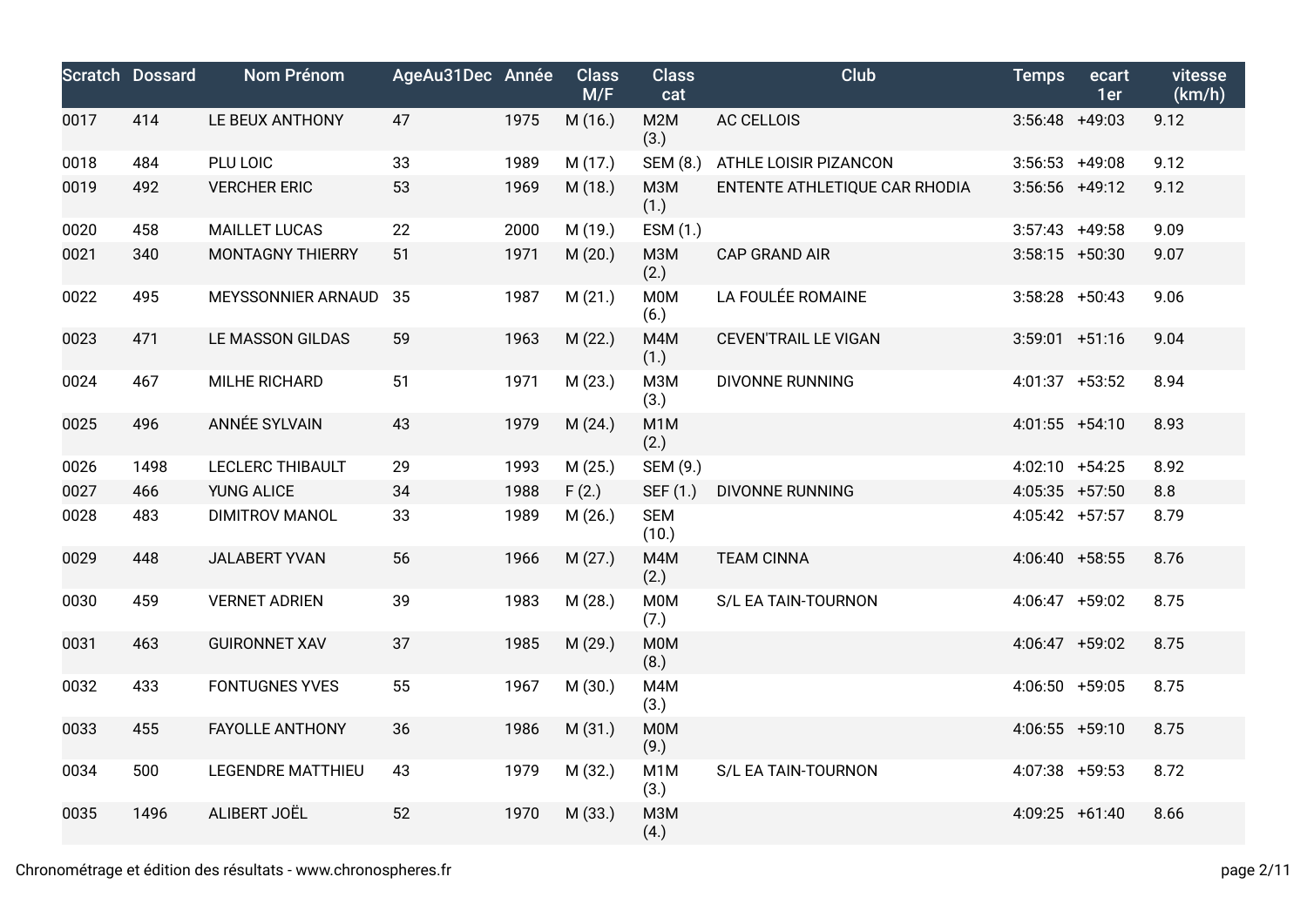|      | <b>Scratch Dossard</b> | Nom Prénom                           | AgeAu31Dec Année |      | <b>Class</b><br>M/F | <b>Class</b><br>cat      | <b>Club</b>                                | <b>Temps</b>     | ecart<br>1er | vitesse<br>(km/h) |
|------|------------------------|--------------------------------------|------------------|------|---------------------|--------------------------|--------------------------------------------|------------------|--------------|-------------------|
| 0036 | 454                    | <b>MARTINEZ</b><br><b>CHRISTOPHE</b> | 40               | 1982 | M (34.)             | M <sub>1</sub> M<br>(4.) | RTB16                                      | 4:09:56 +62:11   |              | 8.64              |
| 0037 | 486                    | RIVAIL THOMAS                        | 37               | 1985 | M (35.)             | <b>MOM</b><br>(10.)      |                                            | 4:10:15 +62:30   |              | 8.63              |
| 0038 | 477                    | <b>MAGRIT BAPTISTE</b>               | 39               | 1983 | M (36.)             | M0M<br>(11.)             |                                            | 4:10:16 +62:31   |              | 8.63              |
| 0039 | 457                    | <b>BARON ANTOINE</b>                 | 34               | 1988 | M (37.)             | <b>SEM</b><br>(11.)      |                                            | $4:11:03$ +63:18 |              | 8.6               |
| 0040 | 330                    | <b>DURAND SAMUEL</b>                 | 49               | 1973 | M (38.)             | M2M<br>(4.)              | MONTPEZAT SOURCE DU SPORT<br><b>NATURE</b> | 4:11:23 +63:38   |              | 8.59              |
| 0041 | 399                    | <b>BRISSON GREGOIRE</b>              | 45               | 1977 | M (39.)             | M2M<br>(5.)              |                                            | $4:11:58$ +64:13 |              | 8.57              |
| 0042 | 382                    | THONNAT-BLANC<br><b>SEVERINE</b>     | 49               | 1973 | F(3.)               | M2F (1.)                 | <b>CLUB ATHLETIC BRIOUDE</b>               | 4:13:08 +65:23   |              | 8.53              |
| 0043 | 369                    | <b>COURTEIX JORDAN</b>               | 22               | 2000 | M(40.)              | ESM(2.)                  | <b>CLUB ATHLETIC BRIOUDE</b>               | $4:13:08$ +65:23 |              | 8.53              |
| 0044 | 367                    | <b>LASALLE AURELIE</b>               | 42               | 1980 | F(4.)               | M1F(1.)                  | CS GALAURIEN CT                            | 4:13:41 +65:56   |              | 8.51              |
| 0045 | 488                    | <b>BOYER FREDERIC</b>                | 41               | 1981 | M(41.)              | M <sub>1</sub> M<br>(5.) | <b>COURIR EN EMBLAVEZ</b>                  | 4:14:06 +66:21   |              | 8.5               |
| 0046 | 310                    | <b>HUARD THIERRY</b>                 | 60               | 1962 | M(42.)              | M <sub>5</sub> M<br>(1.) | <b>OZON COURIR ALSIP TRAIL</b>             | 4:14:25 +66:41   |              | 8.49              |
| 0047 | 411                    | <b>DUPOND EMILIE</b>                 | 34               | 1988 | F(5.)               | SEF (2.)                 |                                            | 4:14:54 +67:09   |              | 8.47              |
| 0048 | 450                    | <b>DURIEU ROMAIN</b>                 | 30               | 1992 | M(43.)              | <b>SEM</b><br>(12.)      |                                            | 4:16:30 +68:45   |              | 8.42              |
| 0049 | 481                    | ANDRE STEPHANE                       | 55               | 1967 | M(44.)              | M4M<br>(4.)              | <b>TEAM GARDON</b>                         | 4:16:34 +68:49   |              | 8.42              |
| 0050 | 441                    | <b>REGNER BAPTISTE</b>               | 38               | 1984 | M(45.)              | <b>MOM</b><br>(12.)      | LA FOULÉE CHATILLONNAISE                   | 4:17:49 +70:04   |              | 8.38              |
| 0051 | 461                    | <b>DURIF CLEMENT</b>                 | 38               | 1984 | M(46.)              | M0M<br>(13.)             |                                            | 4:18:14 +70:29   |              | 8.36              |
| 0052 | 430                    | <b>BERGER VALERIE</b>                | 46               | 1976 | F(6.)               | M2F(2.)                  | FAC ANDREZIEUX                             | 4:18:24 +70:39   |              | 8.36              |
| 0053 | 482                    | DE FELICIS DAVID                     | 41               | 1981 | M(47.)              | M <sub>1</sub> M<br>(6.) |                                            | 4:18:59 +71:14   |              | 8.34              |
| 0054 | 306                    | PERNET CHRISTOPHE                    | 44               | 1978 | M(48.)              | M <sub>1</sub> M<br>(7.) |                                            | 4:19:00 +71:15   |              | 8.34              |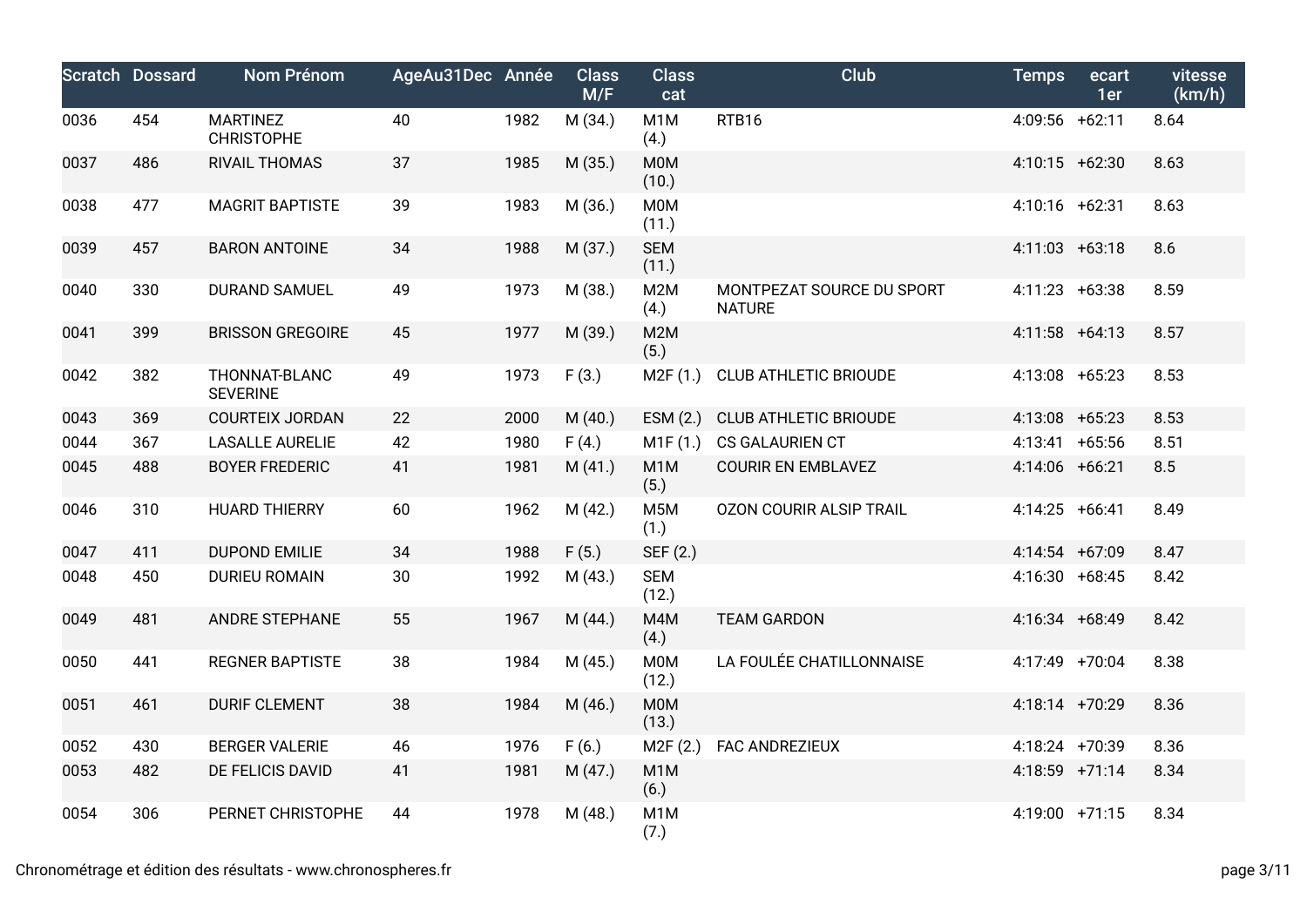|      | <b>Scratch Dossard</b> | Nom Prénom                | AgeAu31Dec Année |      | <b>Class</b><br>M/F | <b>Class</b><br>cat       | <b>Club</b>                  | <b>Temps</b>     | ecart<br>1er | vitesse<br>(km/h) |
|------|------------------------|---------------------------|------------------|------|---------------------|---------------------------|------------------------------|------------------|--------------|-------------------|
| 0055 | 307                    | <b>MARTINOD NATACHA</b>   | 39               | 1983 | F(7.)               | <b>M0M</b><br>(2.)        |                              | 4:19:00 +71:16   |              | 8.34              |
| 0056 | 319                    | <b>GABRIEL THIERRY</b>    | 54               | 1968 | M (49.)             | <b>МЗМ</b><br>(5.)        | S/L CA VALENCE               | 4:19:15 +71:30   |              | 8.33              |
| 0057 | 439                    | PARIS VIRGINIE            | 51               | 1971 | F(8.)               | M3F (1.)                  | S/L AC ETRECHY               | 4:19:32 +71:47   |              | 8.32              |
| 0058 | 374                    | <b>GOSMAIN VINCENT</b>    | 49               | 1973 | M(50.)              | M <sub>2</sub> M<br>(6.)  | <b>CABRIES TRAIL CLUB</b>    | $4:20:32$ +72:47 |              | 8.29              |
| 0059 | 405                    | SANGARE<br>SOULEYMANE     | 40               | 1982 | M(51.)              | M <sub>1</sub> M<br>(8.)  | LA MEUTE RUNNING             | $4:22:53$ +75:08 |              | 8.22              |
| 0060 | 391                    | <b>HASSEN FABRICE</b>     | 42               | 1980 | M(52.)              | M <sub>1</sub> M<br>(9.)  | <b>COURIR A SAUSSET</b>      | $4:24:33$ +76:48 |              | 8.16              |
| 0061 | 494                    | <b>VERNAY SYLVAIN</b>     | 34               | 1988 | M(53.)              | <b>SEM</b><br>(13.)       |                              | $4:24:58$ +77:13 |              | 8.15              |
| 0062 | 474                    | <b>CLEUX SYLVAIN</b>      | 51               | 1971 | M(54.)              | <b>M3M</b><br>(6.)        | ANNONAY JOGGING CLUB         | 4:25:55 +78:10   |              | 8.12              |
| 0063 | 416                    | <b>BACHELET GUILLAUME</b> | 37               | 1985 | M(55.)              | <b>MOM</b><br>(14.)       | <b>CABRIES TRAIL CLUB</b>    | 4:26:10 +78:25   |              | 8.12              |
| 0064 | 357                    | <b>FOURETS CHRISTOPHE</b> | 48               | 1974 | M (56.)             | M <sub>2</sub> M<br>(7.)  | FAC ANDREZIEUX               | $4:26:35$ +78:50 |              | 8.1               |
| 0065 | 338                    | <b>GALLEY NICOLAS</b>     | 31               | 1991 | M(57.)              | <b>SEM</b><br>(14.)       |                              | 4:26:56 +79:11   |              | 8.09              |
| 0066 | 465                    | <b>FRERY GASPARD</b>      | 31               | 1991 | M(58.)              | <b>SEM</b><br>(15.)       |                              | 4:26:56 +79:11   |              | 8.09              |
| 0067 | 452                    | <b>JAY VINCENT</b>        | 42               | 1980 | M (59.)             | M <sub>1</sub> M<br>(10.) | KOESIO SPORT                 | 4:27:54 +80:09   |              | 8.06              |
| 0068 | 368                    | <b>LACARRERE SONIA</b>    | 46               | 1976 | F(9.)               | M2F (3.)                  | <b>CLUB ATHLETIC BRIOUDE</b> | $4:29:13$ +81:28 |              | 8.02              |
| 0069 | 395                    | <b>TESSIER OLIVIER</b>    | 55               | 1967 | M(60.)              | M4M<br>(5.)               | <b>CLUB ATHLETIC BRIOUDE</b> | 4:29:13 +81:28   |              | 8.02              |
| 0070 | 1499                   | <b>VALOUR ARNAUD</b>      | 35               | 1987 | M(61.)              | <b>M0M</b><br>(15.)       |                              | 4:29:34 +81:49   |              | 8.01              |
| 0071 | 440                    | <b>GUEGUEN FRÉDÉRIC</b>   | 40               | 1982 | M(62.)              | M <sub>1</sub> M<br>(11.) |                              | 4:30:16 +82:31   |              | 7.99              |
| 0072 | 360                    | <b>VIGOUROUX LUC</b>      | 45               | 1977 | M(63.)              | M <sub>2</sub> M<br>(8.)  | <b>CLUB ATHLETIC BRIOUDE</b> | 4:30:24 +82:39   |              | 7.99              |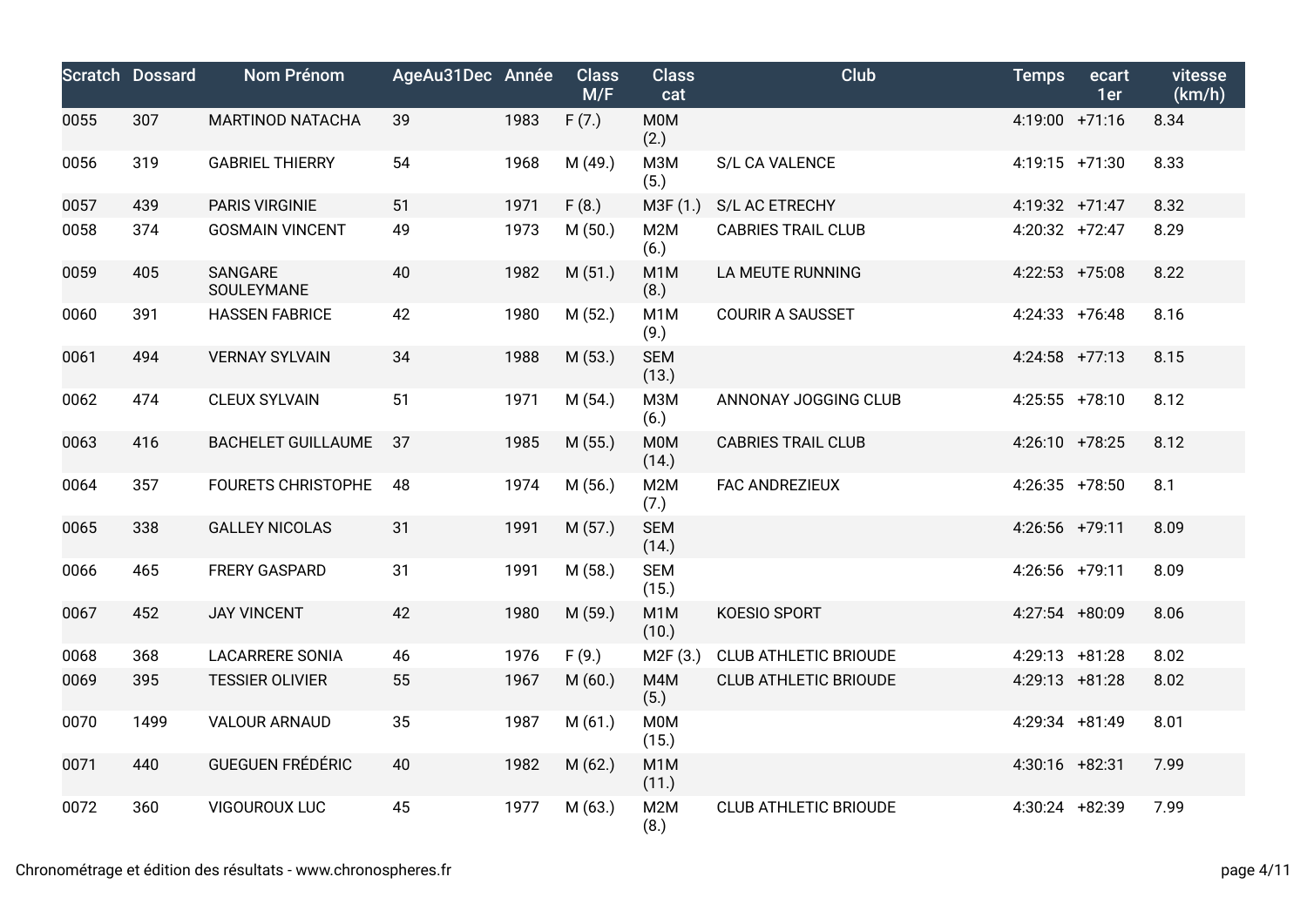|      | <b>Scratch Dossard</b> | Nom Prénom              | AgeAu31Dec Année |      | <b>Class</b><br>M/F | <b>Class</b><br>cat       | <b>Club</b>                                   | <b>Temps</b>     | ecart<br>1er | vitesse<br>(km/h) |
|------|------------------------|-------------------------|------------------|------|---------------------|---------------------------|-----------------------------------------------|------------------|--------------|-------------------|
| 0073 | 392                    | <b>CLOCHARD ROMAIN</b>  | 46               | 1976 | M(64)               | M2M<br>(9.)               |                                               | 4:30:52 +83:07   |              | 7.97              |
| 0074 | 327                    | <b>SIFANTUS THOMAS</b>  | 39               | 1983 | M(65.)              | <b>M0M</b><br>(16.)       |                                               | $4:32:03$ +84:18 |              | 7.94              |
| 0075 | 476                    | <b>BRISSON LÉONARD</b>  | 20               | 2002 | M (66.)             | ESM (3.)                  |                                               | 4:32:54 +85:09   |              | 7.91              |
| 0076 | 453                    | <b>ROUVET MARION</b>    | 40               | 1982 | F(10.)              | M1F(2.)                   |                                               | 4:33:17 +85:32   |              | 7.9               |
| 0077 | 356                    | <b>BARALIS JEROME</b>   | 52               | 1970 | M (67.)             | <b>МЗМ</b><br>(7.)        |                                               | 4:33:19 +85:34   |              | 7.9               |
| 0078 | 406                    | PELISSIER JEROME        | 57               | 1965 | M(68.)              | M4M<br>(6.)               | CS GALAURIENS CYCLO TRAIL                     | 4:34:41 +86:56   |              | 7.86              |
| 0079 | 337                    | <b>LEULLIER ZADITH</b>  | 40               | 1982 | M (69.)             | M <sub>1</sub> M<br>(12.) |                                               | 4:35:45 +88:00   |              | 7.83              |
| 0080 | 388                    | MAJOUREL LOIC           | 41               | 1981 | M (70.)             | M <sub>1</sub> M<br>(13.) |                                               | $4:36:41$ +88:56 |              | 7.81              |
| 0081 | 437                    | <b>CREBASSA THIERRY</b> | 53               | 1969 | M(71.)              | <b>МЗМ</b><br>(8.)        |                                               | $4:36:43$ +88:58 |              | 7.81              |
| 0082 | 472                    | ROBERT LAURENT          | 53               | 1969 | M(72.)              | <b>МЗМ</b><br>(9.)        | <b>FJEP</b>                                   | 4:37:45 +90:00   |              | 7.78              |
| 0083 | 473                    | <b>DUC GEORGES</b>      | 58               | 1964 | M (73.)             | M4M<br>(7.)               |                                               | 4:37:45 +90:00   |              | 7.78              |
| 0084 | 352                    | PATIN MATHIEU           | 41               | 1981 | M(74.)              | M <sub>1</sub> M<br>(14.) |                                               | 4:39:03 +91:18   |              | 7.74              |
| 0085 | 371                    | <b>DRAVET FABIENNE</b>  | 51               | 1971 | F(11.)              | M3F (2.)                  | MACADAM 07                                    | 4:39:29 +91:44   |              | 7.73              |
| 0086 | 390                    | <b>VAL VALERIE</b>      | 51               | 1971 | F(12.)              | M3F (3.)                  | BEZIERS CHEMINOTS ATHLETISME<br>MEDITERRANEE* | 4:39:32 +91:47   |              | 7.73              |
| 0087 | 313                    | <b>LARDIN NICOLAS</b>   | 45               | 1977 | M (75.)             | M2M<br>(10.)              |                                               | 4:39:35 +91:50   |              | 7.73              |
| 0088 | 432                    | <b>BRUN SYLVIE</b>      | 49               | 1973 | F(13.)              | M2F (4.)                  |                                               | 4:40:22 +92:37   |              | 7.7               |
| 0089 | 444                    | <b>RAMAIN DANIEL</b>    | 64               | 1958 | M (76.)             | M <sub>5</sub> M<br>(2.)  | <b>CLUB ATHLETIC BRIOUDE</b>                  | 4:40:26 +92:41   |              | 7.7               |
| 0090 | 431                    | <b>MAJEK FABRICE</b>    | 53               | 1969 | M(77.)              | <b>МЗМ</b><br>(10.)       |                                               | 4:40:26 +92:41   |              | 7.7               |
| 0091 | 456                    | <b>CRETIN EMILY</b>     | 33               | 1989 | F(14.)              | SEF (3.)                  |                                               | 4:41:38 +93:53   |              | 7.67              |
| 0092 | 435                    | <b>MOUTON HERVE</b>     | 59               | 1963 | M (78.)             | M4M                       |                                               | 4:41:54 +94:09   |              | 7.66              |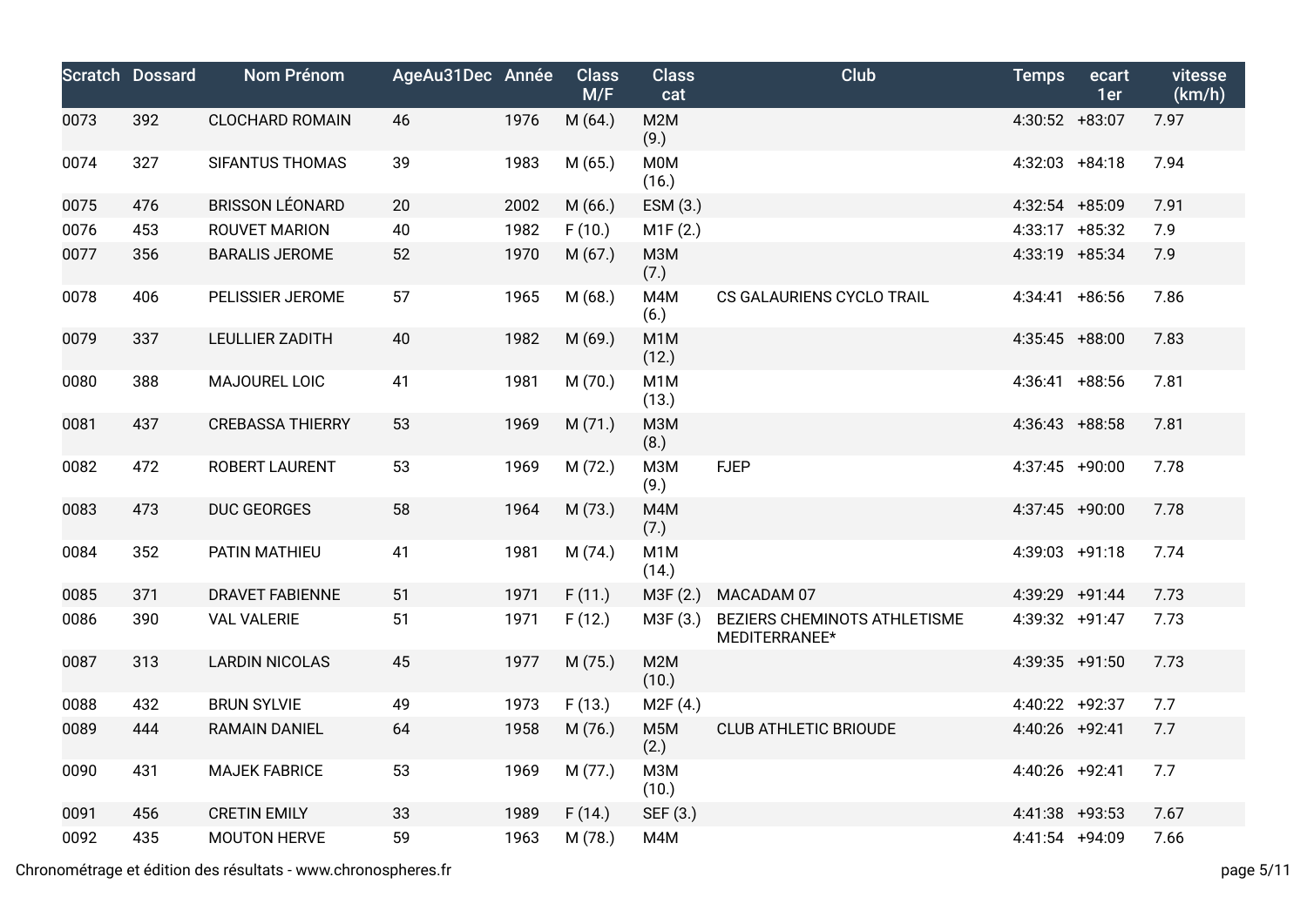|      | <b>Scratch Dossard</b> | Nom Prénom                     | AgeAu31Dec Année |      | <b>Class</b><br>M/F | <b>Class</b><br>cat       | <b>Club</b>                  | <b>Temps</b>     | ecart<br>1er      | vitesse<br>(km/h) |
|------|------------------------|--------------------------------|------------------|------|---------------------|---------------------------|------------------------------|------------------|-------------------|-------------------|
|      |                        |                                |                  |      |                     | (8.)                      |                              |                  |                   |                   |
| 0093 | 446                    | PICHOT ADRIEN                  | 36               | 1986 | M (79.)             | <b>M0M</b><br>(17.)       |                              | 4:43:39 +95:54   |                   | 7.61              |
| 0094 | 387                    | MURCIA CATHY                   | 50               | 1972 | F(15.)              | M3F(4.)                   | <b>TEAM BARJOT</b>           | 4:44:33 +96:48   |                   | 7.59              |
| 0095 | 384                    | PASTRELLO MICKAEL              | 40               | 1982 | M(80.)              | M <sub>1</sub> M<br>(15.) |                              | $4:44:33$ +96:48 |                   | 7.59              |
| 0096 | 386                    | POTTIER ALEXIS                 | 35               | 1987 | M(81.)              | M0M<br>(18.)              | <b>TEAM BARJOT</b>           | 4:44:34 +96:49   |                   | 7.59              |
| 0097 | 451                    | SIMON CLÉMENT                  | 28               | 1994 | M(82.)              | <b>SEM</b><br>(16.)       |                              | 4:46:02 +98:17   |                   | 7.55              |
| 0098 | 355                    | <b>VILLATTE THOMAS</b>         | 33               | 1989 | M (83.)             | <b>SEM</b><br>(17.)       |                              | 4:46:29 +98:44   |                   | 7.54              |
| 0099 | 354                    | <b>VILLATTE BRUNO</b>          | 30               | 1992 | M(84.)              | <b>SEM</b><br>(18.)       |                              | 4:46:29 +98:44   |                   | 7.54              |
| 0100 | 401                    | <b>JOLY ALAIN</b>              | 65               | 1957 | M(85.)              | M6M<br>(1.)               | S/L BERGERAC ATHLETIQUE CLUB |                  | 4:49:41 +101:56   | 7.46              |
| 0101 | 317                    | <b>THOMASSIN BASTIEN</b>       | 35               | 1987 | M(86.)              | <b>MOM</b><br>(19.)       | <b>CAVAL PERTUIS</b>         |                  | 4:50:22 +102:37   | 7.44              |
| 0102 | 350                    | <b>DANIEAU GERALD</b>          | 41               | 1981 | M(87.)              | M <sub>1</sub> M<br>(16.) |                              |                  | $4:51:25$ +103:40 | 7.41              |
| 0103 | 333                    | <b>VIAL VIVIEN</b>             | 39               | 1983 | M (88.)             | M0M<br>(20.)              | E PAYS FAYENCE ATHLETISME    |                  | 4:51:25 +103:40   | 7.41              |
| 0104 | 365                    | <b>BLACHE CELINE</b>           | 36               | 1986 | F(16.)              | M0M<br>(3.)               | AL SAINT-MARCELLIN           |                  | 4:51:43 +103:58   | 7.4               |
| 0105 | 389                    | <b>BUISSON DOMINIQUE</b>       | 58               | 1964 | M (89.)             | M4M<br>(9.)               | AL SAINT-MARCELLIN           |                  | 4:51:43 +103:58   | 7.4               |
| 0106 | 470                    | JUNIQUE PASCALE                | 49               | 1973 | F(17.)              | M2F (5.)                  | CAP' PAS CAP VERNOUX         |                  | 4:53:04 +105:19   | 7.37              |
| 0107 | 1495                   | <b>BANCHAREL PIERRE</b>        | 51               | 1971 | M (90.)             | <b>МЗМ</b><br>(11.)       |                              |                  | 4:53:18 +105:33   | 7.36              |
| 0108 | 434                    | <b>TURC SIMON</b>              | 37               | 1985 | M (91.)             | M0M<br>(21.)              | <b>RUN IN CHARPEY</b>        |                  | 4:53:25 +105:40   | 7.36              |
| 0109 | 316                    | POILLOT LORIANNE               | 31               | 1991 | F(18.)              | SEF (4.)                  | <b>CAVAL PERTUIS</b>         |                  | 4:54:35 +106:50   | 7.33              |
| 0110 | 407                    | PELINOVSKAYA<br><b>NATALIA</b> | 45               | 1977 | F(19.)              | M2F (6.)                  | <b>CAVAL PERTUIS</b>         |                  | $4:54:35$ +106:50 | 7.33              |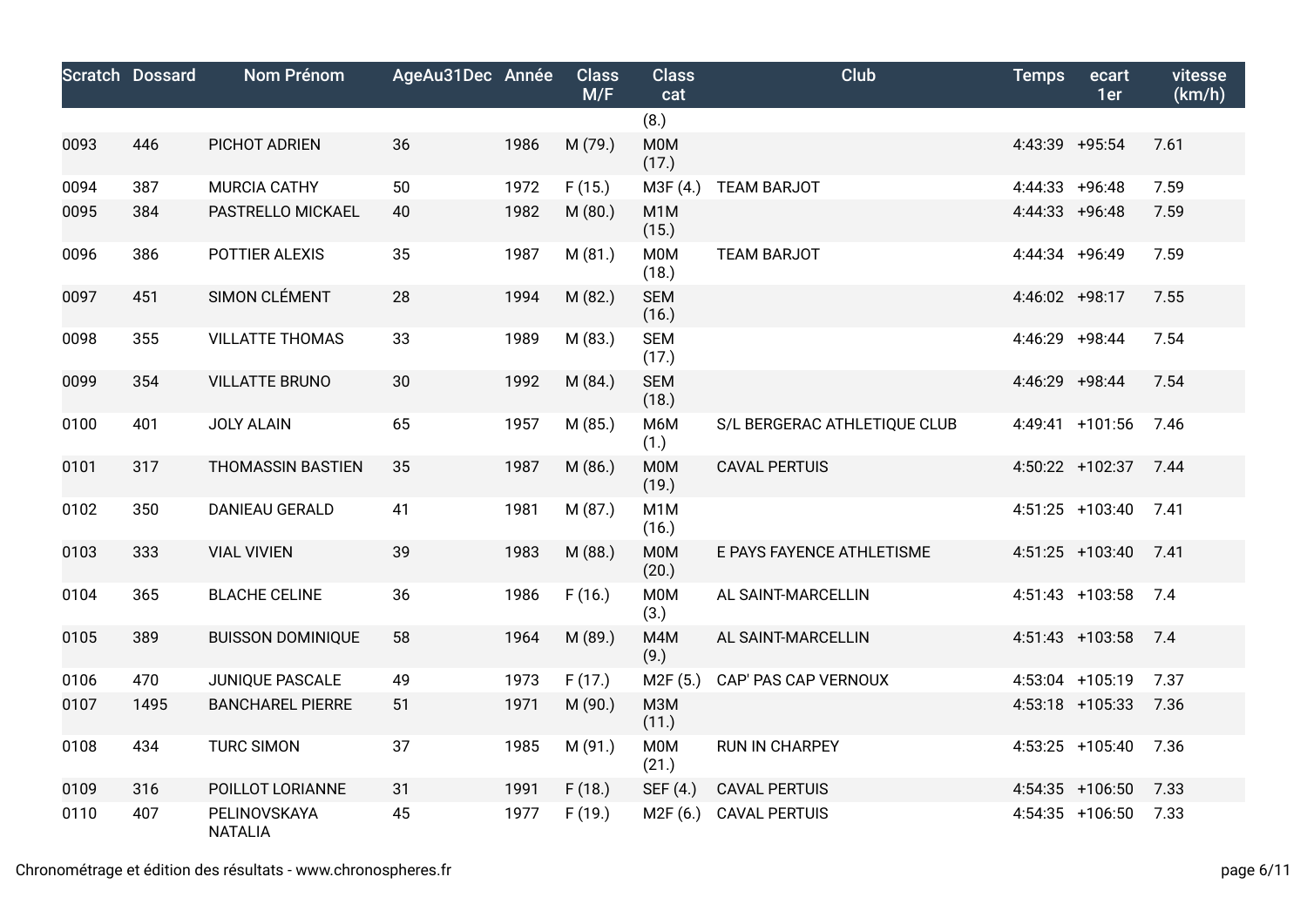|      | <b>Scratch Dossard</b> | <b>Nom Prénom</b>       | AgeAu31Dec Année |      | <b>Class</b><br>M/F | <b>Class</b><br>cat       | Club                           | <b>Temps</b> | ecart<br>1er      | vitesse<br>(km/h) |
|------|------------------------|-------------------------|------------------|------|---------------------|---------------------------|--------------------------------|--------------|-------------------|-------------------|
| 0111 | 347                    | <b>FROUIN NICOLAS</b>   | 42               | 1980 | M (92.)             | M <sub>1</sub> M<br>(17.) |                                |              | 4:55:22 +107:37   | 7.31              |
| 0112 | 480                    | CONTINSOUZA JOEL        | 59               | 1963 | M (93.)             | M4M<br>(10.)              |                                |              | 4:55:39 +107:54   | 7.31              |
| 0113 | 417                    | PEREZ JULIEN            | 45               | 1977 | M (94.)             | M2M<br>(11.)              | TRACKS ATHLE LISLE JOURDAIN 32 |              | 4:55:50 +108:05   | 7.3               |
| 0114 | 353                    | <b>TRACOL NICOLAS</b>   | 53               | 1969 | M (95.)             | M3M<br>(12.)              | <b>GSN</b>                     |              | 4:55:50 +108:05   | 7.3               |
| 0115 | 487                    | <b>LARBRET FABIENNE</b> | 48               | 1974 | F(20.)              | M <sub>2</sub> F (7.)     |                                |              | 4:56:05 +108:20   | 7.29              |
| 0116 | 321                    | ROUSSEL OLIVIER         | 49               | 1973 | M (96.)             | M2M<br>(12.)              |                                |              | 4:56:34 +108:49   | 7.28              |
| 0117 | 323                    | <b>BLASZCZYK MAXIME</b> | 31               | 1991 | M (97.)             | <b>SEM</b><br>(19.)       |                                |              | 4:56:36 +108:51   | 7.28              |
| 0118 | 364                    | <b>MENDES FRANCISCO</b> | 49               | 1973 | M (98.)             | M2M<br>(13.)              |                                |              | 4:57:02 +109:17   | 7.27              |
| 0119 | 318                    | PEYRARD SÉBASTIEN       | 45               | 1977 | M (99.)             | M2M<br>(14.)              |                                |              | 4:57:15 +109:30   | 7.27              |
| 0120 | 423                    | <b>JOANIN AURELIEN</b>  | 44               | 1978 | M (100.)            | M <sub>1</sub> M<br>(18.) | <b>WHERE IS MY TRAIL</b>       |              | 4:58:00 +110:15   | 7.25              |
| 0121 | 422                    | <b>FABRE LOIC</b>       | 45               | 1977 | M (101.)            | M2M<br>(15.)              |                                |              | 4:58:00 +110:15   | 7.25              |
| 0122 | 413                    | <b>HALLE MAYEUL</b>     | 43               | 1979 | M (102.)            | M <sub>1</sub> M<br>(19.) |                                |              | $4:59:03$ +111:18 | 7.22              |
| 0123 | 469                    | <b>NERI FRANCK</b>      | 54               | 1968 | M (103.)            | <b>МЗМ</b><br>(13.)       | CAP' PAS CAP VERNOUX           |              | $5:01:38$ +113:53 | 7.16              |
| 0124 | 177                    | <b>JARDIN ERIC</b>      | 63               | 1959 | M (104.)            | M <sub>5</sub> M<br>(3.)  |                                |              | 5:03:07 +115:22   | 7.13              |
| 0125 | 305                    | <b>GEORGES PASCAL</b>   | 48               | 1974 | M (105.)            | M <sub>2</sub> M<br>(16.) |                                |              | $5:04:03$ +116:18 | 7.1               |
| 0126 | 332                    | <b>EVIN AMANDINE</b>    | 41               | 1981 | F(21.)              | M1F(3.)                   |                                |              | $5:04:58$ +117:13 | 7.08              |
| 0127 | 329                    | PASQUIO CHRISTOPHE      | 50               | 1972 | M (106.)            | <b>МЗМ</b><br>(14.)       | <b>QUEVEN ATHLETISME</b>       |              | $5:04:59$ +117:14 | 7.08              |
| 0128 | 462                    | POYET XAVIER            | 49               | 1973 | M (107.)            | M2M<br>(17.)              | <b>TEAM GARDON</b>             |              | $5:05:26$ +117:41 | 7.07              |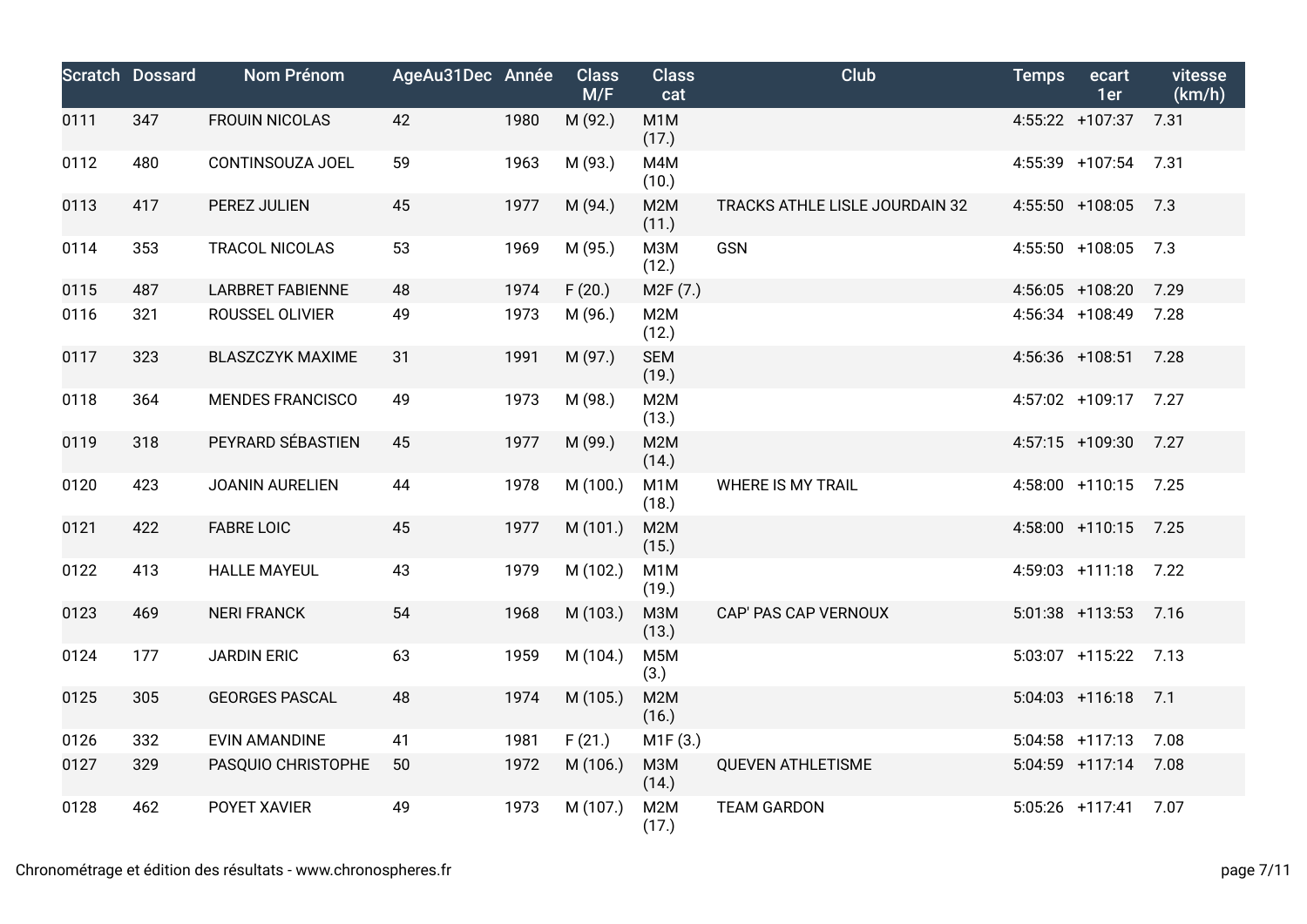|      | <b>Scratch Dossard</b> | <b>Nom Prénom</b>                       | AgeAu31Dec Année |      | <b>Class</b><br>M/F | <b>Class</b><br>cat       | Club                                           | <b>Temps</b> | ecart<br>1er       | vitesse<br>(km/h) |
|------|------------------------|-----------------------------------------|------------------|------|---------------------|---------------------------|------------------------------------------------|--------------|--------------------|-------------------|
| 0129 | 315                    | <b>GIGOUDEAU XAVIER</b>                 | 40               | 1982 | M (108.)            | M <sub>1</sub> M<br>(20.) |                                                |              | $5:05:26$ +117:41  | 7.07              |
| 0130 | 348                    | SANTINI OLIVIER                         | 56               | 1966 | M (109.)            | M4M<br>(11.)              |                                                |              | $5:05:41$ +117:56  | 7.07              |
| 0131 | 339                    | DINGREVILLE MICKAEL                     | 45               | 1977 | M (110.)            | M2M<br>(18.)              |                                                |              | 5:08:54 +121:09    | 6.99              |
| 0132 | 342                    | <b>DUPUY ELISABETH</b>                  | 48               | 1974 | F(22.)              | M2F(8.)                   | TRIATHLON CLUB DES MONTS DU<br><b>LYONNAIS</b> |              | $5:09:15$ +121:30  | 6.98              |
| 0133 | 343                    | <b>DUPUY FREDERIC</b>                   | 52               | 1970 | M (111.)            | M3M<br>(15.)              | TRIATHLON CLUB DES MONTS DU<br><b>LYONNAIS</b> |              | 5:09:16 +121:31    | 6.98              |
| 0134 | 428                    | <b>TOUPANCE LAURENT</b>                 | 48               | 1974 | M (112.)            | M <sub>2</sub> M<br>(19.) |                                                |              | $5:09:21 + 121:36$ | 6.98              |
| 0135 | 427                    | <b>TOUPANCE JEAN</b><br><b>BAPTISTE</b> | 42               | 1980 | M (113.)            | M <sub>1</sub> M<br>(21.) | <b>TEAM TIM TRAILERS</b>                       |              | $5:09:21$ +121:36  | 6.98              |
| 0136 | 415                    | <b>JARD MARIUS</b>                      | 50               | 1972 | M(114.)             | M3M<br>(16.)              | ASVEL VILLEURBANNE*                            |              | $5:09:31 + 121:46$ | 6.98              |
| 0137 | 301                    | <b>LEBOUTET FLORIAN</b>                 | 35               | 1987 | M (115.)            | <b>M0M</b><br>(22.)       |                                                |              | $5:11:01$ +123:16  | 6.94              |
| 0138 | 478                    | <b>VOCCIA FREDERIC</b>                  | 42               | 1980 | M (116.)            | M <sub>1</sub> M<br>(22.) |                                                |              | 5:11:06 +123:21    | 6.94              |
| 0139 | 322                    | <b>DEVAUX GILLES</b>                    | 55               | 1967 | M (117.)            | M4M<br>(12.)              |                                                |              | $5:11:32 + 123:47$ | 6.93              |
| 0140 | 320                    | <b>NEDERLOF MICHIEL</b>                 | 42               | 1980 | M (118.)            | M <sub>1</sub> M<br>(23.) |                                                |              | $5:11:49$ +124:04  | 6.93              |
| 0141 | 377                    | PEYROLES GREGOIRE                       | 48               | 1974 | M (119.)            | M2M<br>(20.)              | <b>CABRIES TRAIL CLUB</b>                      |              | $5:12:21$ +124:36  | 6.92              |
| 0142 | 498                    | NAVARRO EMMANUEL                        | 40               | 1982 | M (120.)            | M <sub>1</sub> M<br>(24.) |                                                |              | $5:13:52$ +126:07  | 6.88              |
| 0143 | 442                    | <b>COMTE FABRICE</b>                    | 54               | 1968 | M (121.)            | M3M<br>(17.)              |                                                |              | $5:13:58$ +126:13  | 6.88              |
| 0144 | 335                    | <b>DARTEVEL GAEL</b>                    | 47               | 1975 | M (122.)            | M2M<br>(21.)              | E PAYS FAYENCE ATHLETISME                      |              | 5:14:09 +126:24    | 6.88              |
| 0145 | 344                    | MOINET VINCENT                          | 52               | 1970 | M (123.)            | M3M<br>(18.)              |                                                |              | $5:15:00$ +127:15  | 6.86              |
| 0146 | 400                    | <b>RANCE ANDRE</b>                      | 52               | 1970 | M (124.)            | M3M                       | PAYS D'AIX TRAIL                               |              | 5:17:32 +129:47    | 6.8               |

Chronométrage et édition des résultats - www.chronospheres.fr page 8/11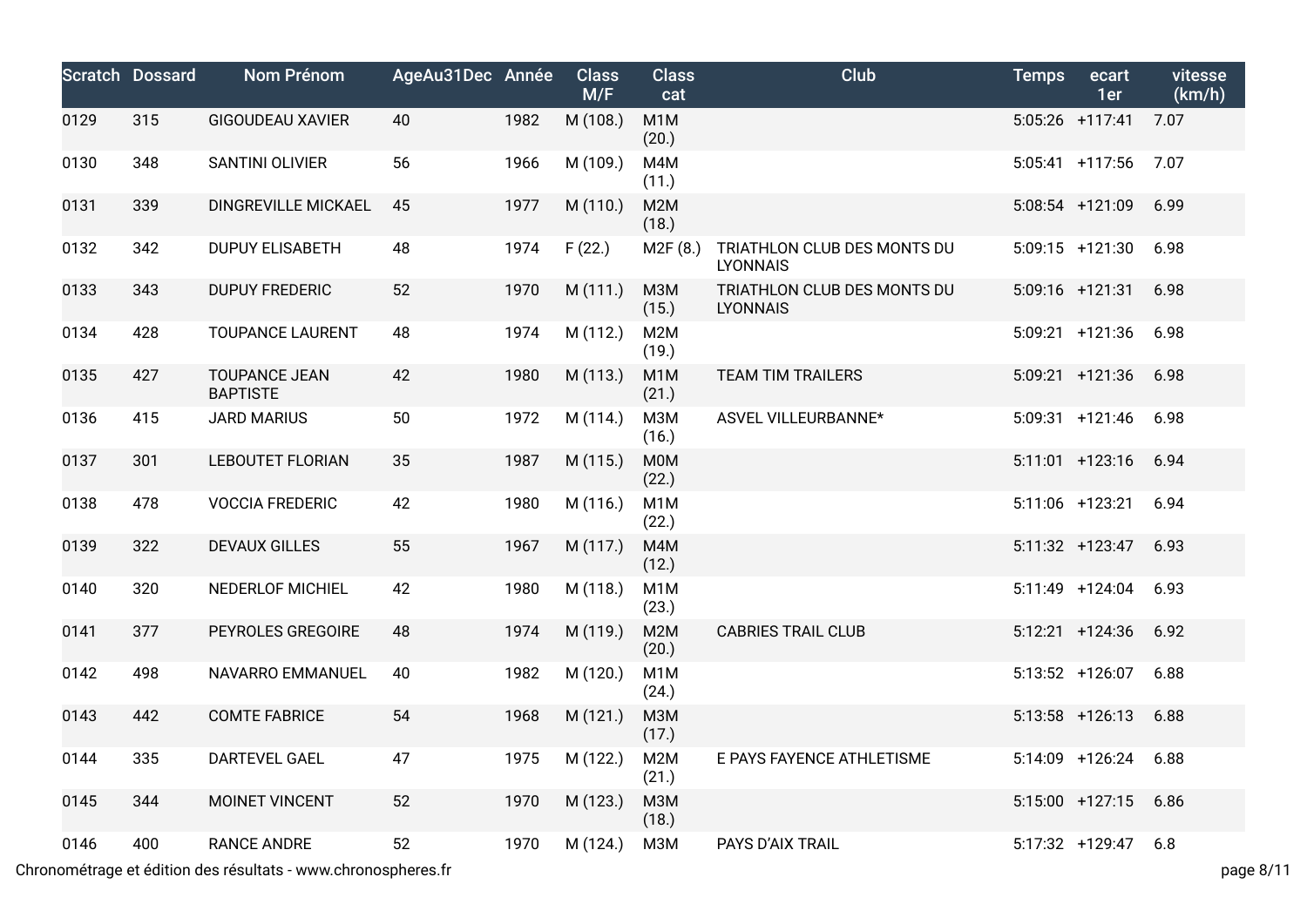|      | <b>Scratch Dossard</b> | <b>Nom Prénom</b>                         | AgeAu31Dec Année |      | <b>Class</b><br>M/F | <b>Class</b><br>cat       | <b>Club</b>                | <b>Temps</b> | ecart<br>1er      | vitesse<br>(km/h) |
|------|------------------------|-------------------------------------------|------------------|------|---------------------|---------------------------|----------------------------|--------------|-------------------|-------------------|
|      |                        |                                           |                  |      |                     | (19.)                     |                            |              |                   |                   |
| 0147 | 485                    | <b>BRUNET NICOLAS</b>                     | 45               | 1977 | M (125.)            | M <sub>2</sub> M<br>(22.) |                            |              | 5:19:22 +131:37   | 6.76              |
| 0148 | 378                    | <b>LAMBERT THEO</b>                       | 23               | 1999 | M (126.)            | <b>SEM</b><br>(20.)       |                            |              | 5:19:22 +131:37   | 6.76              |
| 0149 | 359                    | PARET BASTIEN                             | 40               | 1982 | M (127.)            | M <sub>1</sub> M<br>(25.) |                            |              | $5:20:25$ +132:40 | 6.74              |
| 0150 | 410                    | LE MOIGN CORINNE                          | 54               | 1968 | F(23.)              | M3F (5.)                  |                            |              | 5:21:14 +133:29   | 6.72              |
| 0151 | 314                    | PUJOL JEAN CLAUDE                         | 64               | 1958 | M (128.)            | M <sub>5</sub> M<br>(4.)  |                            |              | 5:22:17 +134:32   | 6.7               |
| 0152 | 479                    | THERMOS STEPHANE                          | 52               | 1970 | M (129.)            | <b>МЗМ</b><br>(20.)       | PLATINIUM CENTER           |              | 5:23:16 +135:31   | 6.68              |
| 0153 | 345                    | <b>LOPES PATRICK</b>                      | 43               | 1979 | M (130.)            | M <sub>1</sub> M<br>(26.) | <b>ATHLETIC BERRE CLUB</b> |              | $5:23:43$ +135:58 | 6.67              |
| 0154 | 302                    | <b>BOUVARD AMANDINE</b>                   | 39               | 1983 | F(24.)              | <b>M0M</b><br>(4.)        |                            |              | 5:23:54 +136:09   | 6.67              |
| 0155 | 336                    | <b>DUTHOIT JEAN-</b><br><b>CHRISTIAN</b>  | 53               | 1969 | M (131.)            | M3M<br>(21.)              | E PAYS FAYENCE ATHLETISME  |              | $5:24:35$ +136:50 | 6.65              |
| 0156 | 1500                   | <b>QUAGIOTTO JEAN-</b><br><b>FRANCOIS</b> | 60               | 1962 | M (132.)            | M <sub>5</sub> M<br>(5.)  |                            |              | $5:24:40$ +136:55 | 6.65              |
| 0157 | 312                    | <b>GASQUET COLINE</b>                     | 30               | 1992 | F(25.)              | SEF (5.)                  |                            |              | 5:25:09 +137:24   | 6.64              |
| 0158 | 385                    | <b>GASQUET CHRISTOPHE</b>                 | 56               | 1966 | M (133.)            | M4M<br>(13.)              | <b>CYCLO-BOURCAIN</b>      |              | $5:25:16$ +137:31 | 6.64              |
| 0159 | 376                    | <b>BEAUME ANNICK</b>                      | 46               | 1976 | F(26.)              | M2F (9.)                  | <b>CABRIES TRAIL CLUB</b>  |              | 5:27:56 +140:11   | 6.59              |
| 0160 | 396                    | <b>MARTIN NADEGE</b>                      | 42               | 1980 | F(27.)              | M1F(4.)                   | <b>CABRIES TRAIL CLUB</b>  |              | $5:27:58$ +140:13 | 6.59              |
| 0161 | 394                    | <b>OLIVIER LAURENT</b>                    | 48               | 1974 | M (134.)            | M <sub>2</sub> M<br>(23.) |                            |              | $5:28:55$ +141:10 | 6.57              |
| 0162 | 341                    | <b>GRATALOUP JEAN-LUC</b>                 | 50               | 1972 | M (135.)            | M3M<br>(22.)              | COQUELICOT 42*             |              | $5:29:05$ +141:20 | 6.56              |
| 0163 | 421                    | CLIOZIER JEAN-<br><b>CHRISTOPHE</b>       | 55               | 1967 | M (136.)            | M4M<br>(14.)              |                            |              | $5:30:20$ +142:35 | 6.54              |
| 0164 | 464                    | <b>CHAVANEL MICHEL</b>                    | 76               | 1946 | M (137.)            | M8M<br>(1.)               | AL SAINT-MARCELLIN         |              | $5:30:23$ +142:38 | 6.54              |
| 0165 | 381                    | <b>SAPIN EMMANUEL</b>                     | 48               | 1974 | M (138.)            | M2M                       | <b>CABRIES TRAIL CLUB</b>  |              | $5:30:32 +142:47$ | 6.53              |

Chronométrage et édition des résultats - www.chronospheres.fr page 9/11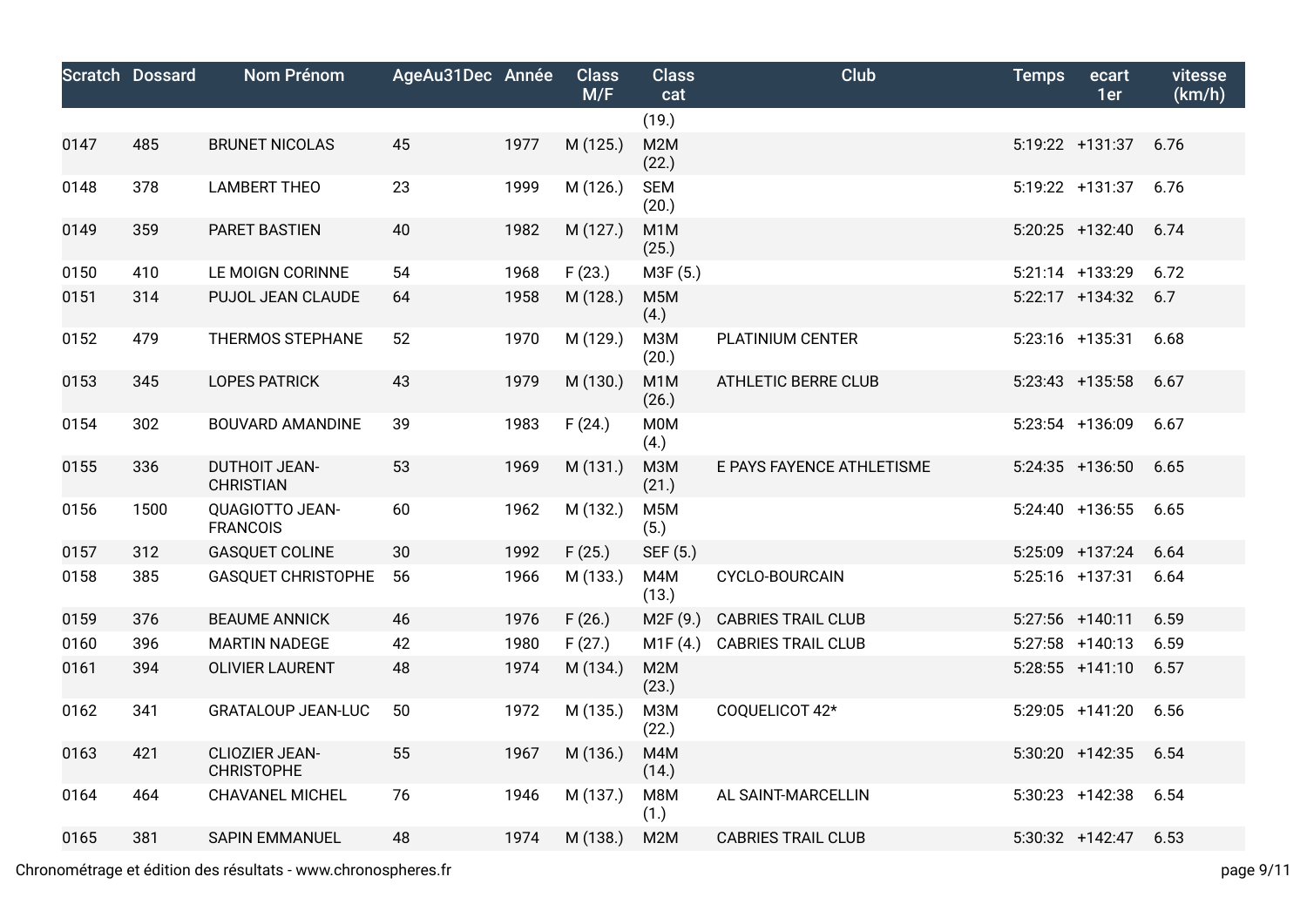|      | <b>Scratch Dossard</b> | <b>Nom Prénom</b>          | AgeAu31Dec Année |      | <b>Class</b><br>M/F | <b>Class</b><br>cat       | <b>Club</b>               | <b>Temps</b> | ecart<br>1er       | vitesse<br>(km/h) |
|------|------------------------|----------------------------|------------------|------|---------------------|---------------------------|---------------------------|--------------|--------------------|-------------------|
|      |                        |                            |                  |      |                     | (24.)                     |                           |              |                    |                   |
| 0166 | 375                    | <b>GOSMAIN ANNE</b>        | 51               | 1971 | F(28.)              | M3F (6.)                  | <b>CABRIES TRAIL CLUB</b> |              | $5:30:33 + 142:48$ | 6.53              |
| 0167 | 370                    | MOULOIN CHRISTOPHE         | 52               | 1970 | M (139.)            | <b>M3M</b><br>(23.)       |                           |              | $5:32:15$ +144:30  | 6.5               |
| 0168 | 383                    | POLLOCK VERONIQUE          | 53               | 1969 | F(29.)              | M3F (7.)                  |                           |              | $5:33:59$ +146:15  | 6.47              |
| 0169 | 1479                   | <b>GUILLAUME Jean-Marc</b> | 62               | 1960 | M (140.)            | M <sub>5</sub> M<br>(6.)  |                           |              | 5:34:02 +146:17    | 6.47              |
| 0170 | 373                    | <b>HERPET RACHEL</b>       | 49               | 1973 | F(30.)              | M <sub>2F</sub><br>(10.)  | MACADAM 07                |              | $5:34:55$ +147:10  | 6.45              |
| 0171 | 404                    | <b>CARREY QUENTIN</b>      | 33               | 1989 | M (141.)            | <b>SEM</b><br>(21.)       |                           |              | $5:38:16$ +150:31  | 6.39              |
| 0172 | 324                    | <b>CHAILLOT ROMAIN</b>     | 39               | 1983 | M (142.)            | <b>M0M</b><br>(23.)       |                           |              | 5:38:43 +150:58    | 6.38              |
| 0173 | 429                    | <b>CALPETARD LUDOVIC</b>   | 37               | 1985 | M (143.)            | <b>MOM</b><br>(24.)       |                           |              | 5:39:59 +152:14    | 6.35              |
| 0174 | 363                    | THILLE GREGORY             | 40               | 1982 | M (144.)            | M <sub>1</sub> M<br>(27.) |                           |              | $5:41:05$ +153:20  | 6.33              |
| 0175 | 362                    | MOREIRA CORALIE            | 44               | 1978 | F(31.)              | M1F(5.)                   | <b>RUN POUR TOUS</b>      |              | $5:43:58$ +156:13  | 6.28              |
| 0176 | 328                    | <b>MANEVAL PASCAL</b>      | 48               | 1974 | M (145.)            | M <sub>2</sub> M<br>(25.) |                           |              | $5:44:52 + 157:07$ | 6.26              |
| 0177 | 346                    | <b>CERDON LUCIE</b>        | 37               | 1985 | F(32.)              | <b>M0M</b><br>(5.)        | DU SUZON A LA VAREZE      |              | $5:46:58$ +159:13  | 6.23              |
| 0178 | 334                    | <b>ALLOO VINCENT</b>       | 49               | 1973 | M (146.)            | M2M<br>(26.)              | E PAYS FAYENCE ATHLETISME |              | 5:49:07 +161:22    | 6.19              |
| 0179 | 351                    | <b>GUIGNON KARELLE</b>     | 33               | 1989 | F(33.)              | SEF (6.)                  |                           |              | $5:59:21 + 171:36$ | 6.01              |
| 0180 | 424                    | <b>MAUNIER GERARD</b>      | 62               | 1960 | M (147.)            | M <sub>5</sub> M<br>(7.)  | <b>GONFA'RUN</b>          |              | $6:00:48$ +173:03  | 5.99              |
| 0181 | 303                    | SIMONETTI CARINE           | 43               | 1979 | F(34.)              | M1F (6.)                  | SOMMIÈRES ATHLÉTISME      |              | $6:05:03$ +177:18  | 5.92              |
| 0182 | 372                    | <b>SERVOLLE MATHILDE</b>   | 27               | 1995 | F(35.)              | SEF (7.)                  |                           |              | $6:22:48$ +195:03  | 5.64              |
| 0183 | 447                    | SECONDÉ ROMUALD            | 51               | 1971 | M (148.)            | <b>МЗМ</b><br>(24.)       |                           |              | $6:40:57$ +213:12  | 5.39              |
| 0184 | 490                    | <b>DURUPT FRANCK</b>       | 54               | 1968 | M (149.)            | <b>МЗМ</b><br>(25.)       | <b>CLCS FIRMINY</b>       |              | $6:48:50 +221:05$  | 5.28              |
| 0185 | 425                    | <b>SALIS TONINA</b>        | 55               | 1967 | F(36.)              | M4F(1.)                   | <b>GONFA'RUN</b>          |              | $6:49:28$ +221:43  | 5.28              |

Chronométrage et édition des résultats - www.chronospheres.fr page 10/11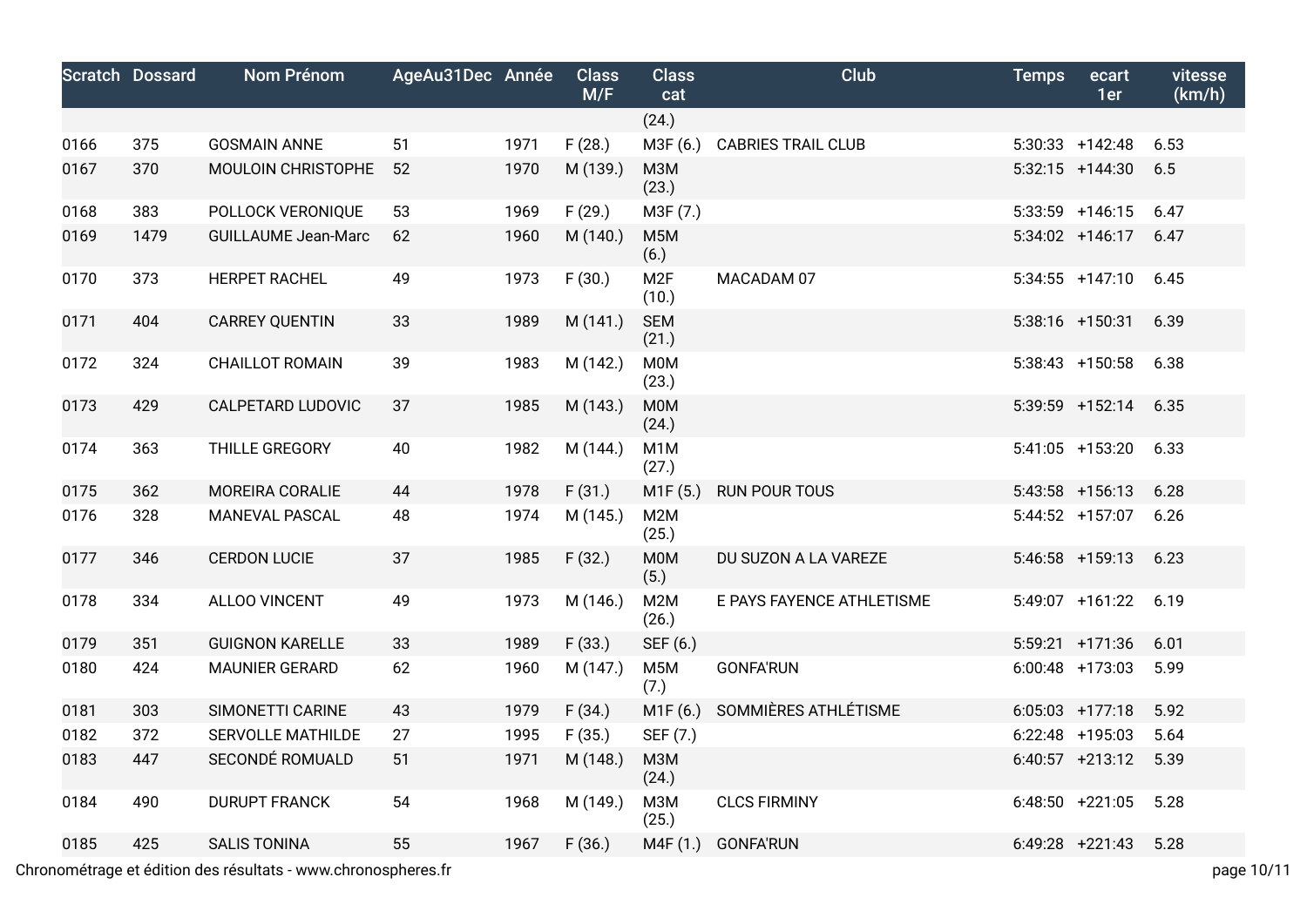|      | <b>Scratch Dossard</b> | Nom Prénom            | AgeAu31Dec Année |      | <b>Class</b><br>M/F | <b>Class</b><br>cat | <b>Club</b> | <b>Temps</b> | ecart<br>1er | vitesse<br>(km/h) |
|------|------------------------|-----------------------|------------------|------|---------------------|---------------------|-------------|--------------|--------------|-------------------|
| 0186 | 326                    | <b>JIMENEZ EMILIE</b> | 38               | 1984 | F(37)               | <b>MOM</b><br>(6.)  |             | <b>DNF</b>   | +181:38      | 5.85              |
| 0187 | 325                    | <b>VIGREUX MAXIME</b> | 37               | 1985 | M(150.)             | <b>MOM</b><br>(25.) |             | <b>DNF</b>   | +181:38      | 5.85              |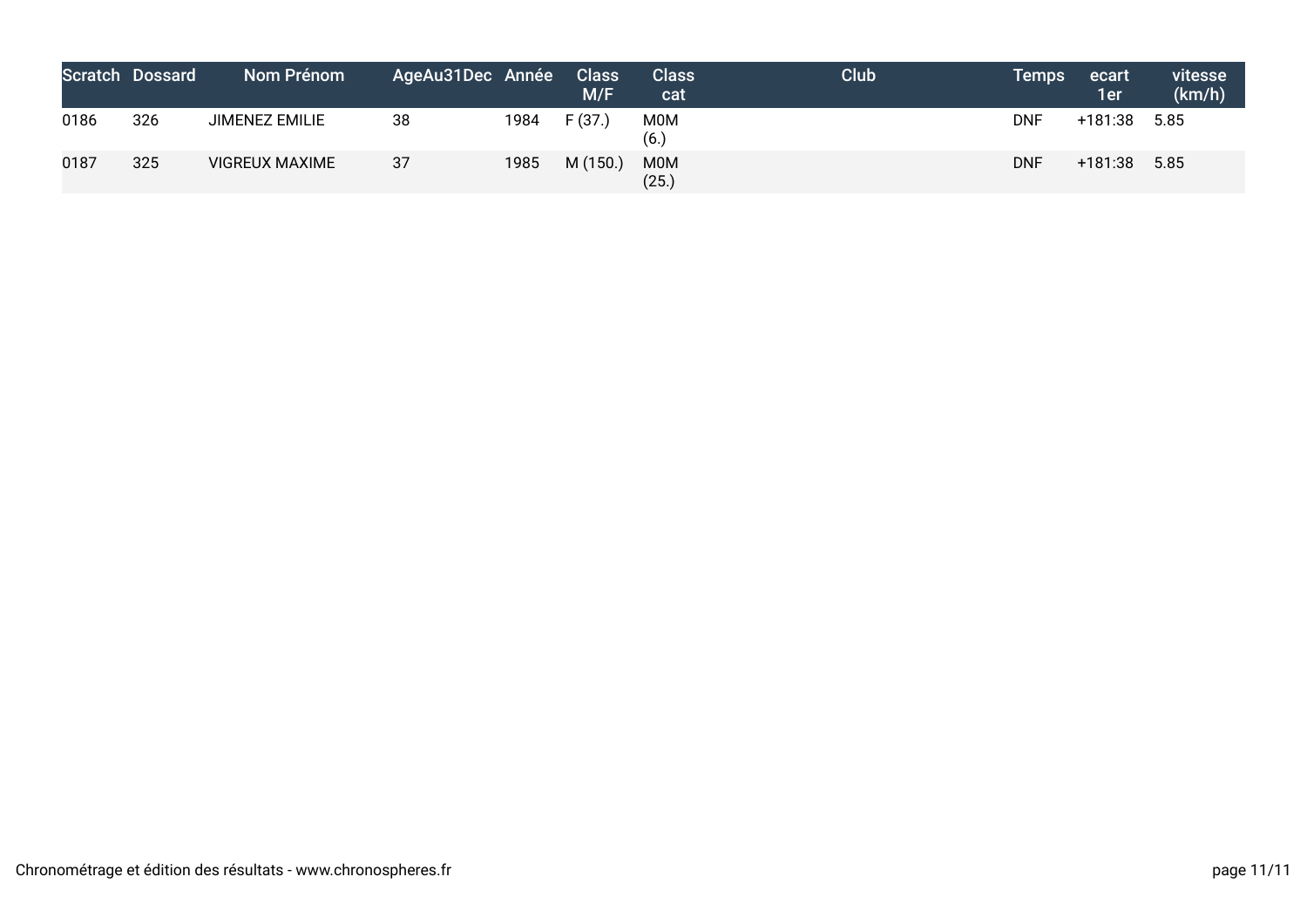



## Epreuve 20Km

|      | <b>Scratch Dossard</b> | Nom Prénom               | AgeAu31Dec Année |      | <b>Class</b><br>M/F | <b>Class</b><br>cat      | <b>Club</b>                  | <b>Temps</b>      | ecart<br>1er | vitesse<br>(km/h) |
|------|------------------------|--------------------------|------------------|------|---------------------|--------------------------|------------------------------|-------------------|--------------|-------------------|
| 0001 | 1440                   | <b>GUIGNAND HUGO</b>     | 26               | 1996 | M(1.)               | SEM (1.)                 |                              | $1:21:59 -$       |              | 14.64             |
| 0002 | 1429                   | <b>TAVERNIER FABIEN</b>  | 40               | 1982 | M(2.)               | M <sub>1</sub> M<br>(1.) | 442                          | $1:24:00$ +2:01   |              | 14.28             |
| 0003 | 546                    | <b>BONCOMPAIN DAVID</b>  | 45               | 1977 | M(3.)               | M2M<br>(1.)              | <b>ATOUSPORTS</b>            | $1:28:49$ +6:50   |              | 13.51             |
| 0004 | 1459                   | <b>DEBOULLE AURELIEN</b> | 31               | 1991 | M(4.)               | SEM (2.)                 |                              | $1:32:16$ +10:17  |              | 13                |
| 0005 | 620                    | <b>ISON SAMY</b>         | 44               | 1978 | M(5.)               | M <sub>1</sub> M<br>(2.) | <b>CLUB ATHLETIC BRIOUDE</b> | $1:33:06$ +11:06  |              | 12.89             |
| 0006 | 655                    | <b>AZZAZ KARIM</b>       | 49               | 1973 | M(6.)               | M2M<br>(2.)              |                              | $1:33:24$ +11:25  |              | 12.85             |
| 0007 | 1472                   | ROCQUE JONATHAN          | 27               | 1995 | M(7.)               | SEM (3.)                 |                              | $1:35:34$ +13:35  |              | 12.56             |
| 0008 | 1447                   | <b>FABRE EMMANUEL</b>    | 36               | 1986 | M(8.)               | M0M<br>(1.)              | S/L EA TAIN-TOURNON          | $1:38:45$ +16:46  |              | 12.15             |
| 0009 | 599                    | <b>BLANC DAVID</b>       | 49               | 1973 | M(9.)               | M2M<br>(3.)              | <b>CLUB ATHLETIC BRIOUDE</b> | 1:39:07 +17:08    |              | 12.11             |
| 0010 | 687                    | REBOLLO MARINA           | 37               | 1985 | F(1.)               | M0M<br>(1.)              |                              | $1:41:35$ +19:36  |              | 11.81             |
| 0011 | 1478                   | <b>COSTECALDE Bruno</b>  | 61               | 1961 | M(10.)              | M <sub>5</sub> M<br>(1.) |                              | 1:43:11           | $+21:11$     | 11.63             |
| 0012 | 627                    | <b>EMPRIN AURÉLIEN</b>   | 47               | 1975 | M(11.)              | M2M<br>(4.)              | <b>VICHY TRIATHLON</b>       | 1:43:28 +21:29    |              | 11.6              |
| 0013 | 668                    | DE CARVALHO JOSE         | 51               | 1971 | M (12.)             | M3M<br>(1.)              |                              | 1:44:06 +22:07    |              | 11.53             |
| 0014 | 635                    | <b>CHIRI STEPHANE</b>    | 51               | 1971 | M (13.)             | M3M<br>(2.)              | LA FOULÉE ROMAINE            | 1:44:11           | $+22:11$     | 11.52             |
| 0015 | 1423                   | <b>SEBAG TEDDY</b>       | 37               | 1985 | M(14.)              | M0M                      | COUDOUX OLYMPIQUE            | $1:44:11 + 22:12$ |              | 11.52             |

Chronométrage et édition des résultats - www.chronospheres.fr page 1/13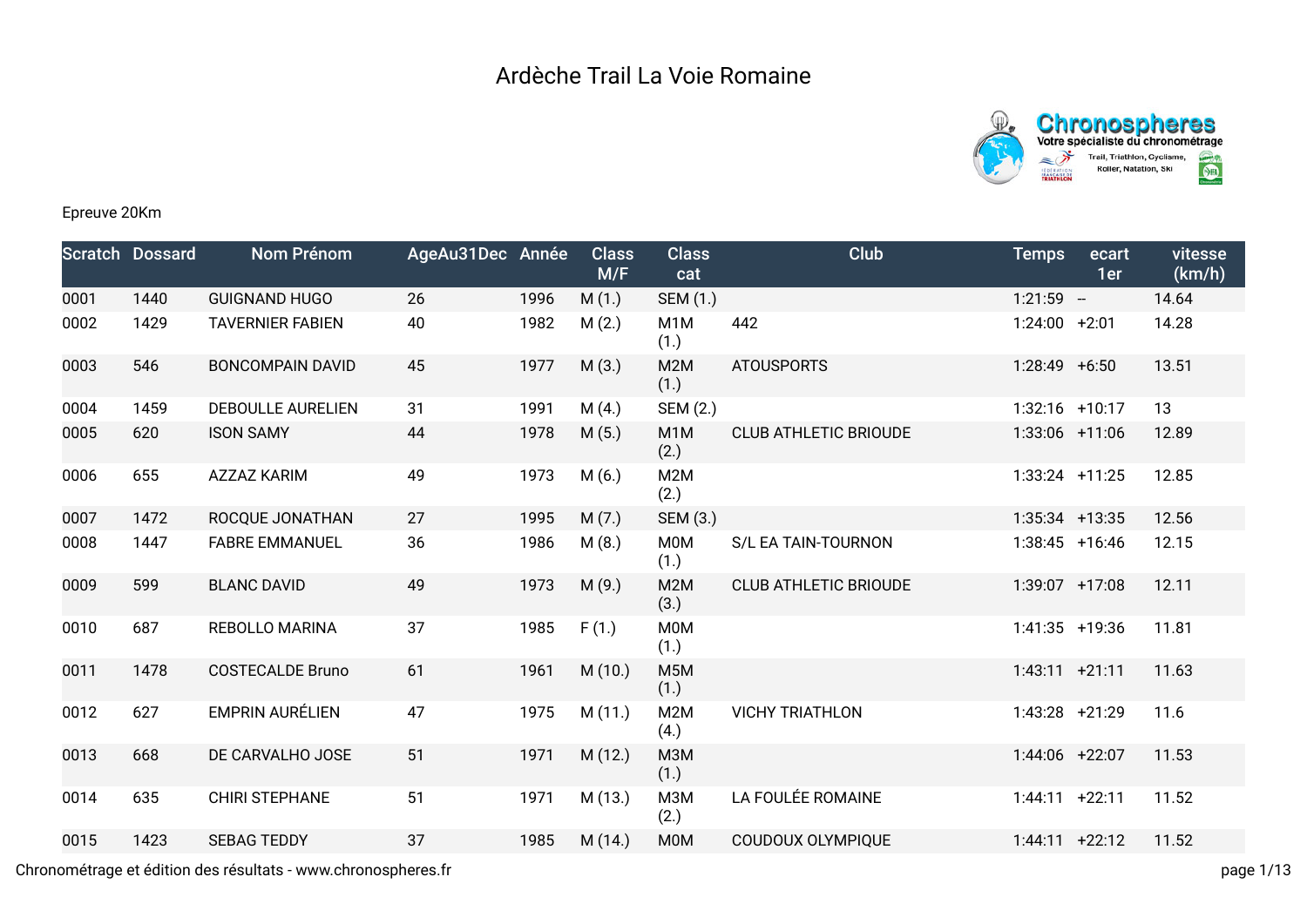|      | <b>Scratch Dossard</b> | <b>Nom Prénom</b>                        | AgeAu31Dec Année |      | <b>Class</b><br>M/F | <b>Class</b><br>cat      | Club                                              | <b>Temps</b>      | ecart<br>1er | vitesse<br>(km/h) |
|------|------------------------|------------------------------------------|------------------|------|---------------------|--------------------------|---------------------------------------------------|-------------------|--------------|-------------------|
|      |                        |                                          |                  |      |                     | (2.)                     |                                                   |                   |              |                   |
| 0016 | 654                    | <b>BONDJEROVIC PATRICK</b>               | 44               | 1978 | M (15.)             | M <sub>1</sub> M<br>(3.) |                                                   | $1:46:14$ +24:14  |              | 11.3              |
| 0017 | 660                    | <b>BLACHON SEBASTIEN</b>                 | 27               | 1995 | M (16.)             | <b>SEM (4.)</b>          |                                                   | $1:46:54$ +24:54  |              | 11.23             |
| 0018 | 544                    | <b>BASTIN RÉMI</b>                       | 34               | 1988 | M (17.)             | SEM (5.)                 |                                                   | $1:47:15$ +25:15  |              | 11.19             |
| 0019 | 1482                   | <b>CHANTRE Pierre Olivier</b>            | 47               | 1975 | M (18.)             | M <sub>2</sub> M<br>(5.) |                                                   | $1:47:42 + 25:43$ |              | 11.14             |
| 0020 | 1425                   | PRADELLE THOMAS                          | 33               | 1989 | M (19.)             | SEM (6.)                 | <b>TEAM JAS</b>                                   | $1:47:49$ +25:50  |              | 11.13             |
| 0021 | 522                    | <b>CICILIEN THIBAULT</b>                 | 34               | 1988 | M(20.)              | SEM (7.)                 |                                                   | $1:48:13 + 26:14$ |              | 11.09             |
| 0022 | 684                    | <b>ASTIC GUILLAUME</b>                   | 37               | 1985 | M(21.)              | <b>M0M</b><br>(3.)       |                                                   | $1:48:23$ +26:24  |              | 11.07             |
| 0023 | 695                    | <b>MENARD FREDERIC</b>                   | 51               | 1971 | M(22.)              | <b>МЗМ</b><br>(3.)       | S/L EA TAIN-TOURNON                               | $1:48:25$ +26:25  |              | 11.07             |
| 0024 | 693                    | <b>BAVEREL JEAN-MARIE</b>                | 62               | 1960 | M(23.)              | M <sub>5</sub> M<br>(2.) | AMICALE SPORTIVE TERRITORIALE<br><b>BISONTINE</b> | $1:48:47 + 26:48$ |              | 11.03             |
| 0025 | 564                    | <b>CHIARISOLI MARC</b>                   | 57               | 1965 | M(24.)              | M4M<br>(1.)              | <b>CLUB ATHLETIC BRIOUDE</b>                      | $1:49:29$ +27:30  |              | 10.96             |
| 0026 | 694                    | CHAVOT PHILIPPE                          | 49               | 1973 | M(25.)              | M <sub>2</sub> M<br>(6.) |                                                   | 1:49:30 +27:31    |              | 10.96             |
| 0027 | 671                    | <b>TRUCHON-BARTES</b><br><b>TANCRÈDE</b> | 28               | 1994 | M(26.)              | SEM (8.)                 |                                                   | $1:49:37 +27:37$  |              | 10.95             |
| 0028 | 670                    | MANGHERA PHILIPPE                        | 50               | 1972 | M(27.)              | <b>МЗМ</b><br>(4.)       |                                                   | $1:49:45$ +27:46  |              | 10.93             |
| 0029 | 607                    | <b>ANRYS DOUGLAS</b>                     | 44               | 1978 | M (28.)             | M <sub>1</sub> M<br>(4.) |                                                   | $1:49:55$ +27:56  |              | 10.92             |
| 0030 | 574                    | <b>BERNARD OLIVIER</b>                   | 52               | 1970 | M (29.)             | МЗМ<br>(5.)              |                                                   | $1:50:01$ +28:02  |              | 10.91             |
| 0031 | 1443                   | <b>CALEGARI VALENTIN</b>                 | 25               | 1997 | M (30.)             | SEM (9.)                 | JOGGING CLUB VERANNE                              | 1:52:09 +30:10    |              | 10.7              |
| 0032 | 1444                   | CHORON JULIE                             | 25               | 1997 | F(2.)               | SEF (1.)                 | JOGGING CLUB VERANNE                              | $1:52:09$ +30:10  |              | 10.7              |
| 0033 | 686                    | <b>MARMEY YANN</b>                       | 30               | 1992 | M (31.)             | <b>SEM</b><br>(10.)      |                                                   | $1:52:23$ +30:23  |              | 10.68             |
| 0034 | 530                    | <b>LEBAS RAPHAËL</b>                     | 27               | 1995 | M (32.)             | <b>SEM</b><br>(11.)      | <b>CRRA</b>                                       | $1:53:26$ +31:26  |              | 10.58             |
| 0035 | 553                    | <b>BERTRAND LIONEL</b>                   | 53               | 1969 | M (33.)             | M <sub>3</sub> M         |                                                   | $1:53:27$ +31:27  |              | 10.58             |

Chronométrage et édition des résultats - www.chronospheres.fr page 2/13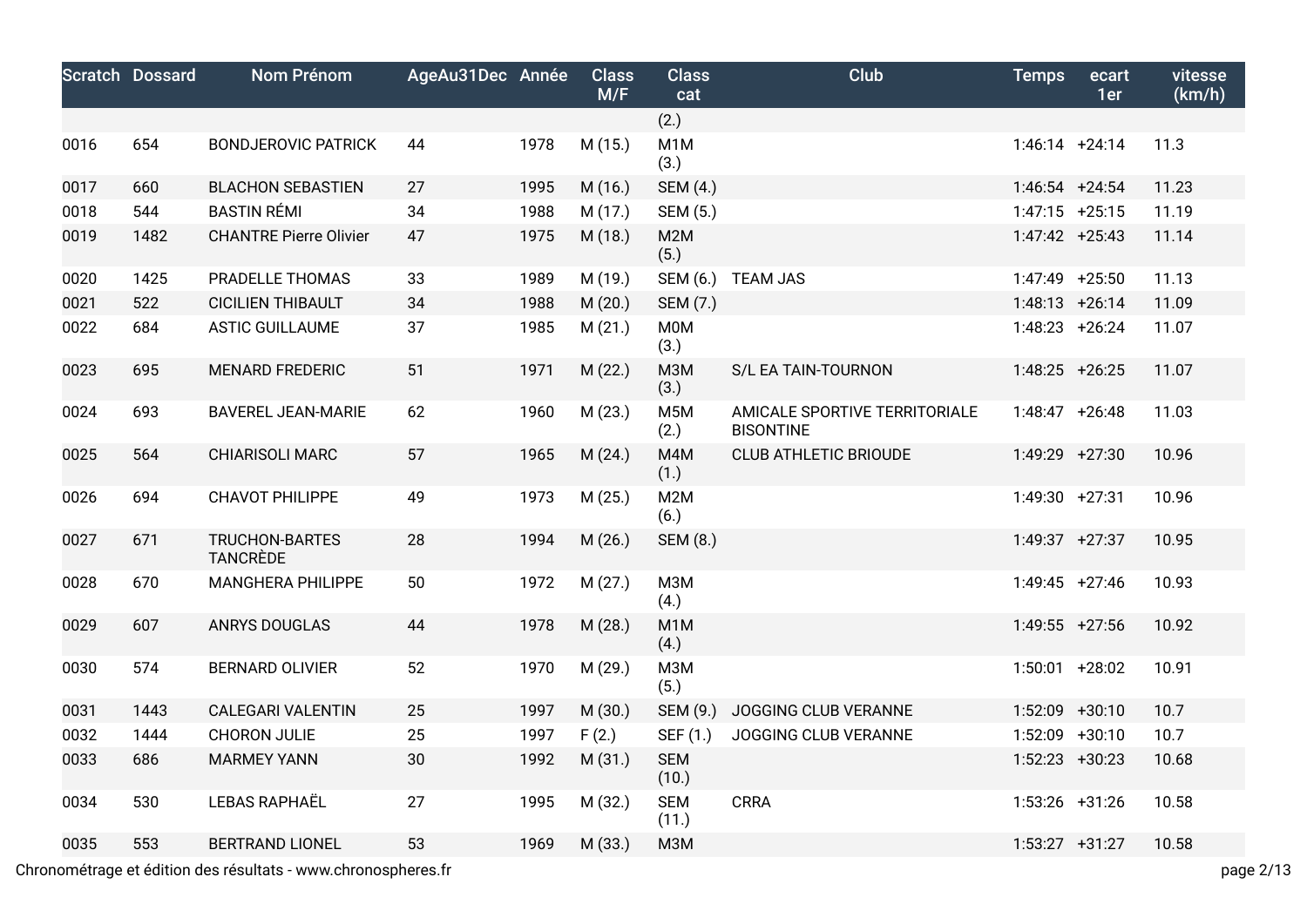|      | <b>Scratch Dossard</b> | <b>Nom Prénom</b>                 | AgeAu31Dec Année |      | <b>Class</b><br>M/F | <b>Class</b><br>cat       | <b>Club</b>                  | <b>Temps</b>      | ecart<br>1er | vitesse<br>(km/h) |
|------|------------------------|-----------------------------------|------------------|------|---------------------|---------------------------|------------------------------|-------------------|--------------|-------------------|
|      |                        |                                   |                  |      |                     | (6.)                      |                              |                   |              |                   |
| 0036 | 664                    | <b>MEYNADIER FREDERIC</b>         | 47               | 1975 | M(34.)              | M2M<br>(7.)               | CLUB ALPIN FRANCAIS AVIGNON  | $1:53:31 +31:32$  |              | 10.57             |
| 0037 | 657                    | PRADELLE PAUL                     | 31               | 1991 | M (35.)             | <b>SEM</b><br>(12.)       | <b>TEAM JAS</b>              | $1:53:52 +31:52$  |              | 10.54             |
| 0038 | 637                    | <b>NEY THOMAS</b>                 | 31               | 1991 | M (36.)             | <b>SEM</b><br>(13.)       |                              | $1:54:18$ +32:18  |              | 10.5              |
| 0039 | 642                    | <b>BOUF BENJAMIN</b>              | 39               | 1983 | M (37.)             | M0M<br>(4.)               | $\blacksquare$               | $1:54:42 +32:42$  |              | 10.46             |
| 0040 | 658                    | <b>BOUSQUET LUC</b>               | 53               | 1969 | M (38.)             | M3M<br>(7.)               |                              | $1:54:54$ +32:55  |              | 10.44             |
| 0041 | 1460                   | <b>CRIVELLO BEATRICE</b>          | 58               | 1964 | F(3.)               | M4F (1.)                  | LE TEIL COURT                | 1:55:09 +33:09    |              | 10.42             |
| 0042 | 601                    | <b>CARRIER ANTOINE</b>            | 28               | 1994 | M (39.)             | <b>SEM</b><br>(14.)       |                              | $1:55:11 +33:12$  |              | 10.42             |
| 0043 | 1454                   | <b>BERTRAND GILLES</b>            | 66               | 1956 | M(40.)              | M6M<br>(1.)               | <b>EVA 07</b>                | $1:55:15$ +33:16  |              | 10.41             |
| 0044 | 656                    | <b>GIL STÉPHANE</b>               | 47               | 1975 | M(41.)              | M2M<br>(8.)               | CS GALAURIENS CYCLO TRAIL    | $1:56:24$ +34:24  |              | 10.31             |
| 0045 | 597                    | <b>ISSARTEL CHRISTOPHE</b>        | 46               | 1976 | M(42.)              | M2M<br>(9.)               | <b>CLUB ATHLETIC BRIOUDE</b> | $1:56:31 +34:32$  |              | 10.3              |
| 0046 | 675                    | <b>BOYENVAL ANTOINE</b>           | 32               | 1990 | M(43.)              | <b>SEM</b><br>(15.)       |                              | $1:56:40 +34:41$  |              | 10.28             |
| 0047 | 1474                   | DEHEM STÉPHANIE                   | 30               | 1992 | F(4.)               | SEF (2.)                  |                              | $1:56:41 + 34:42$ |              | 10.28             |
| 0048 | 1461                   | PONCET MATHIAS                    | 42               | 1980 | M (44.)             | M <sub>1</sub> M<br>(5.)  | LES FOULEES DE SAINT-GERMAIN | $1:56:52 +34:52$  |              | 10.27             |
| 0049 | 587                    | <b>COHEN GUY</b>                  | 55               | 1967 | M (45.)             | M4M<br>(2.)               |                              | $1:56:54$ +34:55  |              | 10.26             |
| 0050 | 696                    | COMBEDIMANCHE<br><b>SEBASTIEN</b> | 46               | 1976 | M (46.)             | M2M<br>(10.)              |                              | $1:57:00 + 35:00$ |              | 10.26             |
| 0051 | 1465                   | <b>BROCHIER NICOLAS</b>           | 46               | 1976 | M(47.)              | M <sub>2</sub> M<br>(11.) |                              | $1:57:08$ +35:08  |              | 10.24             |
| 0052 | 614                    | <b>ILLMANN RAPHAËL</b>            | 33               | 1989 | M (48.)             | <b>SEM</b><br>(16.)       |                              | 1:57:46 +35:47    |              | 10.19             |
| 0053 | 647                    | <b>VIZET PATRICK</b>              | 50               | 1972 | M (49.)             | M3M                       | LA GORZADE DU CARLADES       | $1:58:17$ +36:18  |              | 10.14             |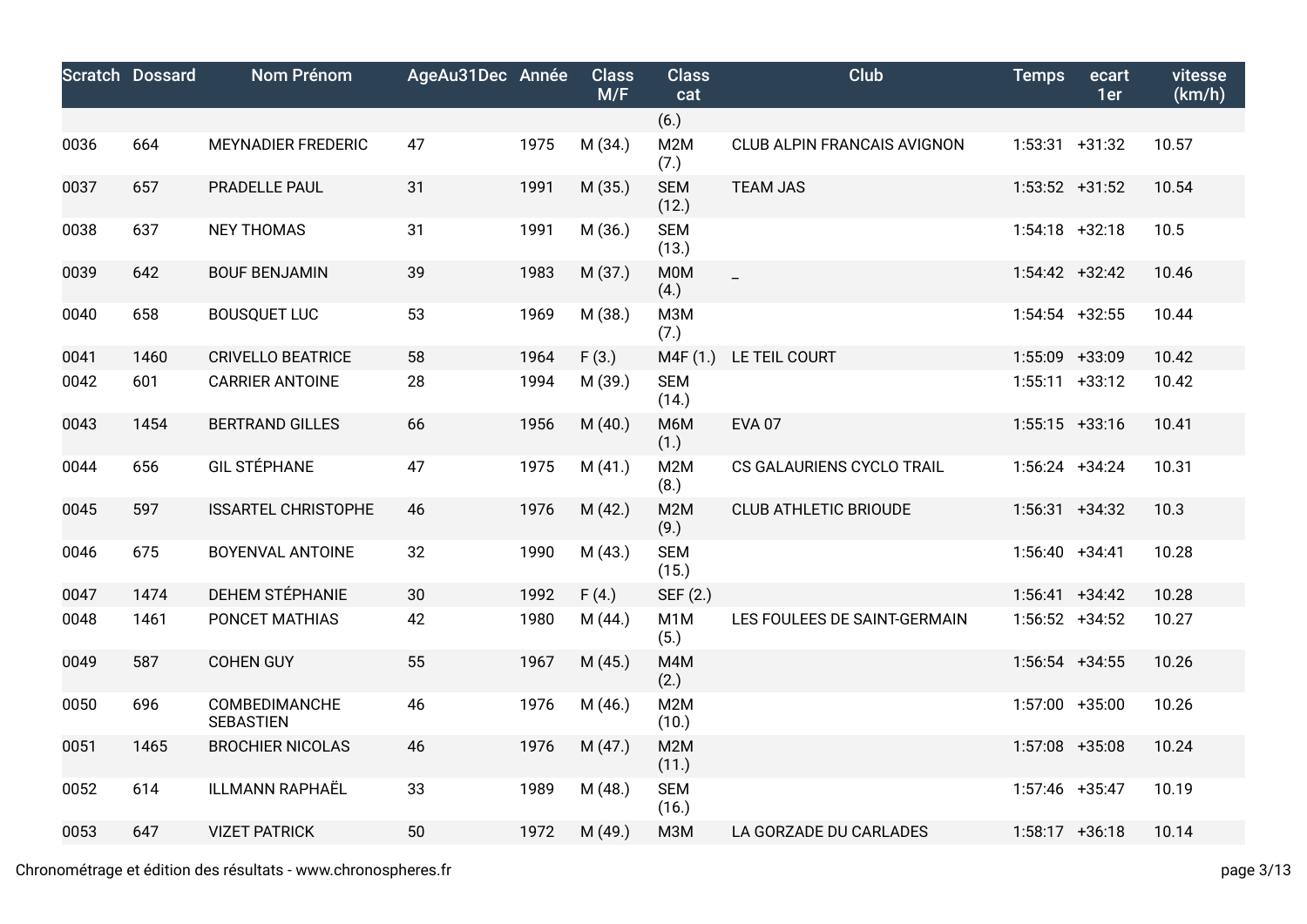|      | <b>Scratch Dossard</b> | <b>Nom Prénom</b>                 | AgeAu31Dec Année |      | <b>Class</b><br>M/F | <b>Class</b><br>cat      | <b>Club</b>                  | <b>Temps</b>     | ecart<br>1er | vitesse<br>(km/h) |
|------|------------------------|-----------------------------------|------------------|------|---------------------|--------------------------|------------------------------|------------------|--------------|-------------------|
|      |                        |                                   |                  |      |                     | (8.)                     |                              |                  |              |                   |
| 0054 | 1446                   | <b>FALCON MARIE</b>               | 26               | 1996 | F(5.)               | SEF (3.)                 |                              | $1:58:24$ +36:24 |              | 10.13             |
| 0055 | 576                    | <b>SCHAUB BENOIT</b>              | 48               | 1974 | M(50.)              | M2M<br>(12.)             |                              | $1:58:34$ +36:35 |              | 10.12             |
| 0056 | 1470                   | MISSONNIER JEAN-<br><b>MICHEL</b> | 57               | 1965 | M(51.)              | M4M<br>(3.)              |                              | $1:59:00 +37:00$ |              | 10.08             |
| 0057 | 1457                   | <b>DEBATISSE THOMAS</b>           | 46               | 1976 | M(52.)              | M2M<br>(13.)             |                              | $1:59:20 +37:21$ |              | 10.05             |
| 0058 | 1433                   | <b>BANC STEPHANE</b>              | 45               | 1977 | M(53.)              | M2M<br>(14.)             | <b>ASAH</b>                  | $1:59:36$ +37:36 |              | 10.03             |
| 0059 | 665                    | <b>COMTE LAETITIA</b>             | 40               | 1982 | F(6.)               | M1F(1.)                  | EVA 07 + XKERN TRAIL         | $1:59:42 +37:43$ |              | 10.02             |
| 0060 | 673                    | <b>MARTIN ETIENNE</b>             | 24               | 1998 | M(54.)              | <b>SEM</b><br>(17.)      |                              | $1:59:53$ +37:54 |              | 10.01             |
| 0061 | 1480                   | <b>DEVIDAL EVA</b>                | 38               | 1984 | F(7.)               | <b>MOM</b><br>(2.)       | <b>ATOUSPORTS</b>            | $2:00:23$ +38:23 |              | 9.97              |
| 0062 | 698                    | <b>LAFFONT ADRIEN</b>             | 35               | 1987 | M(55.)              | M0M<br>(5.)              | RETOUR AU FIEF               | 2:00:49 +38:49   |              | 9.93              |
| 0063 | 681                    | <b>JAY VINCENT</b>                | 30               | 1992 | M(56.)              | <b>SEM</b><br>(18.)      |                              | $2:01:23$ +39:23 |              | 9.89              |
| 0064 | 692                    | <b>BAVEREL THOMAS</b>             | 38               | 1984 | M(57.)              | M0M<br>(6.)              |                              | $2:01:25$ +39:26 |              | 9.88              |
| 0065 | 662                    | <b>BOREL CLAUDE</b>               | 63               | 1959 | M(58.)              | M <sub>5</sub> M<br>(3.) | AL SAINT-MARCELLIN           | $2:01:42$ +39:42 |              | 9.86              |
| 0066 | 650                    | <b>LOISEL BERNARD</b>             | 60               | 1962 | M (59.)             | M <sub>5</sub> M<br>(4.) |                              | 2:01:48 +39:48   |              | 9.85              |
| 0067 | 595                    | <b>CHASLES PAUL</b>               | 36               | 1986 | M(60.)              | <b>M0M</b><br>(7.)       |                              | 2:01:59 +39:59   |              | 9.84              |
| 0068 | 700                    | <b>COUCHON PAULINE</b>            | 27               | 1995 | F(8.)               | SEF (4.)                 |                              | $2:02:21$ +40:22 |              | 9.81              |
| 0069 | 517                    | DAOUDOU JOAKIM                    | 34               | 1988 | M(61.)              | <b>SEM</b><br>(19.)      |                              | $2:02:30$ +40:30 |              | 9.8               |
| 0070 | 590                    | <b>SCHMITT STEAPHAN</b>           | 56               | 1966 | M(62.)              | M4M<br>(4.)              |                              | 2:02:37 +40:37   |              | 9.79              |
| 0071 | 623                    | RENAUDIN-BREJAUD<br><b>SOPHIE</b> | 46               | 1976 | F(9.)               | M2F(1.)                  | <b>CLUB ATHLETIC BRIOUDE</b> | 2:02:42 +40:42   |              | 9.78              |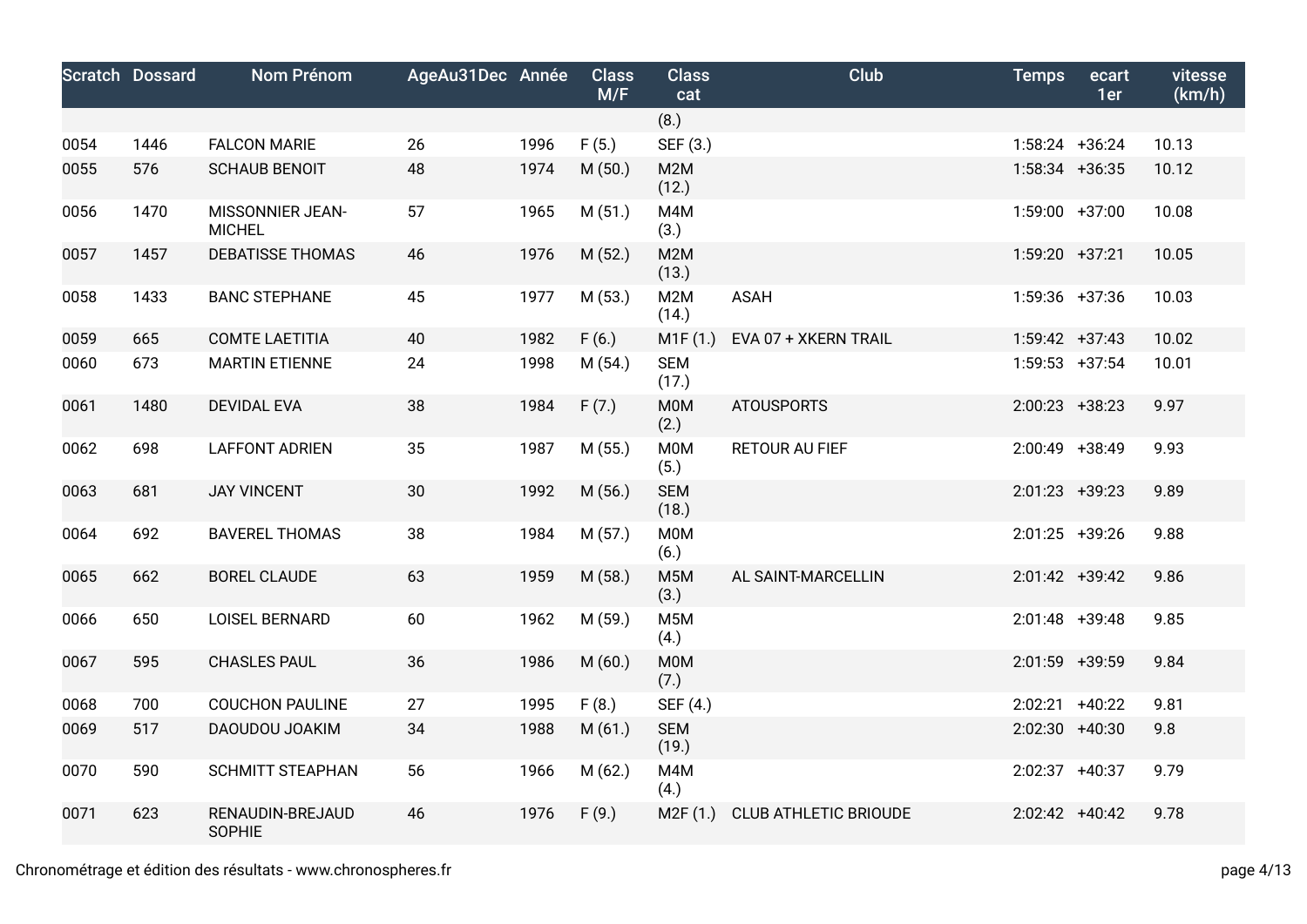|      | <b>Scratch Dossard</b> | Nom Prénom               | AgeAu31Dec Année |      | <b>Class</b><br>M/F | <b>Class</b><br>cat      | Club                         | <b>Temps</b>     | ecart<br>1er | vitesse<br>(km/h) |
|------|------------------------|--------------------------|------------------|------|---------------------|--------------------------|------------------------------|------------------|--------------|-------------------|
| 0072 | 1467                   | CASANOVA GUY             | 62               | 1960 | M (63.)             | M5M<br>(5.)              | <b>CAVAL PERTUIS</b>         | $2:02:52$ +40:53 |              | 9.77              |
| 0073 | 1458                   | <b>BECUWE ARNAUD</b>     | 47               | 1975 | M (64.)             | M2M<br>(15.)             | LES FOULEES DE SAINT-GERMAIN | $2:03:22 +41:23$ |              | 9.73              |
| 0074 | 573                    | ROLLAND YOHAN            | 49               | 1973 | M (65.)             | M2M<br>(16.)             |                              | 2:03:34 +41:35   |              | 9.71              |
| 0075 | 568                    | <b>TREZEL THIERRY</b>    | 55               | 1967 | M(66.)              | M4M<br>(5.)              |                              | $2:03:46$ +41:46 |              | 9.7               |
| 0076 | 624                    | <b>CROUZET MARYLINE</b>  | 46               | 1976 | F(10.)              | M2F(2.)                  |                              | $2:03:54$ +41:55 |              | 9.68              |
| 0077 | 666                    | SIFFROI DAMIEN           | 48               | 1974 | M (67.)             | M2M<br>(17.)             |                              | 2:03:59 +42:00   |              | 9.68              |
| 0078 | 1471                   | MISSONNIER PAULINE       | 28               | 1994 | F(11.)              | SEF (5.)                 | <b>CLUB ATHLETIC BRIOUDE</b> | $2:04:43$ +42:43 |              | 9.62              |
| 0079 | 644                    | <b>CHABRIER JEAN-LUC</b> | 61               | 1961 | M (68.)             | M <sub>5</sub> M<br>(6.) | <b>CLUB ATHLETIC BRIOUDE</b> | 2:05:10 +43:11   |              | 9.59              |
| 0080 | 669                    | <b>MURET LUCIE</b>       | 41               | 1981 | F(12.)              | M1F(2.)                  | EVA 07 + XKERN TRAIL         | $2:05:17$ +43:17 |              | 9.58              |
| 0081 | 554                    | <b>GACHE LUCIE</b>       | 36               | 1986 | F(13.)              | M0M<br>(3.)              |                              | 2:05:20 +43:21   |              | 9.57              |
| 0082 | 1473                   | <b>BANCHAREL JUSTIN</b>  | 20               | 2002 | M (69.)             | ESM (1.)                 |                              | $2:05:24$ +43:25 |              | 9.57              |
| 0083 | 1448                   | <b>CHARRIER FRÉDÉRIC</b> | 42               | 1980 | M (70.)             | M <sub>1</sub> M<br>(6.) |                              | $2:05:33$ +43:33 |              | 9.56              |
| 0084 | 1435                   | <b>SANTOS KEVIN</b>      | 40               | 1982 | M (71.)             | M <sub>1</sub> M<br>(7.) |                              | 2:06:10 +44:11   |              | 9.51              |
| 0085 | 1464                   | <b>COUTAS NATHALIE</b>   | 51               | 1971 | F(14.)              | M3F (1.)                 | CAP BOLLENE                  | $2:06:26$ +44:27 |              | 9.49              |
| 0086 | 678                    | HORTAN CHRISTELLE        | 45               | 1977 | F(15.)              | M2F(3.)                  |                              | $2:07:27$ +45:28 |              | 9.41              |
| 0087 | 659                    | <b>VALLON DAMIEN</b>     | 29               | 1993 | M (72.)             | <b>SEM</b><br>(20.)      |                              | $2:07:47$ +45:48 |              | 9.39              |
| 0088 | 1466                   | <b>BROCHIER EMILIE</b>   | 42               | 1980 | F(16.)              | M1F(3.)                  |                              | $2:07:51$ +45:52 |              | 9.38              |
| 0089 | 578                    | <b>LAVIGNAC NATHALIE</b> | 51               | 1971 | F(17.)              | M3F (2.)                 |                              | $2:07:57$ +45:58 |              | 9.38              |
| 0090 | 529                    | LA FATA ROSARIO          | 59               | 1963 | M (73.)             | M4M<br>(6.)              |                              | 2:08:16 +46:17   |              | 9.35              |
| 0091 | 528                    | LA FATA ANAËL            | 32               | 1990 | M (74.)             | <b>SEM</b><br>(21.)      | TUC TRIATHLON                | $2:08:18$ +46:18 |              | 9.35              |
| 0092 | 674                    | <b>TREMOULET JULIEN</b>  | 39               | 1983 | M (75.)             | M0M<br>(8.)              | EA LE CREUSOT                | 2:08:19 +46:19   |              | 9.35              |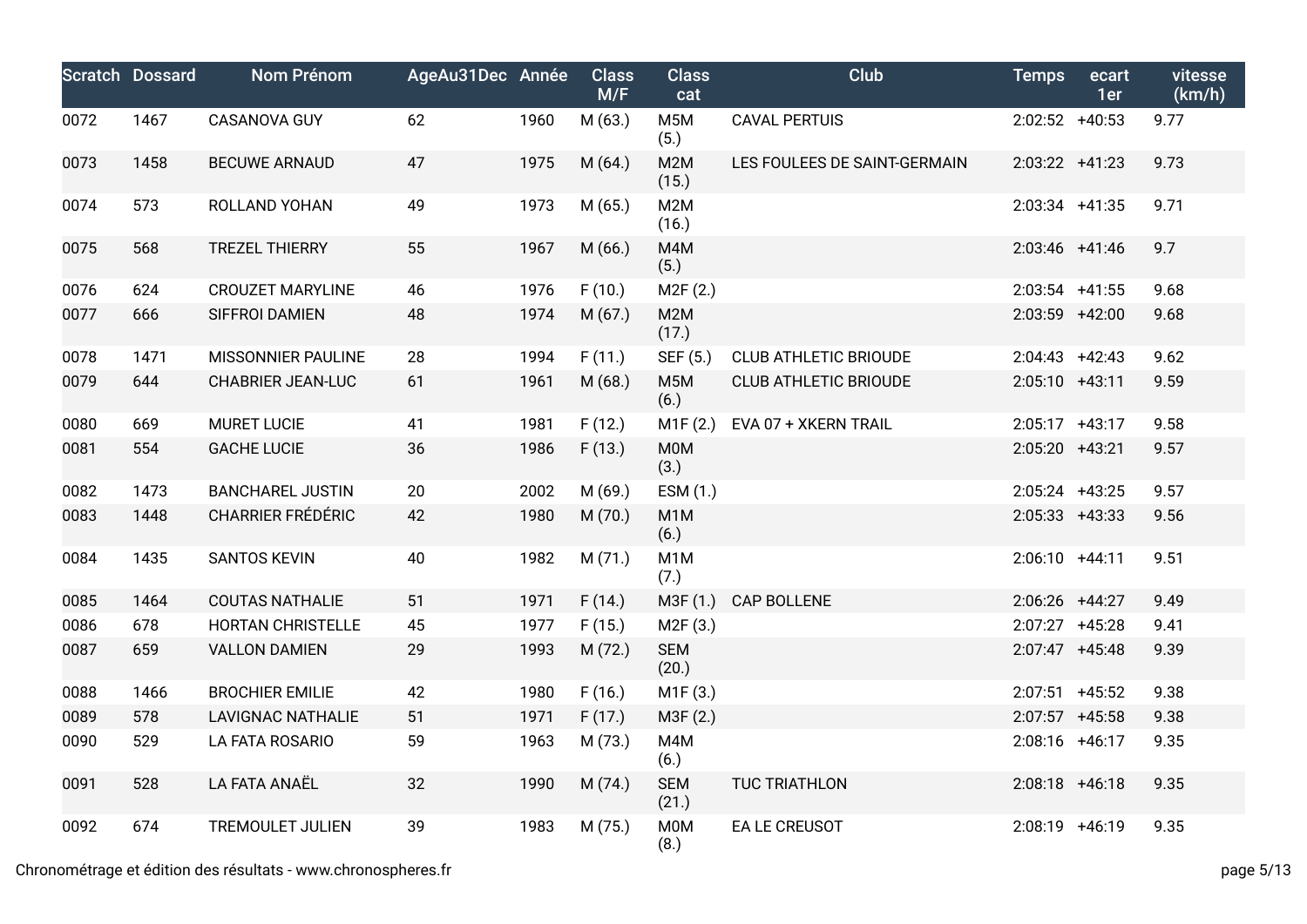|      | <b>Scratch Dossard</b> | Nom Prénom               | AgeAu31Dec Année |      | <b>Class</b><br>M/F | <b>Class</b><br>cat       | Club                         | <b>Temps</b>     | ecart<br>1er | vitesse<br>(km/h) |
|------|------------------------|--------------------------|------------------|------|---------------------|---------------------------|------------------------------|------------------|--------------|-------------------|
| 0093 | 1445                   | NICOLAS VIRGINIE         | 47               | 1975 | F(18.)              | M2F(4.)                   |                              | $2:08:55$ +46:56 |              | 9.31              |
| 0094 | 512                    | POIX LOÏC                | 34               | 1988 | M (76.)             | <b>SEM</b><br>(22.)       |                              | 2:09:06 +47:06   |              | 9.29              |
| 0095 | 593                    | FLORENTIN ANNE-SOPHIE 38 |                  | 1984 | F(19.)              | M0M<br>(4.)               | <b>CLUB ATHLETIC BRIOUDE</b> | 2:09:54 +47:55   |              | 9.24              |
| 0096 | 632                    | <b>LIABEUF YOHAN</b>     | 43               | 1979 | M (77.)             | M <sub>1</sub> M<br>(8.)  | <b>CLUB ATHLETIC BRIOUDE</b> | $2:10:21$ +48:22 |              | 9.21              |
| 0097 | 502                    | <b>CRAYSSAC MAXIME</b>   | 41               | 1981 | M (78.)             | M <sub>1</sub> M<br>(9.)  |                              | 2:11:02 +49:03   |              | 9.16              |
| 0098 | 600                    | DALL 'AGNOL MARC         | 57               | 1965 | M (79.)             | M4M<br>(7.)               |                              | 2:11:18 +49:19   |              | 9.14              |
| 0099 | 1463                   | <b>ALLIER SANDRA</b>     | 46               | 1976 | F(20.)              | M2F(5.)                   | ASAH                         | $2:11:33$ +49:33 |              | 9.12              |
| 0100 | 677                    | SAPET AMANDINE           | 39               | 1983 | F(21.)              | <b>M0M</b><br>(5.)        |                              | $2:11:35$ +49:36 |              | 9.12              |
| 0101 | 626                    | <b>KARSENTY LADISLAS</b> | 47               | 1975 | M(80.)              | M2M<br>(18.)              | SAM PARIS 12                 | $2:11:51$ +49:52 |              | 9.1               |
| 0102 | 682                    | <b>LOCCI KATLYN</b>      | 34               | 1988 | F(22.)              | SEF (6.)                  |                              | $2:12:16$ +50:17 |              | 9.07              |
| 0103 | 535                    | <b>MARIN LAURENT</b>     | 47               | 1975 | M(81.)              | M2M<br>(19.)              | E PAYS FAYENCE ATHLETISME    | $2:13:35$ +51:35 |              | 8.98              |
| 0104 | 679                    | <b>FORICHER CELINE</b>   | 47               | 1975 | F(23.)              | M2F (6.)                  | <b>CAVAL PERTUIS</b>         | $2:13:54$ +51:54 |              | 8.96              |
| 0105 | 581                    | PRAKA ARNAUD             | 52               | 1970 | M(82.)              | <b>МЗМ</b><br>(9.)        |                              | $2:14:15$ +52:16 |              | 8.94              |
| 0106 | 1426                   | ANDRÉ JULIE              | 34               | 1988 | F(24.)              | SEF (7.)                  |                              | $2:14:31$ +52:32 |              | 8.92              |
| 0107 | 619                    | SILBERMANN GUILLAUME 39  |                  | 1983 | M (83.)             | <b>MOM</b><br>(9.)        |                              | $2:14:42 +52:43$ |              | 8.91              |
| 0108 | 1436                   | <b>FALCON ROBERT</b>     | 56               | 1966 | M (84.)             | M4M<br>(8.)               |                              | $2:15:35$ +53:35 |              | 8.85              |
| 0109 | 1439                   | <b>KOCON EWA</b>         | 42               | 1980 | F(25.)              | M1F(4.)                   |                              | $2:15:54$ +53:55 |              | 8.83              |
| 0110 | 691                    | <b>CASENAVE DIDIER</b>   | 63               | 1959 | M (85.)             | M <sub>5</sub> M<br>(7.)  |                              | $2:16:01 +54:02$ |              | 8.82              |
| 0111 | 531                    | <b>URBES SEBASTIEN</b>   | 44               | 1978 | M (86.)             | M <sub>1</sub> M<br>(10.) |                              | $2:16:17 +54:18$ |              | 8.8               |
| 0112 | 1428                   | <b>DIGONNET BERNARD</b>  | 60               | 1962 | M (87.)             | M <sub>5</sub> M<br>(8.)  |                              | $2:16:41 +54:41$ |              | 8.78              |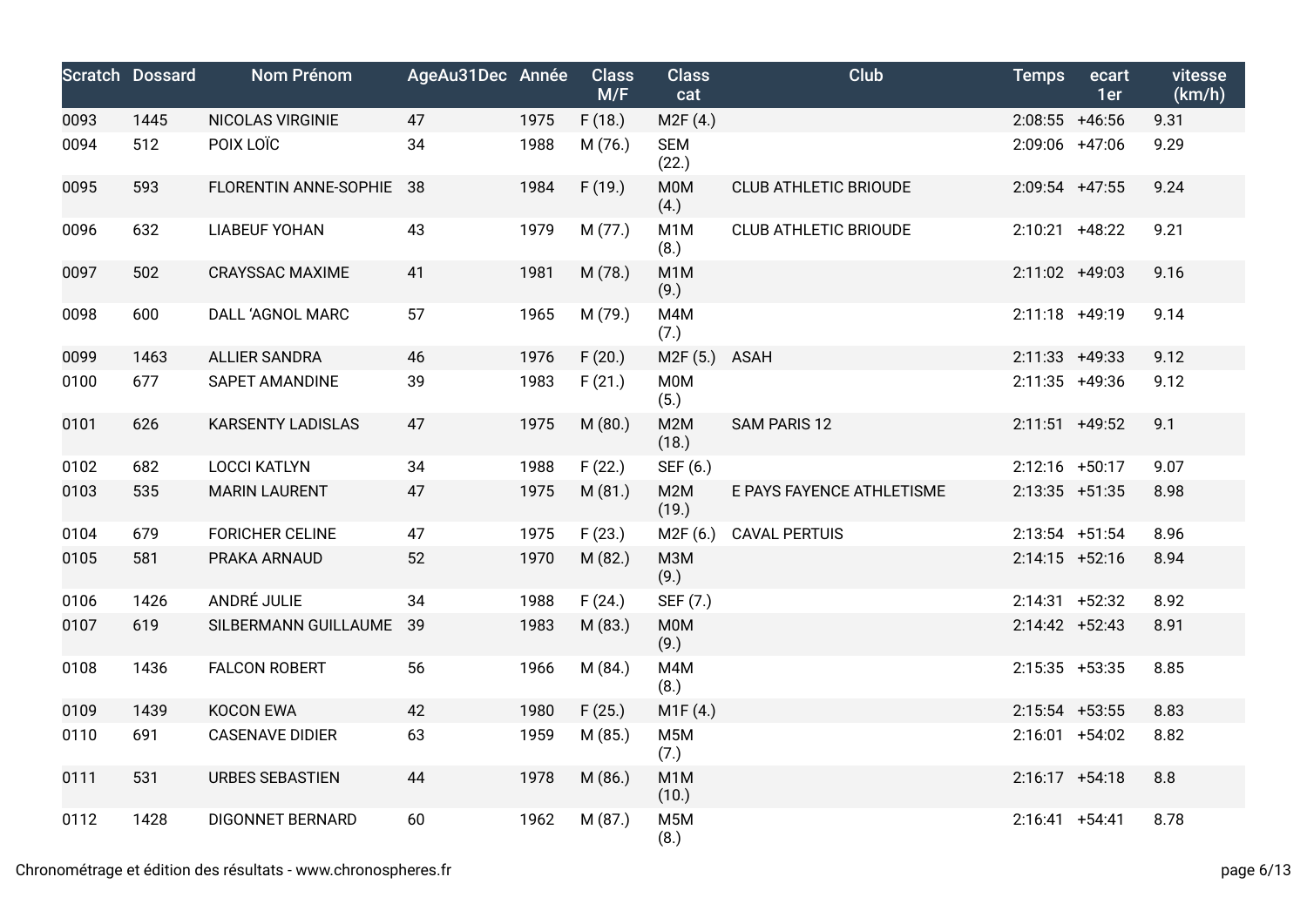|      | <b>Scratch Dossard</b> | Nom Prénom                | AgeAu31Dec Année |      | <b>Class</b><br>M/F | <b>Class</b><br>cat       | <b>Club</b>                                          | <b>Temps</b>      | ecart<br>1er | vitesse<br>(km/h) |
|------|------------------------|---------------------------|------------------|------|---------------------|---------------------------|------------------------------------------------------|-------------------|--------------|-------------------|
| 0113 | 552                    | <b>JOST FLORENT</b>       | 51               | 1971 | M (88.)             | <b>МЗМ</b><br>(10.)       |                                                      | $2:16:50 +54:50$  |              | 8.77              |
| 0114 | 1453                   | <b>TEYSSONNEYRE MARIE</b> | 42               | 1980 | F(26.)              | M1F (5.)                  | LES FOULEES DE ST GERMAIN/LES<br><b>SENTIN'ELLES</b> | $2:17:03$ +55:04  |              | 8.76              |
| 0115 | 1468                   | <b>ARTINIAN SEBASTIEN</b> | 41               | 1981 | M (89.)             | M <sub>1</sub> M<br>(11.) | <b>CAVAL PERTUIS</b>                                 | 2:17:04 +55:04    |              | 8.75              |
| 0116 | 1469                   | THOUVENIN MARGOT          | 36               | 1986 | F(27.)              | M0M<br>(6.)               | <b>CAVAL PERTUIS</b>                                 | 2:17:04 +55:05    |              | 8.75              |
| 0117 | 569                    | <b>APPY PATRICE</b>       | 65               | 1957 | M (90.)             | M6M<br>(2.)               |                                                      | 2:17:07 +55:07    |              | 8.75              |
| 0118 | 1427                   | <b>BEUGNOT RÉMI</b>       | 37               | 1985 | M (91.)             | M0M<br>(10.)              |                                                      | 2:17:29 +55:29    |              | 8.73              |
| 0119 | 608                    | JEUNE FRÉDÉRIC            | 56               | 1966 | M (92.)             | M4M<br>(9.)               |                                                      | $2:17:54$ +55:55  |              | 8.7               |
| 0120 | 610                    | <b>COUDERCHON DAVID</b>   | 46               | 1976 | M (93.)             | M <sub>2</sub> M<br>(20.) |                                                      | $2:17:55$ +55:55  |              | 8.7               |
| 0121 | 539                    | CAMUS JEAN-JACQUES        | 65               | 1957 | M (94.)             | M6M<br>(3.)               | E PAYS FAYENCE ATHLETISME                            | $2:18:07$ +56:08  |              | 8.69              |
| 0122 | 602                    | SUQUET CÉCILE             | 30               | 1992 | F(28.)              | SEF (8.)                  |                                                      | $2:18:24$ +56:25  |              | 8.67              |
| 0123 | 604                    | <b>DEROIN MAXIME</b>      | 29               | 1993 | M (95.)             | <b>SEM</b><br>(23.)       |                                                      | $2:18:26$ +56:26  |              | 8.67              |
| 0124 | 603                    | <b>GIBERT FLORENT</b>     | 35               | 1987 | M (96.)             | M0M<br>(11.)              |                                                      | $2:18:26$ +56:26  |              | 8.67              |
| 0125 | 534                    | <b>DUPRIEZ KATE</b>       | 35               | 1987 | F(29.)              | M0M<br>(7.)               | EPF ATHLETISME                                       | $2:18:28$ +56:28  |              | 8.67              |
| 0126 | 538                    | <b>DUPRIEZ FLORENT</b>    | 34               | 1988 | M (97.)             | <b>SEM</b><br>(24.)       | E PAYS FAYENCE ATHLETISME                            | $2:18:28$ +56:28  |              | 8.67              |
| 0127 | 551                    | <b>BLASZCZYK SONIA</b>    | 52               | 1970 | F(30.)              | M3F (3.)                  |                                                      | $2:18:28$ +56:29  |              | 8.67              |
| 0128 | 699                    | <b>BRUNIERE AMÉLIE</b>    | 27               | 1995 | F(31.)              | SEF (9.)                  |                                                      | $2:18:42 +56:43$  |              | 8.65              |
| 0129 | 1442                   | <b>STEINMANN JULIEN</b>   | 44               | 1978 | M (98.)             | M <sub>1</sub> M<br>(12.) |                                                      | $2:19:03$ +57:03  |              | 8.63              |
| 0130 | 1476                   | RIMBERT CÉCILE            | 54               | 1968 | F(32.)              | M3F (4.)                  |                                                      | 2:19:07 +57:07    |              | 8.63              |
| 0131 | 549                    | <b>DUCROS CAMILLE</b>     | 28               | 1994 | F(33.)              | <b>SEF</b><br>(10.)       |                                                      | $2:19:11 + 57:11$ |              | 8.62              |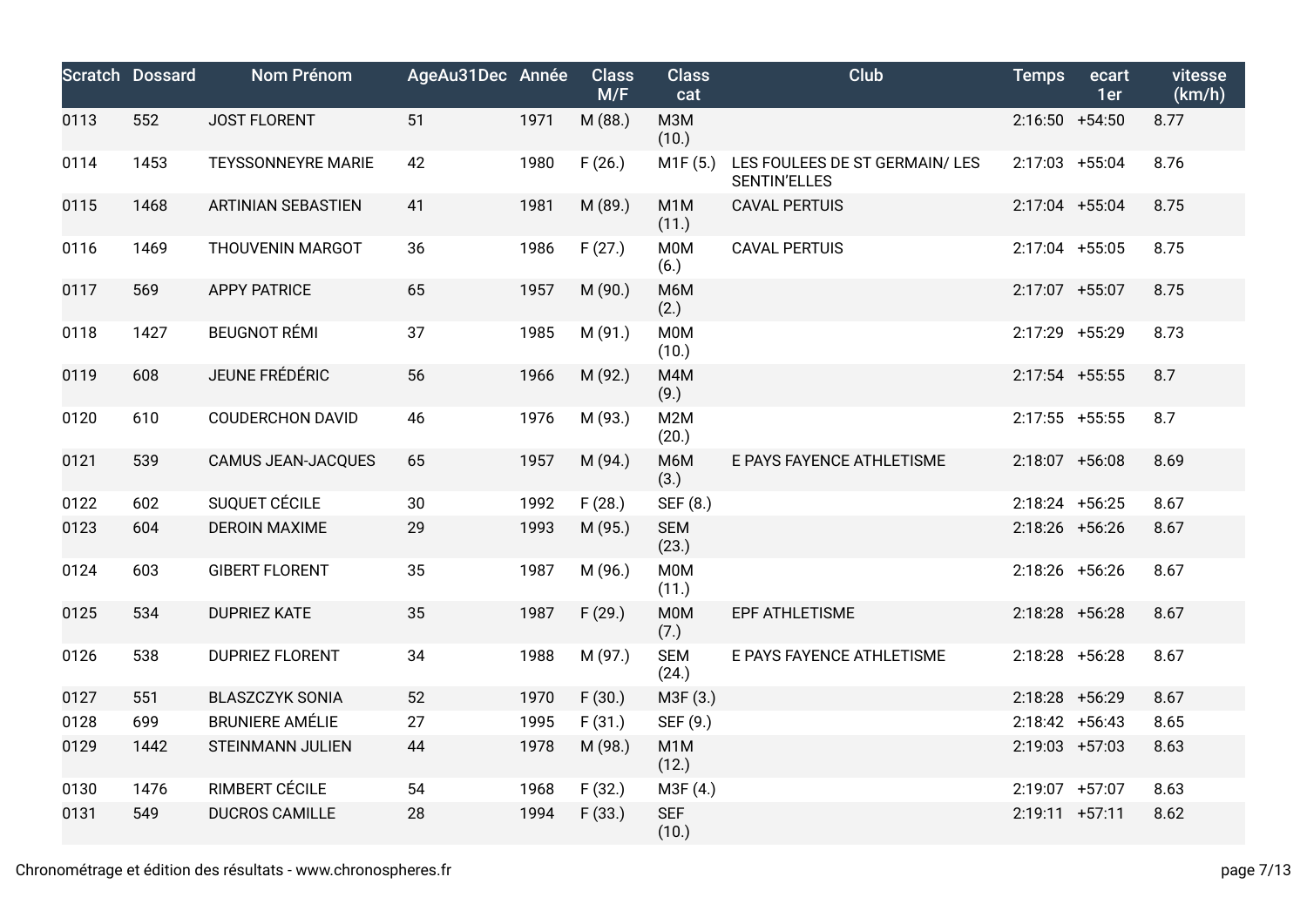|      | <b>Scratch Dossard</b> | Nom Prénom                                                    | AgeAu31Dec Année |      | <b>Class</b><br>M/F | <b>Class</b><br>cat       | Club                         | <b>Temps</b>      | ecart<br>1er | vitesse<br>(km/h) |
|------|------------------------|---------------------------------------------------------------|------------------|------|---------------------|---------------------------|------------------------------|-------------------|--------------|-------------------|
| 0132 | 667                    | <b>MONTAGNY JEAN-</b><br><b>FRANCOIS</b>                      | 56               | 1966 | M (99.)             | M4M<br>(10.)              |                              | $2:19:23$ +57:23  |              | 8.61              |
| 0133 | 557                    | DÉSILE MICKAEL                                                | 48               | 1974 | M (100.)            | M2M<br>(21.)              | FOOT MONT PILAT              | $2:20:14$ +58:14  |              | 8.56              |
| 0134 | 683                    | SUREL BLANDINE                                                | 43               | 1979 | F(34.)              | M1F (6.)                  | ASAH                         | $2:20:15$ +58:16  |              | 8.56              |
| 0135 | 1462                   | <b>FORGET ELISABETH</b>                                       | 53               | 1969 | F(35.)              | M3F (5.)                  |                              | $2:20:33$ +58:33  |              | 8.54              |
| 0136 | 1430                   | <b>VIC VINCENT</b>                                            | 55               | 1967 | M (101.)            | M4M<br>(11.)              | <b>CLUB ATHLETIC BRIOUDE</b> | 2:20:59 +58:59    |              | 8.51              |
| 0137 | 613                    | ILLMANN ANGÉLIQUE                                             | 32               | 1990 | F(36.)              | <b>SEF</b><br>(11.)       |                              | 2:21:20 +59:20    |              | 8.49              |
| 0138 | 680                    | <b>VERON CELINE</b>                                           | 44               | 1978 | F(37.)              | M1F (7.)                  |                              | 2:21:28 +59:29    |              | 8.48              |
| 0139 | 1422                   | CHAZEL AURÉLIEN                                               | 37               | 1985 | M (102.)            | M0M<br>(12.)              |                              | 2:21:34 +59:35    |              | 8.48              |
| 0140 | 1421                   | PAVARD JEAN-PHILIPPE                                          | 37               | 1985 | M (103.)            | <b>MOM</b><br>(13.)       |                              | $2:21:34$ +59:35  |              | 8.48              |
| 0141 | 513                    | <b>DUMAS MICKAEL</b>                                          | 37               | 1985 | M (104.)            | <b>MOM</b><br>(14.)       |                              | $2:21:35$ +59:36  |              | 8.48              |
| 0142 | 598                    | <b>SAPIN LEILA</b>                                            | 43               | 1979 | F(38.)              | M1F (8.)                  | <b>CABRIES TRAIL CLUB</b>    | $2:21:41 + 59:42$ |              | 8.47              |
| 0143 | 1438                   | DE PAULI ROMAIN                                               | 43               | 1979 | M (105.)            | M <sub>1</sub> M<br>(13.) |                              | $2:22:13$ +60:14  |              | 8.44              |
| 0144 | 646                    | <b>VEILLET SANDRINE</b>                                       | 48               | 1974 | F(39.)              | M <sub>2</sub> F (7.)     |                              | 2:22:38 +60:38    |              | 8.41              |
| 0145 | 638                    | <b>BOISSIER SOPHIE</b>                                        | 28               | 1994 | F(40.)              | <b>SEF</b><br>(12.)       |                              | $2:23:02 +61:03$  |              | 8.39              |
| 0146 | 510                    | <b>MEISSONNIER PATRICE</b>                                    | 50               | 1972 | M (106.)            | M3M<br>(11.)              | TRAIL IRAGO RUNNING          | $2:23:05$ +61:06  |              | 8.39              |
| 0147 | 555                    | <b>DESIGNE JOANNA</b>                                         | 47               | 1975 | F(41.)              | M2F(8.)                   | <b>ENFILE TES BASKETS</b>    | $2:23:15$ +61:16  |              | 8.38              |
| 0148 | 622                    | <b>IMBERT ANNE-CELINE</b>                                     | 28               | 1994 | F(42.)              | <b>SEF</b><br>(13.)       | <b>CLUB ATHLETIC BRIOUDE</b> | $2:23:55$ +61:55  |              | 8.34              |
| 0149 | 1424                   | <b>FAVIER ALAIN</b>                                           | 54               | 1968 | M (107.)            | M3M<br>(12.)              | E PAYS FAYENCE ATHLETISME    | 2:24:08 +62:09    |              | 8.32              |
| 0150 | 525                    | JAMET JEAN LOUIS                                              | 62               | 1960 | M (108.)            | M <sub>5</sub> M<br>(9.)  |                              | $2:24:43 +62:44$  |              | 8.29              |
| 0151 | 636                    | MELINAND MARYLINE                                             | 51               | 1971 | F(43.)              | M3F (6.)                  |                              | $2:25:47$ +63:48  |              | 8.23              |
| 0152 | 1452                   | <b>MENUT MATHIEU</b>                                          | 41               | 1981 | M (109.)            | M <sub>1</sub> M          |                              | 2:25:49 +63:49    |              | 8.23              |
|      |                        | Chronométrage et édition des résultats - www.chronospheres.fr |                  |      |                     |                           |                              |                   |              | page 8/13         |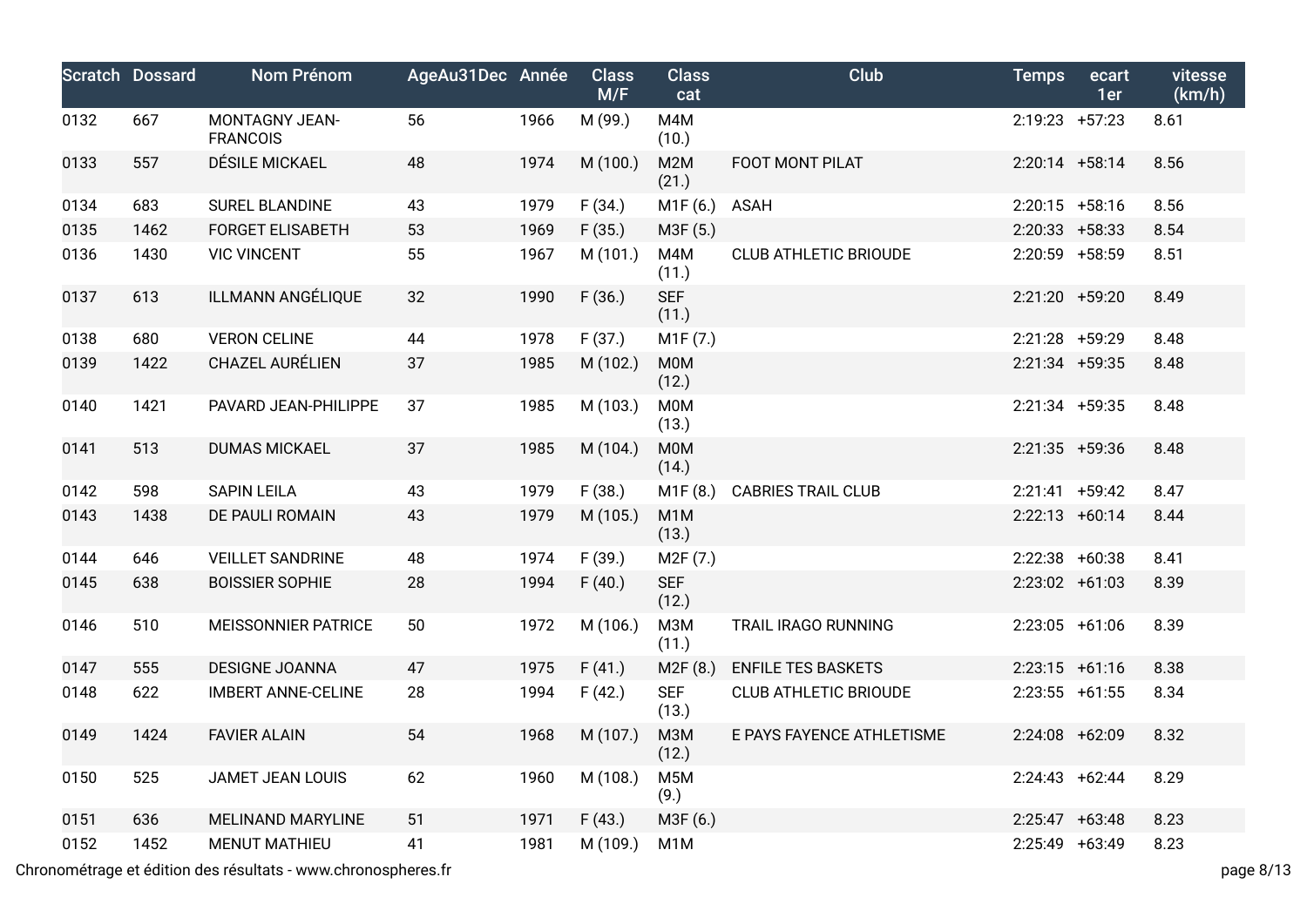|      | <b>Scratch Dossard</b> | <b>Nom Prénom</b>                         | AgeAu31Dec Année |      | <b>Class</b><br>M/F | <b>Class</b><br>cat       | <b>Club</b>                  | <b>Temps</b>     | ecart<br>1er | vitesse<br>(km/h) |
|------|------------------------|-------------------------------------------|------------------|------|---------------------|---------------------------|------------------------------|------------------|--------------|-------------------|
|      |                        |                                           |                  |      |                     | (14.)                     |                              |                  |              |                   |
| 0153 | 527                    | <b>CLAIZON ALBERTINI</b><br><b>CLAIRE</b> | 39               | 1983 | F(44.)              | M0M<br>(8.)               |                              | $2:26:08$ +64:08 |              | 8.21              |
| 0154 | 503                    | <b>BENMAAMAR ANTHONY</b>                  | 31               | 1991 | M (110.)            | <b>SEM</b><br>(25.)       | <b>AG RUNNING</b>            | 2:26:39 +64:40   |              | 8.18              |
| 0155 | 580                    | PELLEGRIN SANDRINE                        | 48               | 1974 | F(45.)              | M2F (9.)                  |                              | $2:26:56$ +64:57 |              | 8.17              |
| 0156 | 524                    | <b>GUILLET LAURA</b>                      | 35               | 1987 | F(46.)              | M0M<br>(9.)               |                              | 2:27:06 +65:06   |              | 8.16              |
| 0157 | 612                    | <b>JOLY JOSIANE</b>                       | 62               | 1960 | F(47.)              | M5F (1.)                  | S/L BERGERAC ATHLETIQUE CLUB | $2:27:42$ +65:42 |              | 8.12              |
| 0158 | 1432                   | <b>CHABRIOL NOEMIE</b>                    | 36               | 1986 | F(48.)              | M0M<br>(10.)              |                              | $2:27:45$ +65:45 |              | 8.12              |
| 0159 | 690                    | <b>SALAZAR CYRIL</b>                      | 46               | 1976 | M (111.)            | M <sub>2</sub> M<br>(22.) |                              | 2:27:46 +65:46   |              | 8.12              |
| 0160 | 550                    | <b>LEBEDIEFF CHRISTINE</b>                | 63               | 1959 | F(49.)              | M5F (2.)                  |                              | 2:28:20 +66:21   |              | 8.09              |
| 0161 | 565                    | PICHON HERVE                              | 51               | 1971 | M (112.)            | <b>МЗМ</b><br>(13.)       | <b>CLUB ATHLETIC BRIOUDE</b> | 2:28:29 +66:30   |              | 8.08              |
| 0162 | 651                    | <b>BLACHON GUILLAUME</b>                  | 47               | 1975 | M (113.)            | M2M<br>(23.)              | ATHLE LOISIR PIZANCON        | $2:28:42 +66:42$ |              | 8.07              |
| 0163 | 532                    | <b>COLLET CHARLOTTE</b>                   | 43               | 1979 | F(50.)              | M1F (9.)                  |                              | $2:28:42 +66:43$ |              | 8.07              |
| 0164 | 649                    | MONNET ANNE-MARIE                         | 57               | 1965 | F(51.)              | M4F (2.)                  | ATHLE LOISIR PIZANCON        | $2:28:42 +66:43$ |              | 8.07              |
| 0165 | 641                    | <b>BLACHON EMILIE</b>                     | 46               | 1976 | F(52.)              | M <sub>2F</sub><br>(10.)  | ATHLE LOISIR PIZANCON        | $2:28:43 +66:43$ |              | 8.07              |
| 0166 | 560                    | <b>BLACHON LILIAN</b>                     | 52               | 1970 | M (114.)            | МЗМ<br>(14.)              | ATHLE LOISIR PIZANCON        | $2:28:43 +66:44$ |              | 8.07              |
| 0167 | 562                    | <b>AUCOMTE CHRISTIAN</b>                  | 51               | 1971 | M (115.)            | <b>МЗМ</b><br>(15.)       | <b>CAVAL PERTUIS</b>         | 2:28:44 +66:44   |              | 8.07              |
| 0168 | 566                    | <b>GRENIER XAVIER</b>                     | 52               | 1970 | M (116.)            | M3M<br>(16.)              | <b>CLUB ATHLETIC BRIOUDE</b> | 2:29:40 +67:41   |              | 8.02              |
| 0169 | 519                    | FIEU DIMITRI                              | 30               | 1992 | M (117.)            | <b>SEM</b><br>(26.)       |                              | $2:30:51$ +68:52 |              | 7.95              |
| 0170 | 520                    | MORENO GEOFFRE                            | 30               | 1992 | M (118.)            | <b>SEM</b><br>(27.)       |                              | $2:30:51$ +68:52 |              | 7.95              |
| 0171 | 617                    | <b>BESSERER REMI</b>                      | 36               | 1986 | M (119.)            | <b>MOM</b><br>(15.)       |                              | $2:32:14$ +70:15 |              | 7.88              |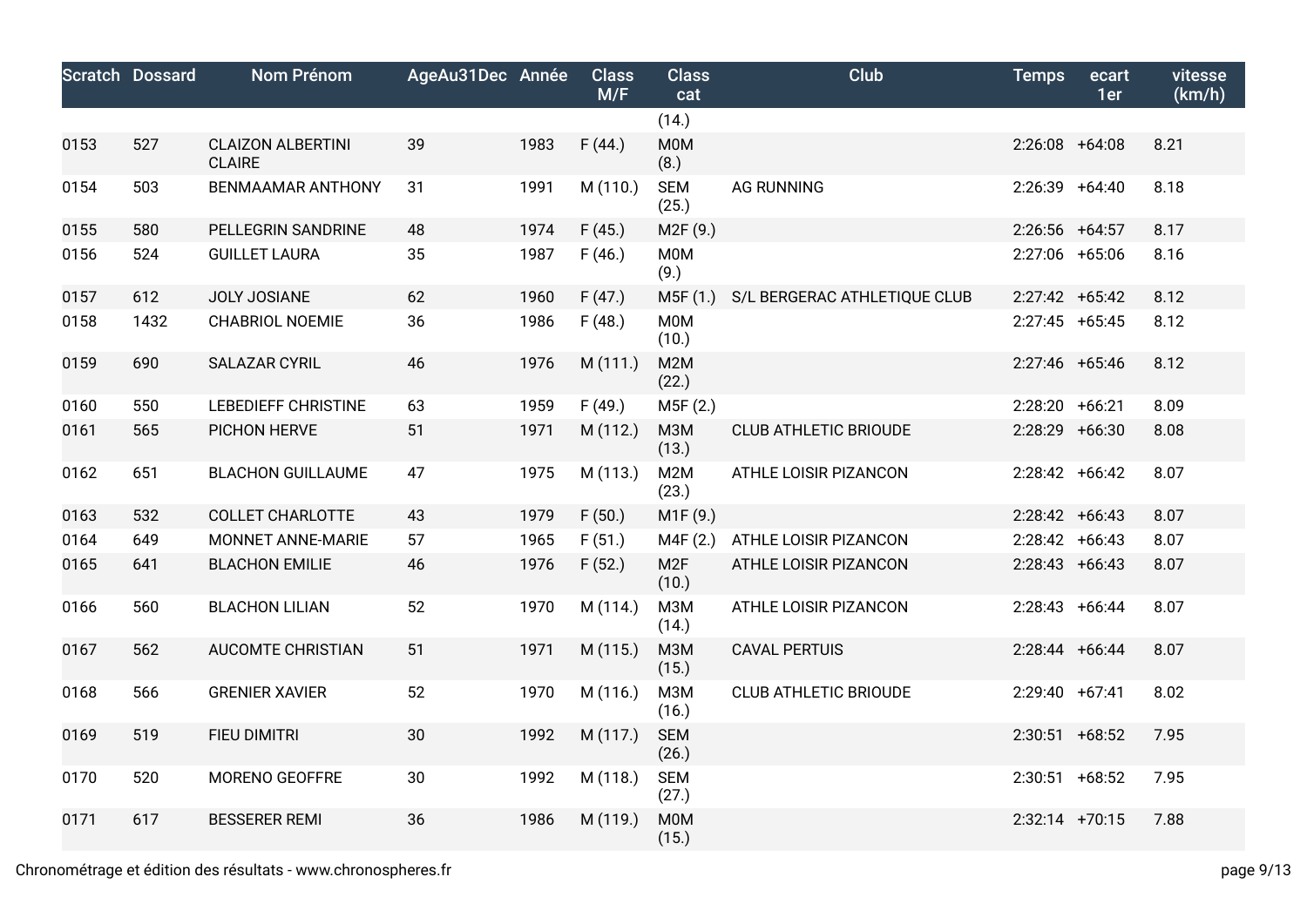|      | <b>Scratch Dossard</b> | Nom Prénom                               | AgeAu31Dec Année |      | <b>Class</b><br>M/F | <b>Class</b><br>cat       | <b>Club</b>                    | <b>Temps</b>     | ecart<br>1er | vitesse<br>(km/h) |
|------|------------------------|------------------------------------------|------------------|------|---------------------|---------------------------|--------------------------------|------------------|--------------|-------------------|
| 0172 | 563                    | AUCOMTE DOMINIQUE                        | 50               | 1972 | F(53.)              | M3F (7.)                  | <b>CAVAL PERTUIS</b>           | $2:32:23$ +70:24 |              | 7.87              |
| 0173 | 1434                   | LARGERON CLÉMENCE                        | 30               | 1992 | F(54.)              | <b>SEF</b><br>(14.)       | <b>ASAH</b>                    | 2:32:31 +70:32   |              | 7.87              |
| 0174 | 621                    | MOINE FLORENCE                           | 46               | 1976 | F(55.)              | M <sub>2F</sub><br>(11.)  | TRACKS ATHLE LISLE JOURDAIN 32 | $2:32:42$ +70:42 |              | 7.86              |
| 0175 | 505                    | LONGUEVILLE QUENTIN                      | 31               | 1991 | M (120.)            | <b>SEM</b><br>(28.)       |                                | $2:32:42$ +70:43 |              | 7.86              |
| 0176 | 640                    | <b>CARPENTIER FRANCK</b>                 | 26               | 1996 | M (121.)            | <b>SEM</b><br>(29.)       |                                | $2:33:13$ +71:13 |              | 7.83              |
| 0177 | 639                    | <b>BIA CLARA</b>                         | 27               | 1995 | F(56.)              | <b>SEF</b><br>(15.)       |                                | $2:33:15$ +71:15 |              | 7.83              |
| 0178 | 526                    | <b>MEES MAXIME</b>                       | 21               | 2001 | M (122.)            | ESM (2.)                  |                                | $2:34:01$ +72:01 |              | 7.79              |
| 0179 | 1455                   | <b>BALCAN SANDRINE</b>                   | 42               | 1980 | F(57.)              | M <sub>1</sub> F<br>(10.) |                                | $2:34:25$ +72:26 |              | 7.77              |
| 0180 | 1437                   | VAUX GAËLE                               | 45               | 1977 | F(58.)              | M <sub>2F</sub><br>(12.)  |                                | $2:34:25$ +72:26 |              | 7.77              |
| 0181 | 633                    | <b>NARO SYLVIE</b>                       | 60               | 1962 | F(59.)              | M5F(3.)                   | ATHLEFORM'42                   | $2:35:21$ +73:21 |              | 7.72              |
| 0182 | 518                    | <b>VERDOT ISABELLE</b>                   | 51               | 1971 | F(60.)              | M3F (8.)                  | AL SAINT-MARCELLIN             | 2:35:26 +73:26   |              | 7.72              |
| 0183 | 506                    | <b>DEVERLY BERNARD</b>                   | 64               | 1958 | M (123.)            | M <sub>5</sub> M<br>(10.) |                                | $2:36:04$ +74:04 |              | 7.69              |
| 0184 | 516                    | LE SAINT CÉCILE                          | 36               | 1986 | F(61.)              | M <sub>0</sub> M<br>(11.) | <b>RUN CFD</b>                 | $2:36:30 +74:31$ |              | 7.67              |
| 0185 | 661                    | <b>DEBARD AURELIE</b>                    | 42               | 1980 | F(62.)              | M <sub>1</sub> F<br>(11.) | EVA 07 + XKERN TRAIL           | $2:36:32 +74:32$ |              | 7.67              |
| 0186 | 567                    | <b>BESSET JULIEN</b>                     | 44               | 1978 | M (124.)            | M <sub>1</sub> M<br>(15.) | <b>CLUB ATHLETIC BRIOUDE</b>   | 2:37:07 +75:07   |              | 7.64              |
| 0187 | 1441                   | <b>SCHMITT LAURENT</b>                   | 49               | 1973 | M (125.)            | M2M<br>(24.)              |                                | $2:38:27$ +76:28 |              | 7.57              |
| 0188 | 558                    | ANDRÉ AMANDINE                           | 26               | 1996 | F(63.)              | <b>SEF</b><br>(16.)       |                                | $2:38:32$ +76:32 |              | 7.57              |
| 0189 | 559                    | <b>DESCEMOND JEAN-</b><br><b>CHARLES</b> | 27               | 1995 | M (126.)            | <b>SEM</b><br>(30.)       |                                | $2:38:32 +76:32$ |              | 7.57              |
| 0190 | 618                    | SILBERMANN PASCAL                        | 63               | 1959 | M (127.)            | M <sub>5</sub> M<br>(11.) |                                | $2:38:56$ +76:57 |              | 7.55              |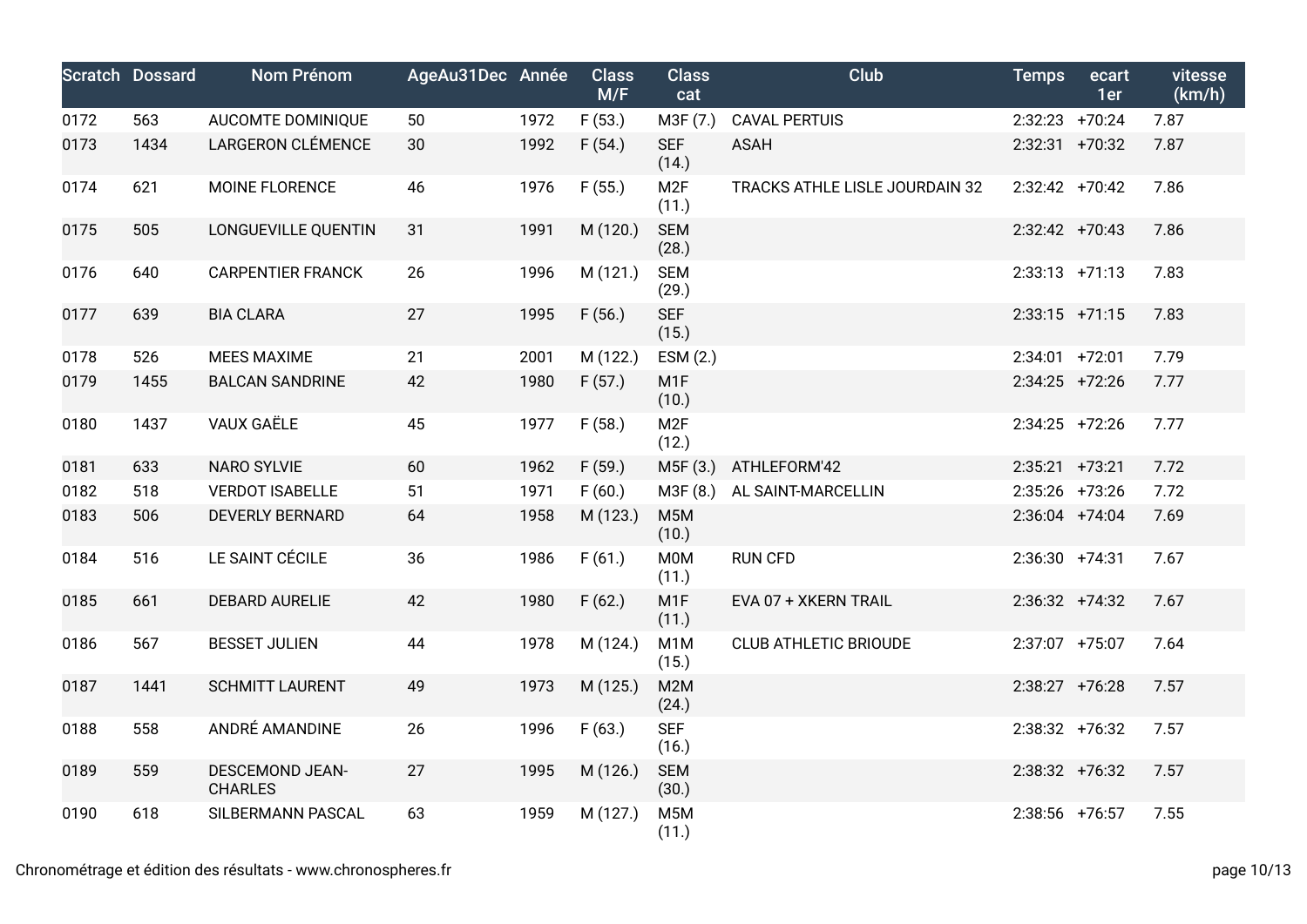|      | <b>Scratch Dossard</b> | Nom Prénom                | AgeAu31Dec Année |      | <b>Class</b><br>M/F | <b>Class</b><br>cat       | Club                      | <b>Temps</b>      | ecart<br>1er | vitesse<br>(km/h) |
|------|------------------------|---------------------------|------------------|------|---------------------|---------------------------|---------------------------|-------------------|--------------|-------------------|
| 0191 | 589                    | <b>LORINO SANDRINE</b>    | 53               | 1969 | F(64.)              | M3F (9.)                  |                           | $2:39:53$ +77:54  |              | 7.51              |
| 0192 | 634                    | PLEINDOUX CAROLE          | 49               | 1973 | F(65.)              | M <sub>2F</sub><br>(13.)  | LA FOULÉE ROMAINE         | $2:39:57$ +77:57  |              | 7.5               |
| 0193 | 1431                   | <b>DALLARD CHRISTOPHE</b> | 58               | 1964 | M (128.)            | M4M<br>(12.)              |                           | 2:40:08 +78:09    |              | 7.49              |
| 0194 | 611                    | SANTURENNE MAGALI         | 43               | 1979 | F(66.)              | M <sub>1F</sub><br>(12.)  |                           | $2:41:13 +79:13$  |              | 7.44              |
| 0195 | 542                    | <b>CORNELOUP SANDRINE</b> | 51               | 1971 | F(67.)              | M3F<br>(10.)              | EA MOULINS-YZEURE-AVERMES | 2:41:46 +79:47    |              | 7.42              |
| 0196 | 630                    | <b>RAYMOND CELINE</b>     | 45               | 1977 | F(68.)              | M <sub>2F</sub><br>(14.)  | EA MOULINS-YZEURE-AVERMES | $2:41:47$ +79:48  |              | 7.42              |
| 0197 | 543                    | <b>CORNELOUP DIDIER</b>   | 55               | 1967 | M (129.)            | M4M<br>(13.)              | EA MOULINS-YZEURE-AVERMES | $2:41:48$ +79:49  |              | 7.42              |
| 0198 | 594                    | <b>LEFEVRE SEBASTIEN</b>  | 36               | 1986 | M (130.)            | M0M<br>(16.)              | S/L EA CREIL              | 2:41:49 +79:50    |              | 7.42              |
| 0199 | 645                    | <b>CHAUVIN PHILIPPE</b>   | 54               | 1968 | M (131.)            | M3M<br>(17.)              | LA FOULÉE ROMAINE         | $2:42:15$ +80:16  |              | 7.4               |
| 0200 | 583                    | <b>COHEN NATHALIE</b>     | 52               | 1970 | F(69.)              | M3F<br>(11.)              |                           | $2:43:02$ +81:02  |              | 7.36              |
| 0201 | 572                    | ROLLAND PASCALE           | 46               | 1976 | F(70.)              | M <sub>2F</sub><br>(15.)  |                           | 2:43:03 +81:04    |              | 7.36              |
| 0202 | 582                    | <b>BRUNEL ANNE MARIE</b>  | 59               | 1963 | F(71.)              | M4F (3.)                  |                           | 2:43:07 +81:07    |              | 7.36              |
| 0203 | 577                    | NICOLAS MARIE             | 43               | 1979 | F(72.)              | M <sub>1</sub> F<br>(13.) |                           | $2:43:11 + 81:11$ |              | 7.35              |
| 0204 | 575                    | <b>LOUIS FATIMA</b>       | 61               | 1961 | F(73.)              | M5F (4.)                  |                           | $2:43:11 + 81:11$ |              | 7.35              |
| 0205 | 596                    | <b>MANUS CEDRIC</b>       | 48               | 1974 | M (132.)            | M2M<br>(25.)              |                           | $2:43:24$ +81:25  |              | 7.34              |
| 0206 | 521                    | COQUATRIX STEPHANE        | 48               | 1974 | M (133.)            | M2M<br>(26.)              |                           | $2:45:33 +83:33$  |              | 7.25              |
| 0207 | 652                    | <b>RENART STEPHAN</b>     | 48               | 1974 | M (134.)            | M2M<br>(27.)              |                           | 2:47:03 +85:04    |              | 7.18              |
| 0208 | 579                    | <b>LAURENT JOSEPH</b>     | 50               | 1972 | M (135.)            | МЗМ<br>(18.)              |                           | $2:47:13 + 85:14$ |              | 7.18              |
| 0209 | 625                    | <b>BAYONNOVE ANDRE</b>    | 67               | 1955 | M (136.)            | M6M                       | <b>TAILL'AVENTURE</b>     | 2:48:09 +86:09    |              | 7.14              |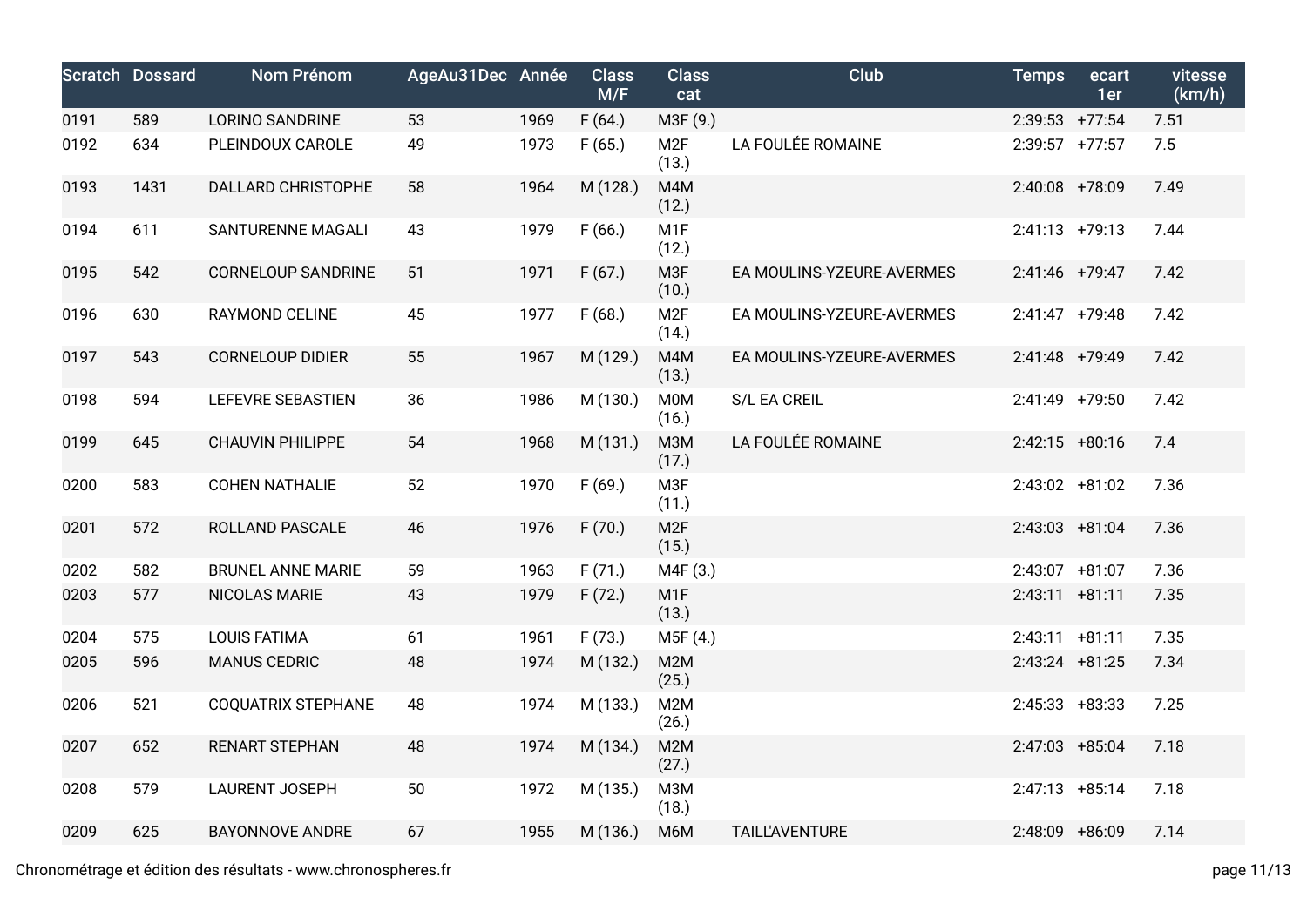|      | <b>Scratch Dossard</b> | <b>Nom Prénom</b>                       | AgeAu31Dec Année |      | <b>Class</b><br>M/F | <b>Class</b><br>cat       | <b>Club</b>                  | <b>Temps</b>      | ecart<br>1er | vitesse<br>(km/h) |
|------|------------------------|-----------------------------------------|------------------|------|---------------------|---------------------------|------------------------------|-------------------|--------------|-------------------|
|      |                        |                                         |                  |      |                     | (4.)                      |                              |                   |              |                   |
| 0210 | 685                    | <b>MEUNIER MONIQUE</b>                  | 70               | 1952 | F(74.)              | M7F (1.)                  |                              | $2:48:22 + 86:22$ |              | 7.13              |
| 0211 | 556                    | <b>RAVEL KATIA</b>                      | 48               | 1974 | F(75.)              | M <sub>2F</sub><br>(16.)  | JOGGING CLUB VERANNE         | $2:48:29$ +86:30  |              | 7.12              |
| 0212 | 1451                   | <b>FOUQUET CATHERINE</b>                | 37               | 1985 | F(76.)              | M0M<br>(12.)              |                              | 2:49:06 +87:07    |              | 7.1               |
| 0213 | 1449                   | <b>CERISE LUCILE</b>                    | 31               | 1991 | F(77.)              | <b>SEF</b><br>(17.)       |                              | 2:49:06 +87:07    |              | 7.1               |
| 0214 | 1450                   | <b>FOUQUET CELINE</b>                   | 40               | 1982 | F(78.)              | M <sub>1</sub> F<br>(14.) |                              | 2:49:08 +87:09    |              | 7.09              |
| 0215 | 1456                   | <b>CHAVENT BERTRAND</b>                 | 28               | 1994 | M (137.)            | <b>SEM</b><br>(31.)       |                              | 2:50:26 +88:27    |              | 7.04              |
| 0216 | 631                    | <b>DINSENMEYER THOMAS</b>               | 40               | 1982 | M (138.)            | M <sub>1</sub> M<br>(16.) |                              | 2:51:06 +89:07    |              | 7.01              |
| 0217 | 672                    | <b>CHOVET RAPHAEL</b>                   | 36               | 1986 | M (139.)            | M0M<br>(17.)              |                              | 2:51:06 +89:07    |              | 7.01              |
| 0218 | 547                    | THEVENIN SANDRA                         | 45               | 1977 | F(79.)              | M <sub>2F</sub><br>(17.)  | EA MOULINS-YZEURE-AVERMES    | $2:51:32 +89:33$  |              | $\overline{7}$    |
| 0219 | 548                    | <b>ARNAUD CHRISTIAN</b>                 | 48               | 1974 | M (140.)            | M2M<br>(28.)              |                              | $2:51:32$ +89:33  |              | $\overline{7}$    |
| 0220 | 591                    | <b>CAPRARA MAUSSAN</b><br><b>CELINE</b> | 53               | 1969 | F(80.)              | M3F<br>(12.)              |                              | $2:51:37$ +89:38  |              | 6.99              |
| 0221 | 514                    | THEVENET FREDERIC                       | 46               | 1976 | M(141.)             | M <sub>2</sub> M<br>(29.) |                              | $2:52:14$ +90:15  |              | 6.97              |
| 0222 | 501                    | POIRIER MARIE                           | 43               | 1979 | F(81.)              | M <sub>1</sub> F<br>(15.) | AS ROCHETTE DAMMARIE LES LYS | $2:52:17$ +90:18  |              | 6.96              |
| 0223 | 584                    | <b>LHOMME MARIANNE</b>                  | 41               | 1981 | F(82.)              | M <sub>1</sub> F<br>(16.) |                              | 2:58:04 +96:05    |              | 6.74              |
| 0224 | 1475                   | PEDEUTOUR SARAH                         | 29               | 1993 | F(83.)              | <b>SEF</b><br>(18.)       |                              | 2:58:36 +96:37    |              | 6.72              |
| 0225 | 628                    | LEVEQUE JULIE                           | 34               | 1988 | F(84.)              | <b>SEF</b><br>(19.)       |                              | $2:58:54$ +96:54  |              | 6.71              |
| 0226 | 663                    | RIGOLLET AGATHE                         | 33               | 1989 | F(85.)              | <b>SEF</b><br>(20.)       | <b>OUTDOOR AND NEWS</b>      | $2:59:52$ +97:53  |              | 6.67              |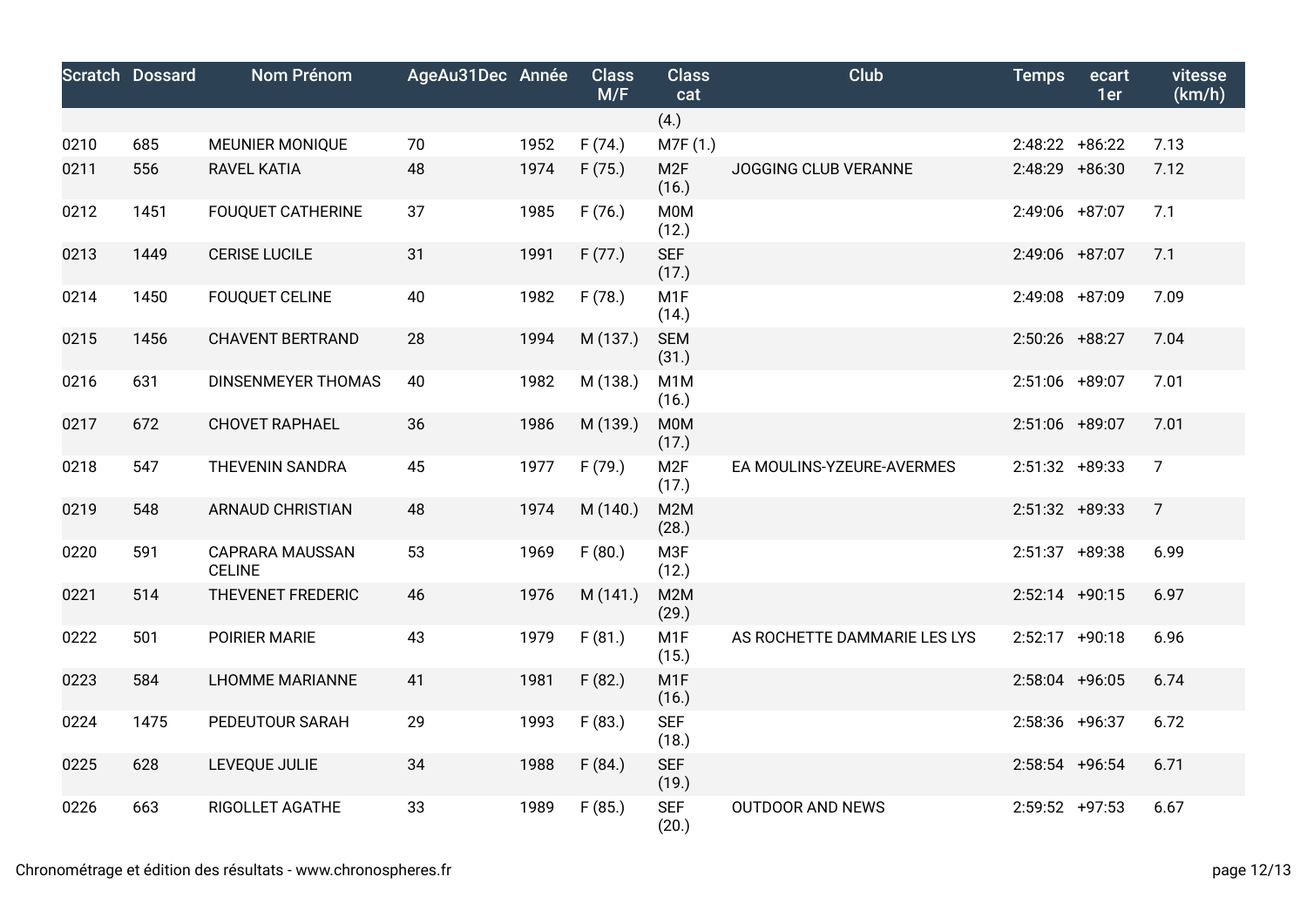|      | <b>Scratch Dossard</b> | <b>Nom Prénom</b>                        | AgeAu31Dec Année |      | <b>Class</b><br>M/F | <b>Class</b><br>cat       | Club                      | <b>Temps</b>     | ecart<br>1er        | vitesse<br>(km/h) |
|------|------------------------|------------------------------------------|------------------|------|---------------------|---------------------------|---------------------------|------------------|---------------------|-------------------|
| 0227 | 585                    | <b>COHEN YVES</b>                        | 54               | 1968 | M (142.)            | M3M<br>(19.)              |                           | $3:01:51$ +99:51 |                     | 6.6               |
| 0228 | 689                    | <b>WATTIER MARIE</b>                     | 54               | 1968 | F(86.)              | M3F<br>(13.)              |                           |                  | $3:02:03$ +100:03   | 6.59              |
| 0229 | 561                    | <b>CHARLES LOUVET</b><br><b>NATHALIE</b> | 45               | 1977 | F(87.)              | M <sub>2F</sub><br>(18.)  |                           |                  | $3:02:10$ +100:11   | 6.59              |
| 0230 | 537                    | <b>TRUCHON HELENE</b>                    | 29               | 1993 | F(88.)              | <b>SEF</b><br>(21.)       | E PAYS FAYENCE ATHLETISME |                  | $3:02:24$ +100:25   | 6.58              |
| 0231 | 533                    | <b>LEROY JEAN-RENE</b>                   | 43               | 1979 | M (143.)            | M <sub>1</sub> M<br>(17.) | E PAYS FAYENCE ATHLETISME |                  | $3:18:24$ +116:24   | 6.05              |
| 0232 | 536                    | <b>GRENIER CAROLINE</b>                  | 39               | 1983 | F(89.)              | M0M<br>(13.)              | E PAYS FAYENCE ATHLETISME |                  | $3:18:26$ +116:26   | 6.05              |
| 0233 | 571                    | <b>SCHIAPPA MYRIAM</b>                   | 48               | 1974 | F(90.)              | M <sub>2F</sub><br>(19.)  |                           |                  | $3:20:04$ +118:05 6 |                   |
| 0234 | 588                    | MOULIN SOPHIE                            | 53               | 1969 | F(91.)              | M3F<br>(14.)              |                           |                  | $3:20:08$ +118:09   | 6                 |
| 0235 | 586                    | <b>SCHMITT ANNE</b>                      | 55               | 1967 | F(92.)              | M4F (4.)                  |                           |                  | $3:20:15$ +118:15   | 5.99              |
| 0236 | 616                    | <b>CORNIER MARION</b>                    | 36               | 1986 | F(93.)              | M0M<br>(14.)              |                           |                  | 3:22:26 +120:27     | 5.93              |
| 0237 | 570                    | <b>GEORGES MARIE JO</b>                  | 64               | 1958 | F(94.)              | M5F (5.)                  |                           |                  | $3:37:26$ +135:26   | 5.52              |
| 0238 | 643                    | PORCEL CAROLINE                          | 44               | 1978 | F(95.)              | M <sub>1</sub> F<br>(17.) |                           | <b>DNF</b>       | $+84:11$            | 7.22              |
| 0239 | 1483                   | <b>FERRIER MAXIME</b>                    | 43               | 1979 | M (144.)            | M1M<br>(18.)              | TEAM CAILLETTE DE LIZIEUX | <b>DNS</b>       | $+105:48$           | 6.39              |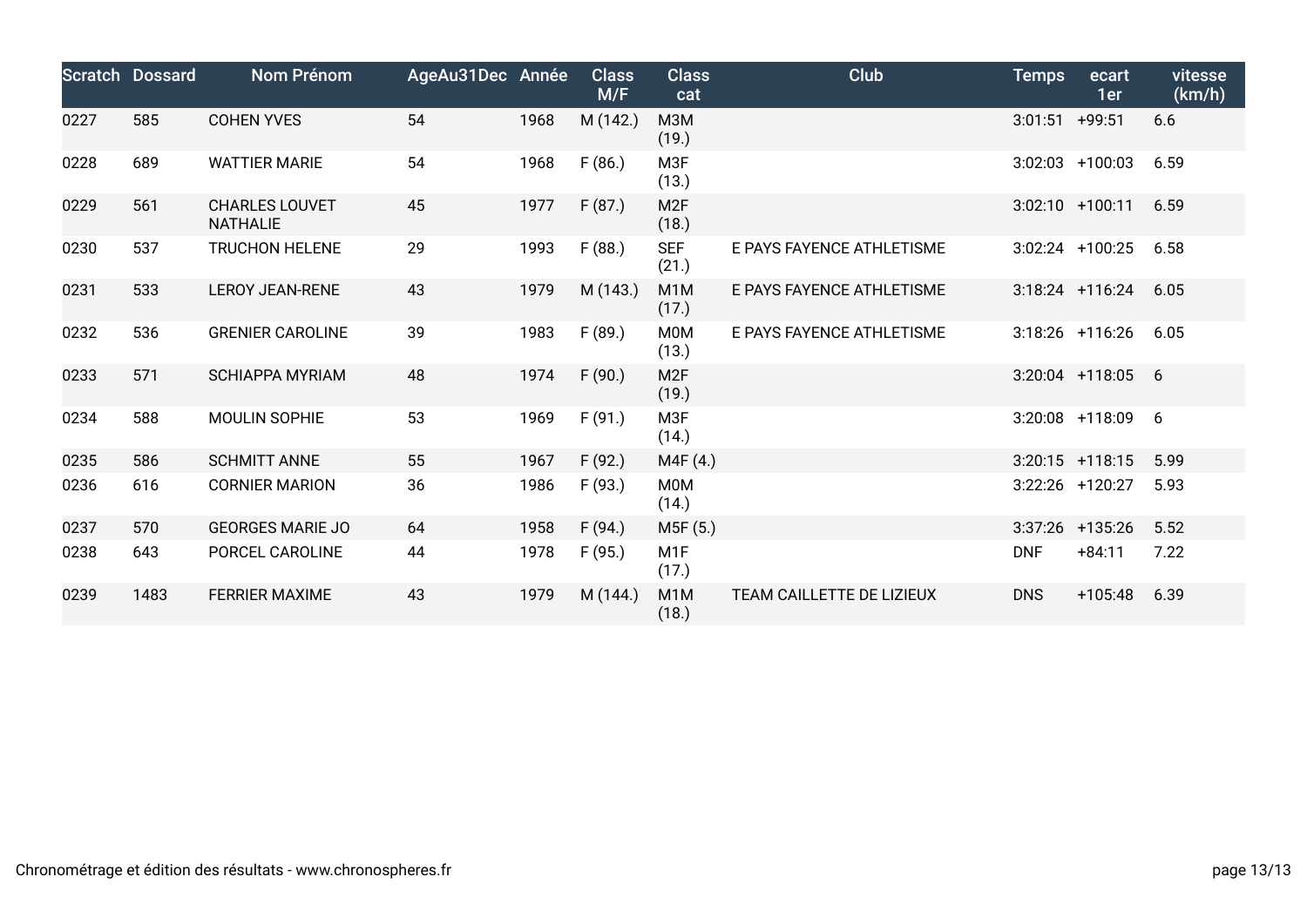



## Epreuve 10km

|      | <b>Scratch Dossard</b> | Nom Prénom                 | AgeAu31Dec Année |      | Class M/<br>F | <b>Class</b><br>cat | <b>Club</b>                              | <b>Temps</b>      | ecart<br>1er | vitesse (km/<br>h) |
|------|------------------------|----------------------------|------------------|------|---------------|---------------------|------------------------------------------|-------------------|--------------|--------------------|
| 0001 | 10                     | <b>ESPEIT LOÏC</b>         | 29               | 1993 | M(1.)         | SEM (1.)            | <b>TEAM CINNA</b>                        | $0:43:24 -$       |              | 13.82              |
| 0002 | 26                     | <b>COSTE NOAH</b>          | 17               | 2005 | M(2.)         | CAM (1.)            |                                          | $0:45:44$ +2:20   |              | 13.12              |
| 0003 | 24                     | <b>MERCIER DOMINIQUE</b>   | 46               | 1976 | M(3.)         | M2M(1.)             | <b>ACA LES ANDELYS</b>                   | $0:46:40 +3:16$   |              | 12.86              |
| 0004 | 18                     | <b>BOUTEILLER ALEXIS</b>   | 18               | 2004 | M(4.)         | <b>JUM (1.)</b>     |                                          | 0:46:51           | $+3:26$      | 12.81              |
| 0005 | 49                     | <b>BOTHEROYD Malo</b>      | 22               | 2000 | M(5.)         | ESM(1.)             |                                          | 0:47:07           | $+3:43$      | 12.73              |
| 0006 | 28                     | <b>VERT JONATHAN</b>       | 38               | 1984 | M(6.)         | MOM(1.)             | EVA 07 + XKERN TRAIL                     | 0:47:18           | $+3:54$      | 12.68              |
| 0007 | 14                     | <b>GIRAUD FABIEN</b>       | 46               | 1976 | M(7.)         | M2M(2.)             |                                          | 0:49:51           | $+6:27$      | 12.03              |
| 0008 | 48                     | FREDEZ Jean-François       | 57               | 1965 | M(8.)         | M4M (1.)            | <b>EVA LAMASTRE</b>                      | 0:50:09           | $+6:45$      | 11.96              |
| 0009 | 41                     | <b>FOGERON GÉRARD</b>      | 67               | 1955 | M(9.)         | M6M (1.)            |                                          | $0:50:10 + 6:46$  |              | 11.96              |
| 0010 | 50                     | <b>FRAYSSE Virginie</b>    | 39               | 1983 | F(1.)         | MOM(1.)             | <b>EVA LAMASTRE</b>                      | 0:50:32           | $+7:08$      | 11.87              |
| 0011 | 51                     | <b>CHAMBON Yves</b>        | 62               | 1960 | M(10.)        | M5M (1.)            | <b>EVA LAMASTRE</b>                      | $0:50:33$ +7:09   |              | 11.87              |
| 0012 | 42                     | <b>RICOU ALAIN</b>         | 61               | 1961 | M(11.)        | M5M (2.)            | <b>LADENT QUIBOUGE</b><br><b>BEAUZAC</b> | $0:50:57$ +7:33   |              | 11.77              |
| 0013 | 6                      | <b>FRANTZ PATRICE</b>      | 50               | 1972 | M(12.)        | M3M (1.)            | <b>CLUB ATHLETIC BRIOUDE</b>             | $0:51:13 +7:49$   |              | 11.71              |
| 0014 | 16                     | <b>DAUTRICHE ELISE</b>     | 29               | 1993 | F(2.)         | SEF (1.)            |                                          | $0:51:28$ +8:03   |              | 11.66              |
| 0015 | 43                     | <b>CHOMARAT XAVIER</b>     | 48               | 1974 | M(13.)        | M2M(3.)             | <b>EVA 07</b>                            | $0:51:53$ +8:29   |              | 11.56              |
| 0016 | 40                     | JARGEAT SEBASTIEN          | 41               | 1981 | M (14.)       | M1M(1.)             |                                          | $0:53:29$ +10:04  |              | 11.22              |
| 0017 | 37                     | <b>ROSIER ALEXANDRE</b>    | 43               | 1979 | M(15.)        | M1M(2.)             | <b>JOGGING CLUB PORTOIS</b>              | 0:54:31           | $+11:07$     | 11                 |
| 0018 | 30                     | <b>SARMEO PHILIPPE</b>     | 61               | 1961 | M (16.)       | M5M (3.)            | JOGGING CLUB PORTOIS                     | $0:55:41$ +12:17  |              | 10.77              |
| 0019 | 13                     | <b>DURIF SOPHIE</b>        | 36               | 1986 | F(3.)         | MOM(2.)             | <b>SCAP MONTELIMAR</b>                   | $0:57:05$ +13:41  |              | 10.51              |
| 0020 | 39                     | <b>HAJJI LOLA</b>          | 16               | 2006 | F(4.)         | CAF (1.)            | <b>EVA LAMASTRE</b>                      | $0:58:09$ +14:45  |              | 10.32              |
| 0021 | 35                     | <b>VERILHAC JEAN MARIE</b> | 45               | 1977 | M(17.)        | M2M (4.)            |                                          | $0:58:10 + 14:46$ |              | 10.31              |
| 0022 | 33                     | MOULET CHRISTOPHE          | 57               | 1965 | M (18.)       | M4M (2.)            | <b>EVA LAMASTRE</b>                      | $0:58:11 + 14:47$ |              | 10.31              |